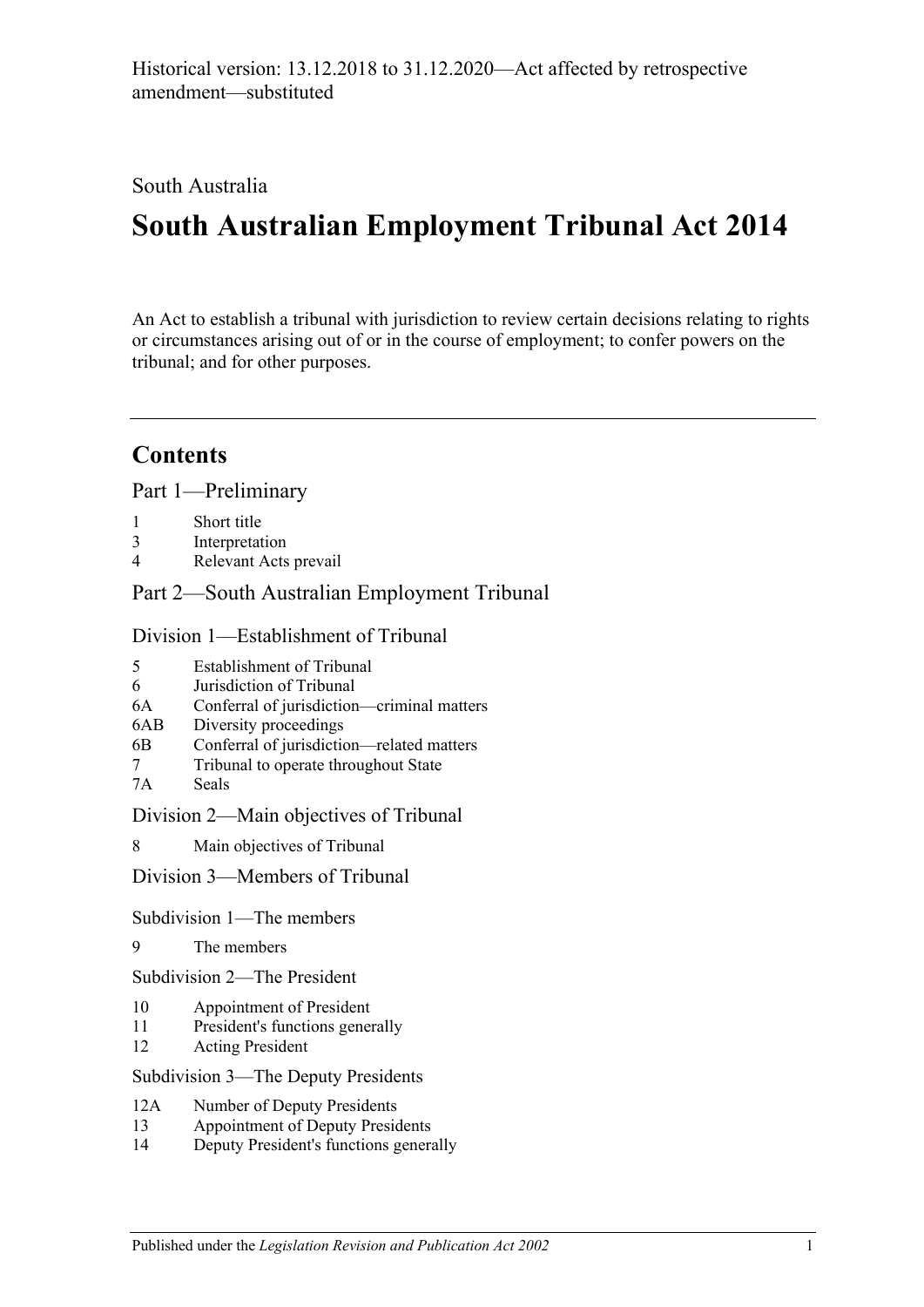Subdivision [4—Magistrates](#page-15-0)

15 [Magistrates](#page-15-1)

Subdivision [5—Commissioners](#page-15-2)

- 16 [Appointment of Commissioners](#page-15-3)
- 17 [Commissioner ceasing to hold office and suspension](#page-16-0)
- 18 [Supplementary Commissioners](#page-17-0)

[Division 3A—Supplementary panel members](#page-17-1)

18A [Supplementary panel members](#page-17-2)

Division [4—Constitution of Tribunal and its decision-making processes](#page-18-0)

- 19 [Constitution of Tribunal and its decision-making processes](#page-18-1)
- 20 [Who presides at proceedings of Tribunal](#page-19-0)
- 21 [Decision if 2 or more members constitute Tribunal](#page-20-0)
- 22 [Determination of questions of law](#page-20-1)

Division [5—Related matters](#page-20-2)

- 24 [Validity of acts of Tribunal](#page-20-3)
- 25 [Disclosure of interest by members of Tribunal](#page-20-4)
- 26 [Delegation](#page-21-0)

#### [Division 6—Additional provisions relating to jurisdiction](#page-21-1)

- 26A [Declaratory judgments](#page-21-2)
- 26B [Other provisions relating to civil jurisdiction of Court](#page-21-3)
- 26C [Binding nature of decisions](#page-21-4)

[Division 7—Additional provisions relating to jurisdiction under](#page-21-5) *Return to Work Act [2014](#page-21-5)*

- 26D [Civil jurisdiction under](#page-21-6) *Return to Work Act 2014*
- 26E [Rights of action and recovery against third parties](#page-22-0)
- 26F [Review jurisdiction under](#page-22-1) *Return to Work Act 2014*
- 26G [Injuries that develop gradually](#page-22-2)
- 26H [Criminal jurisdiction](#page-22-3)
- 26I [Appeals](#page-23-0)

[Division 8—Additional provisions relating to jurisdiction under](#page-23-1) *Workers [Compensation Act 1971](#page-23-1)*

26IA [Additional provisions relating to jurisdiction under](#page-23-2) *Workers Compensation Act 1971*

Part [3—Exercise of jurisdiction](#page-24-0)

#### [Division 1—Review jurisdiction](#page-24-1)

- 26J [Application of Division](#page-24-2)
- 27 [General nature of proceedings](#page-24-3)
- 28 [Decision-maker must assist Tribunal](#page-24-4)
- 29 [Effect of review proceedings on decision being reviewed](#page-25-0)
- 30 [Decision on review](#page-26-0)
- 31 [Tribunal may invite decision-maker to reconsider decision](#page-26-1)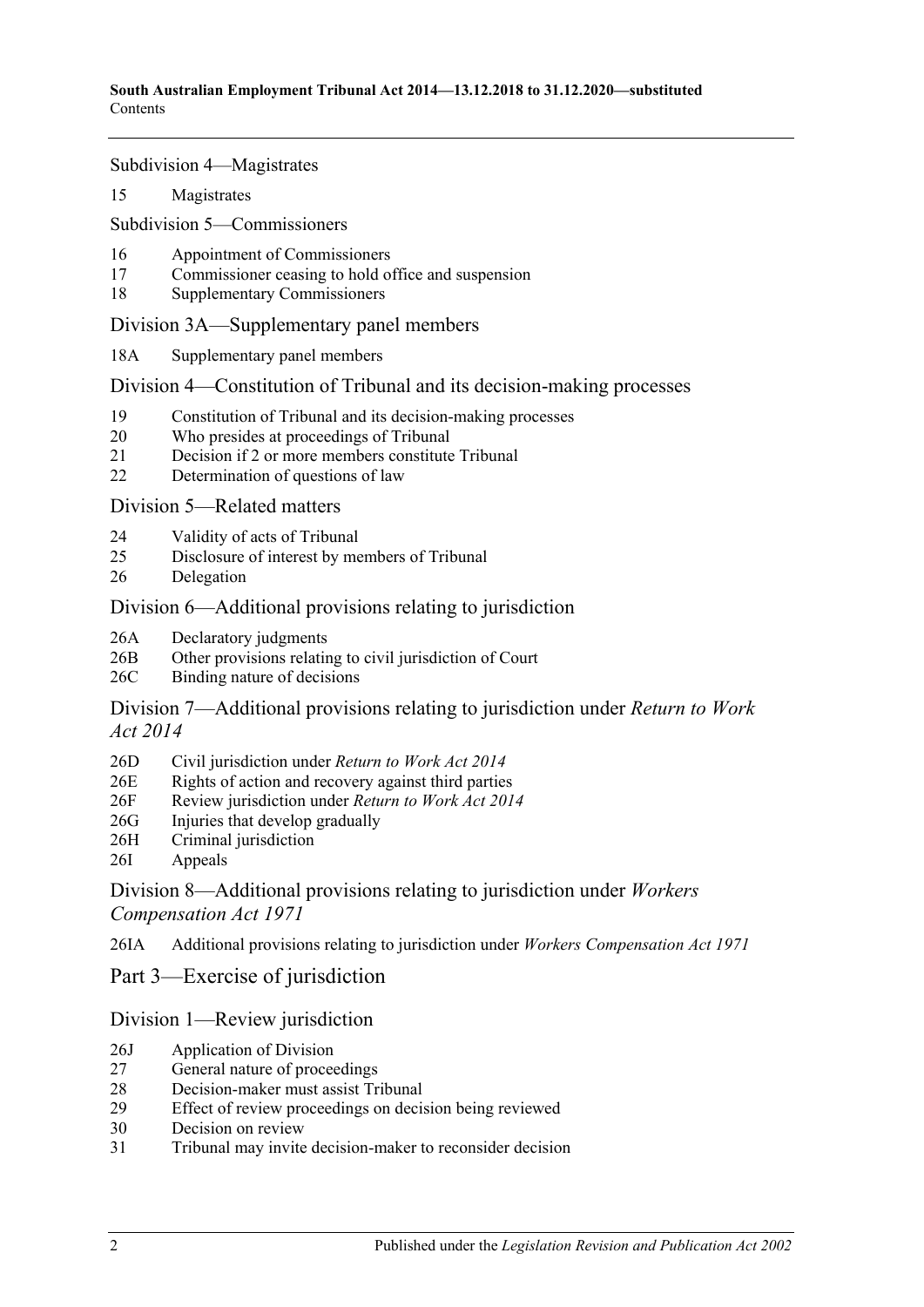#### [Division 2—Application of Division](#page-27-0)

31A [Application of Division](#page-27-1)

Part [4—Principles, powers and procedures](#page-27-2)

#### Division [1—Principles governing hearings](#page-27-3)

32 [Principles governing hearings](#page-27-4)

#### Division [2—Evidentiary powers](#page-28-0)

- 33 [Power to require person to give evidence or to produce evidentiary material](#page-28-1)
- 34 [Entry and inspection](#page-29-0)
- 35 [Expert reports](#page-29-1)

#### Division [3—Procedures](#page-29-2)

- 36 [Practice and procedure generally](#page-29-3)
- 37 [Directions for conduct of proceedings](#page-30-0)
- 38 [Consolidating and splitting proceedings](#page-30-1)
- 39 [More appropriate forum](#page-31-0)
- 40 [Dismissing proceedings on withdrawal or for want of prosecution](#page-31-1)
- 41 [Frivolous, vexatious or improper proceedings](#page-31-2)
- 42 [Proceedings being conducted to cause disadvantage](#page-31-3)

#### Division [4—Conferences, mediation and settlement](#page-32-0)

#### Subdivision [1—Conferences](#page-32-1)

- 43 [Compulsory conciliation conferences](#page-32-2)
- 44 [Referral of matters for hearing and determination](#page-34-0)
- 45 [Pre-hearing conferences](#page-34-1)

#### Subdivision [2—Mediation](#page-34-2)

46 [Mediation](#page-34-3)

#### Subdivision [3—Settling proceedings](#page-35-0)

47 [Settling proceedings](#page-35-1)

#### Division [5—Parties](#page-36-0)

- 48 [Parties](#page-36-1)
- 49 [Joinder of parties etc](#page-36-2)
- 50 [Intervening](#page-37-0)

#### Division [6—Representation](#page-37-1)

51 [Representation](#page-37-2)

#### Division [7—Costs](#page-37-3)

- 52 [Costs](#page-37-4)
- 53 [Costs—related matters](#page-37-5)

#### Division [8—Other procedural and related provisions](#page-38-0)

- 54 [Sittings](#page-38-1)<br>55 Hearing
- [Hearings in public](#page-38-2)
- 56 [Preserving subject matter of proceedings](#page-39-0)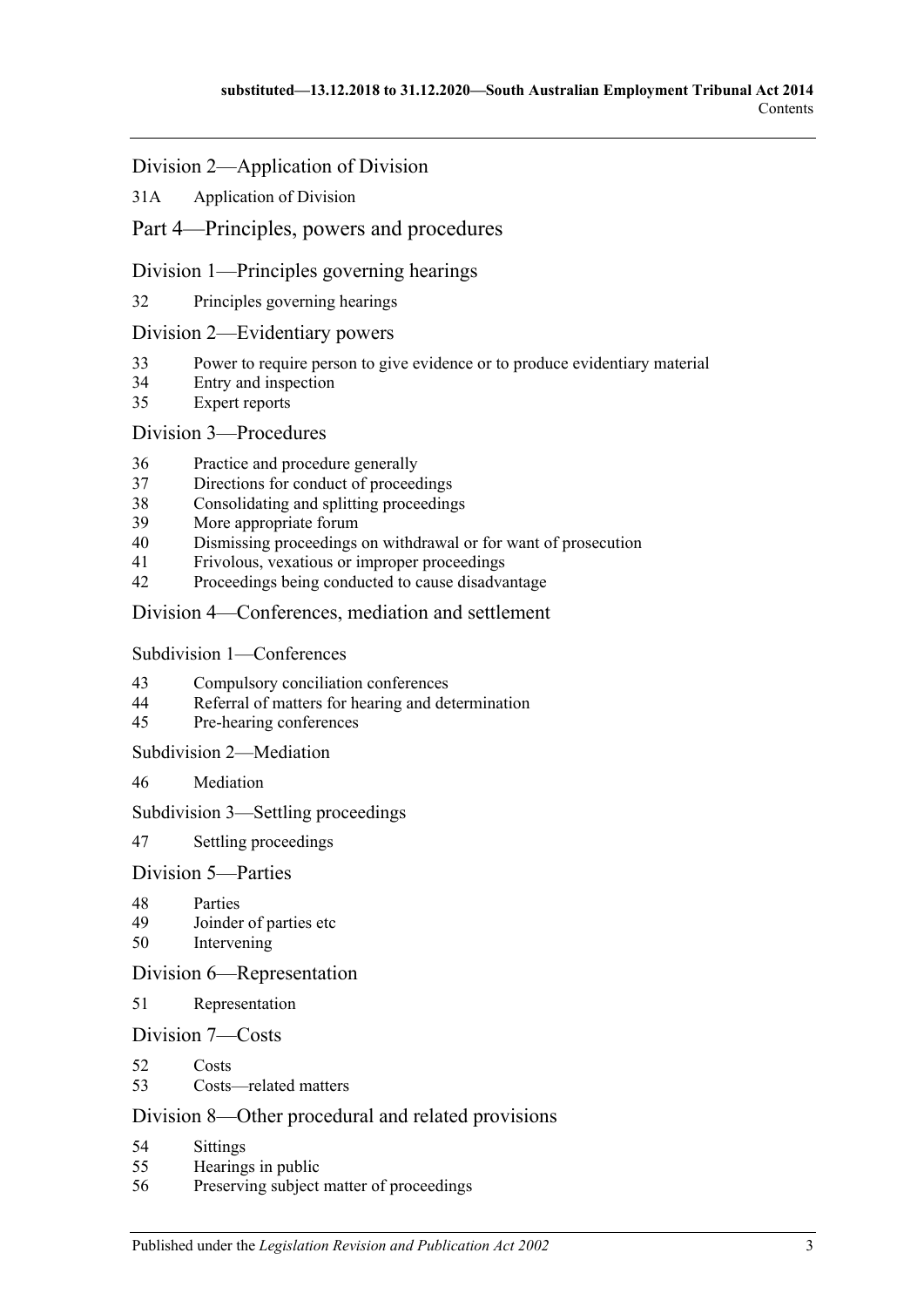#### **South Australian Employment Tribunal Act 2014—13.12.2018 to 31.12.2020—substituted** Contents

- [Security as to costs etc](#page-39-1)
- [Interlocutory orders](#page-40-0)
- [Conditional, alternative and ancillary orders and directions](#page-40-1)
- [Special referees](#page-40-2)
- [Relief from time limits](#page-40-3)
- [Electronic hearings and proceedings without hearings](#page-40-4)
- [Completion of part-heard matters](#page-41-0)
- [Other claims of privilege](#page-41-1)
- [Power to enlarge scope](#page-41-2)
- Part [5—Review and appeals](#page-41-3)

#### Division [1—Review and appeals](#page-41-4)

- [Internal review](#page-41-5)
- [Appeals](#page-42-0)
- [Final appeal to Supreme Court](#page-42-1)

#### Division [2—Related matters](#page-43-0)

- [Effect of appeal on decision](#page-43-1)
- [Reservation of questions of law](#page-43-2)
- Part [6—Staff](#page-43-3)

#### Division [1—Registrars](#page-43-4)

- [Registrars](#page-43-5)
- [Functions of registrars](#page-44-0)
- [Delegation](#page-44-1)

## Division [2—Other staff of Tribunal](#page-45-0)

[Other staff of Tribunal](#page-45-1)

#### Division [3—Use of services or staff](#page-45-2)

[Use of services or staff](#page-45-3)

#### Part [7—Miscellaneous](#page-45-4)

- [Immunities](#page-45-5)
- [Protection from liability for torts](#page-46-0)
- [Protection for compliance with Act](#page-46-1)
- [Alternative orders and relief](#page-46-2)
- [Power to cure irregularities](#page-46-3)
- [Correcting mistakes](#page-46-4)
- [Tribunal may review its decision if person was absent](#page-47-0)
- [Tribunal may authorise person to take evidence](#page-47-1)
- 83A [Transfer of proceedings](#page-48-0)
- [Miscellaneous provisions relating to legal process and service](#page-49-0)
- [Proof of decisions and orders of Tribunal](#page-49-1)
- [Enforcement of decisions and orders of Tribunal](#page-49-2)
- [Accessibility of evidence](#page-50-0)
- [Costs of proceedings](#page-50-1)
- 88A [Production of persons held in custody](#page-51-0)
- [Annual report](#page-51-1)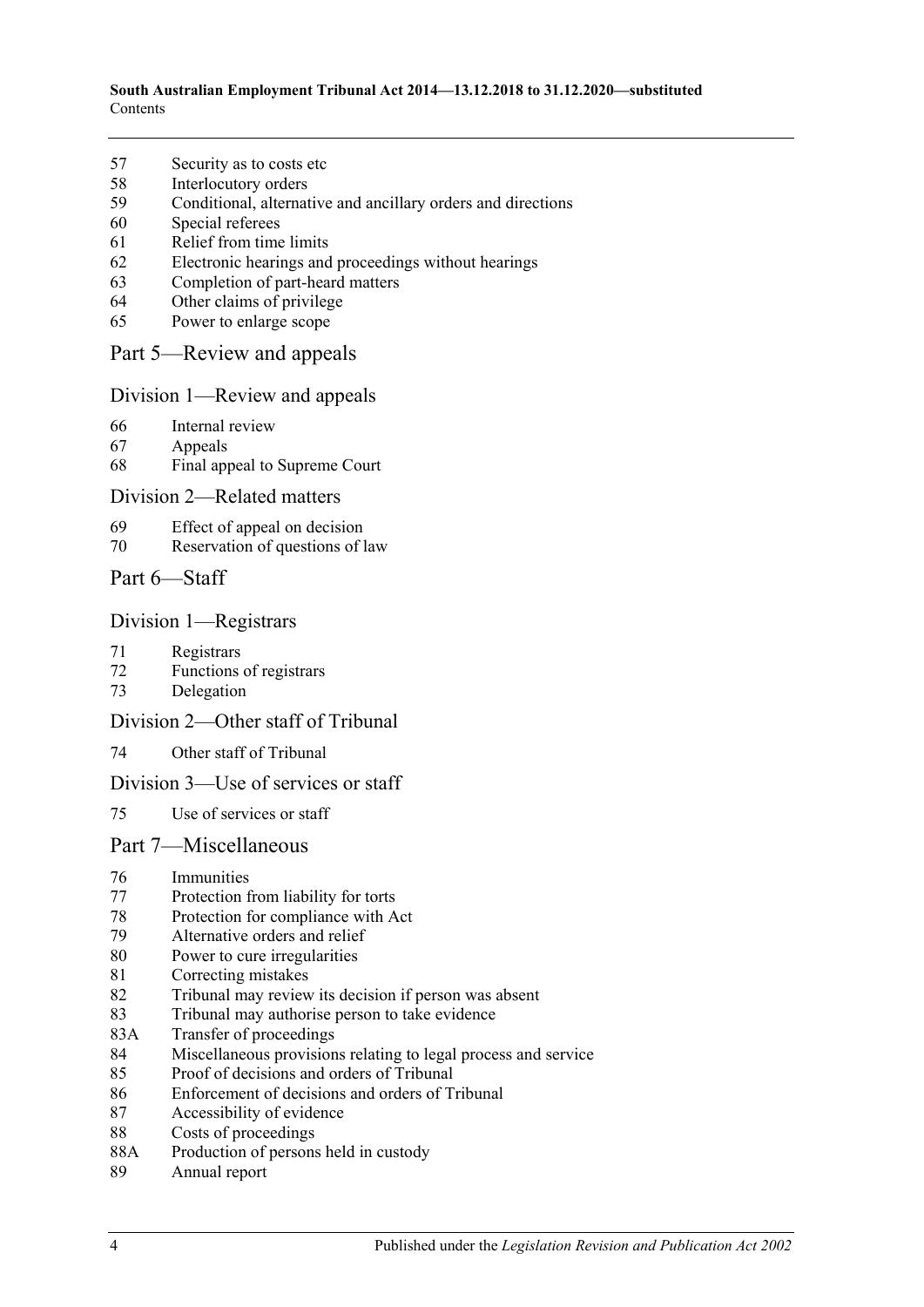- 90 [Additional reports](#page-51-2)
- 91 [Disrupting proceedings of Tribunal](#page-51-3)
- 91A [Punishment of contempts](#page-52-0)
- 91B [Offences](#page-52-1)
- 92 [Rules](#page-52-2)
- 93 [Regulations](#page-53-0)

[Legislative history](#page-55-0)

## <span id="page-4-0"></span>**The Parliament of South Australia enacts as follows:**

# **Part 1—Preliminary**

## <span id="page-4-1"></span>**1—Short title**

This Act may be cited as the *South Australian Employment Tribunal Act 2014*.

## <span id="page-4-2"></span>**3—Interpretation**

(1) In this Act, unless the contrary intention appears—

*appear*, at a hearing, means to appear in person or participate in a way allowed under this Act or a relevant Act;

*applicant* means the person who—

- (a) brings a matter before the Tribunal; or
- (b) requests, requires, or otherwise seeks that a matter be referred to, or otherwise brought before, the Tribunal,

except to the extent that the regulations or the rules otherwise provide;

*Commissioner* means a person holding office as a Commissioner of the Tribunal;

*decision*, of a person or body (other than the Tribunal) under an Act includes a direction, determination or order of that person or body;

*decision*, of the Tribunal, includes a direction, determination or order of the Tribunal but, in prescribed circumstances, does not include an interlocutory direction, determination or order;

*decision-maker*—see [section](#page-24-5) 27(2);

*Department* means the administrative unit of the Public Service that is responsible for assisting a Minister in the administration of this Act;

*Deputy President* means a Deputy President of the Tribunal;

*District Court* means the District Court of South Australia;

*evidentiary material* includes any document, object or substance of evidentiary value in proceedings before the Tribunal and includes any other document, object or substance that should, in the opinion of the Tribunal, be produced for the purpose of enabling the Tribunal to determine whether or not it has evidentiary value;

#### *legally qualified member* means—

(a) a Presidential member; or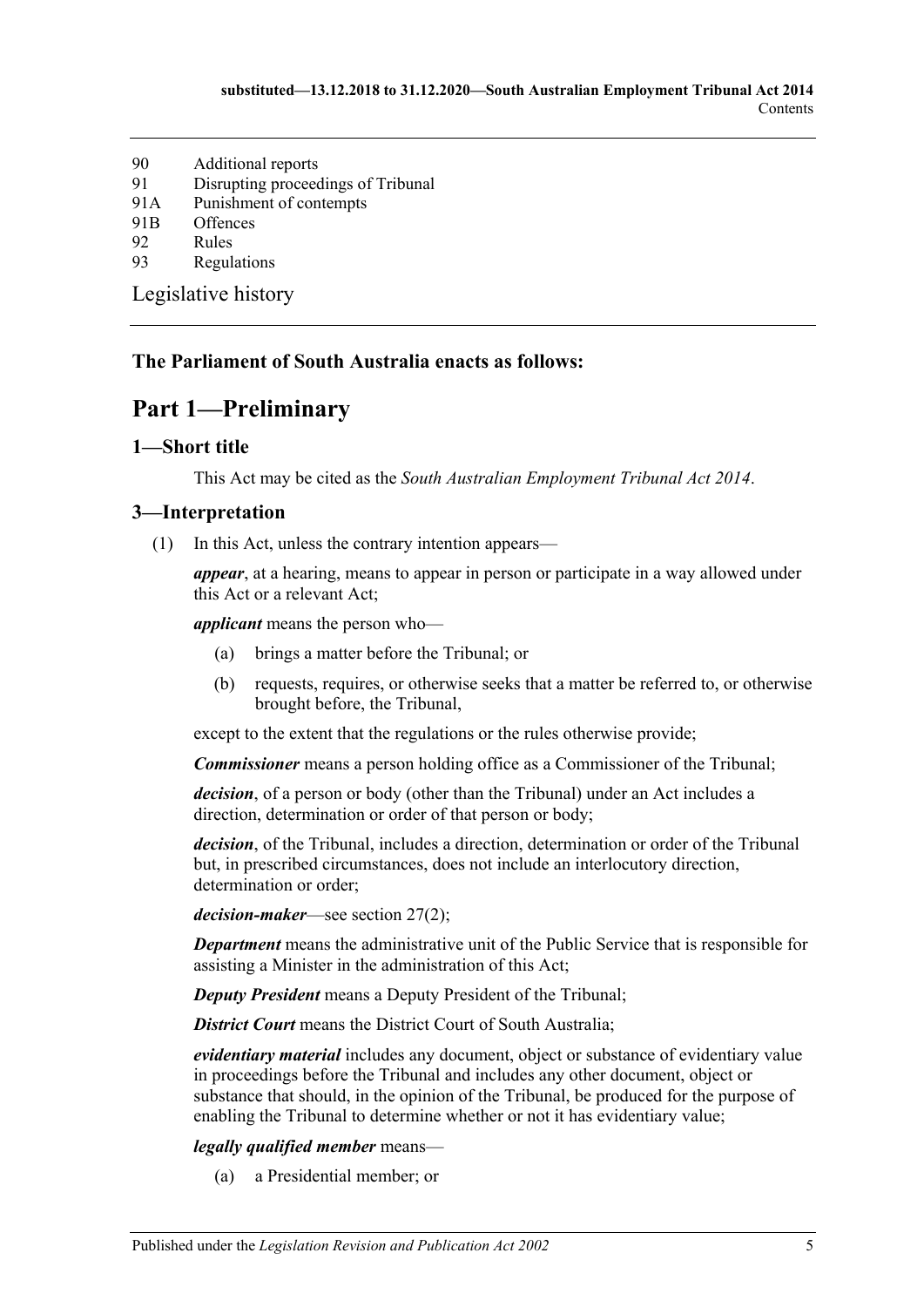- (b) a magistrate who is a member of the Tribunal; or
- (c) another member of the Tribunal who is a legal practitioner of at least 5 years standing;

*Magistrates Court* means the Magistrates Court of South Australia;

*monetary order* means an order of the Tribunal requiring the payment of money and includes—

- (a) an order made for the payment of a fine or other pecuniary penalty; and
- (b) an order as to the payment of any costs; and
- (c) an order for the payment of compensation for breach of an Act;

*President* means the President of the Tribunal;

*Presidential member* means the President or a Deputy President of the Tribunal;

*registrar* means the Registrar or a Deputy Registrar of the Tribunal;

*relevant Act* means an Act (including this Act) which confers jurisdiction on the Tribunal;

*rules* means the rules of the Tribunal in force under this Act;

*Tribunal* means the South Australian Employment Tribunal established by this Act (including, if the context so permits, the Tribunal in Court Session—see [section](#page-6-2) 5).

- (2) If under a relevant Act a person's failure or omission to do something is reviewable under this Act as a decision—
	- (a) this Act applies as if that person had made that decision; and
	- (b) any provision of the relevant Act as to when the decision is taken to have been made has effect.
- (3) The members of the staff of the Tribunal are—
	- (a) the registrars; and
	- (b) the other members of staff appointed or made available for the purposes of the Tribunal under this Act.
- (4) The officers of the Tribunal are—
	- (a) the registrars; and
	- (b) members of the staff of the Tribunal who are designated as officers of the Tribunal by the Registrar of the Tribunal; and
	- (c) other persons who are designated as officers of the Tribunal under this Act.

#### <span id="page-5-1"></span><span id="page-5-0"></span>**4—Relevant Acts prevail**

- (1) Subject to [section](#page-7-0) 6AB, if there is an inconsistency between this Act and a relevant Act, the relevant Act prevails to the extent of the inconsistency.
- (2) [Subsection](#page-5-1) (1) does not apply in relation to a rule made under section  $92(1)(ka)$ .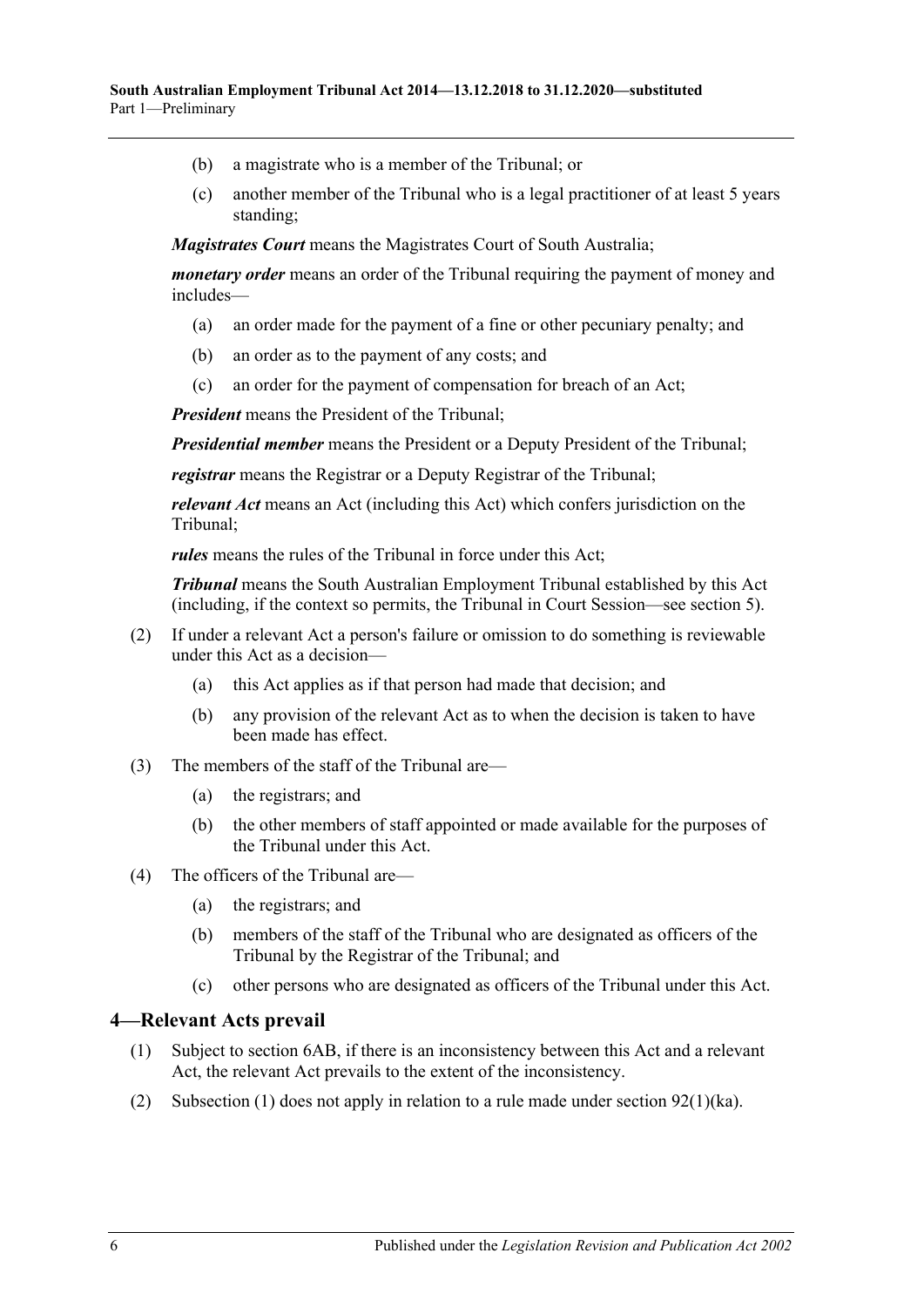# <span id="page-6-0"></span>**Part 2—South Australian Employment Tribunal**

# <span id="page-6-1"></span>**Division 1—Establishment of Tribunal**

# <span id="page-6-2"></span>**5—Establishment of Tribunal**

- (1) The *South Australian Employment Tribunal* is established.
- (2) The Tribunal will have a part that is the Tribunal in Court Session and, as so established by force of this Act, is a court of record.
- (3) The Tribunal in Court Session is to be the *South Australian Employment Court*.
- (4) The Tribunal will also have a part that is the Tribunal acting as an industrial relations commission.

# <span id="page-6-3"></span>**6—Jurisdiction of Tribunal**

- (1) Subject to this or any other Act, the Tribunal will have the jurisdiction (including the jurisdiction to try a charge for an offence) conferred on it by or under this or any other Act.
- (2) Matters within the jurisdiction of the Tribunal will be assigned to the South Australian Employment Court as follows:
	- (a) an Act conferring jurisdiction on the Tribunal may specifically assign matters to the South Australian Employment Court;
	- (b) the rules may (unless to do so is inconsistent with a provision of a relevant Act)—
		- (i) assign matters to the South Australian Employment Court;
		- (ii) assign matters to the South Australian Employment Court for resolution or determination after initial consideration or other steps having been undertaken in that part of the Tribunal that does not sit as the Court;
	- (c) the jurisdiction to try a charge for an offence is assigned to the South Australian Employment Court.
- (3) Matters within the jurisdiction of the Tribunal (and not assigned to the South Australian Employment Court) and dealt with by the Tribunal acting as an industrial relations commission do not need to be specifically assigned to such a commission.

# <span id="page-6-4"></span>**6A—Conferral of jurisdiction—criminal matters**

- (1) Subject to this section, the criminal jurisdiction of the South Australian Employment Court does not include jurisdiction in respect of major indictable offences.
- (2) In addition to any jurisdiction conferred by or under another Act, the regulations may confer on the South Australian Employment Court jurisdiction in respect of a summary or minor indictable offence against a specified Act or statutory provision.
- (3) If jurisdiction is conferred on the South Australian Employment Court under this or any other Act in respect of a summary or minor indictable offence, any proceedings for the offence must be commenced in the Court.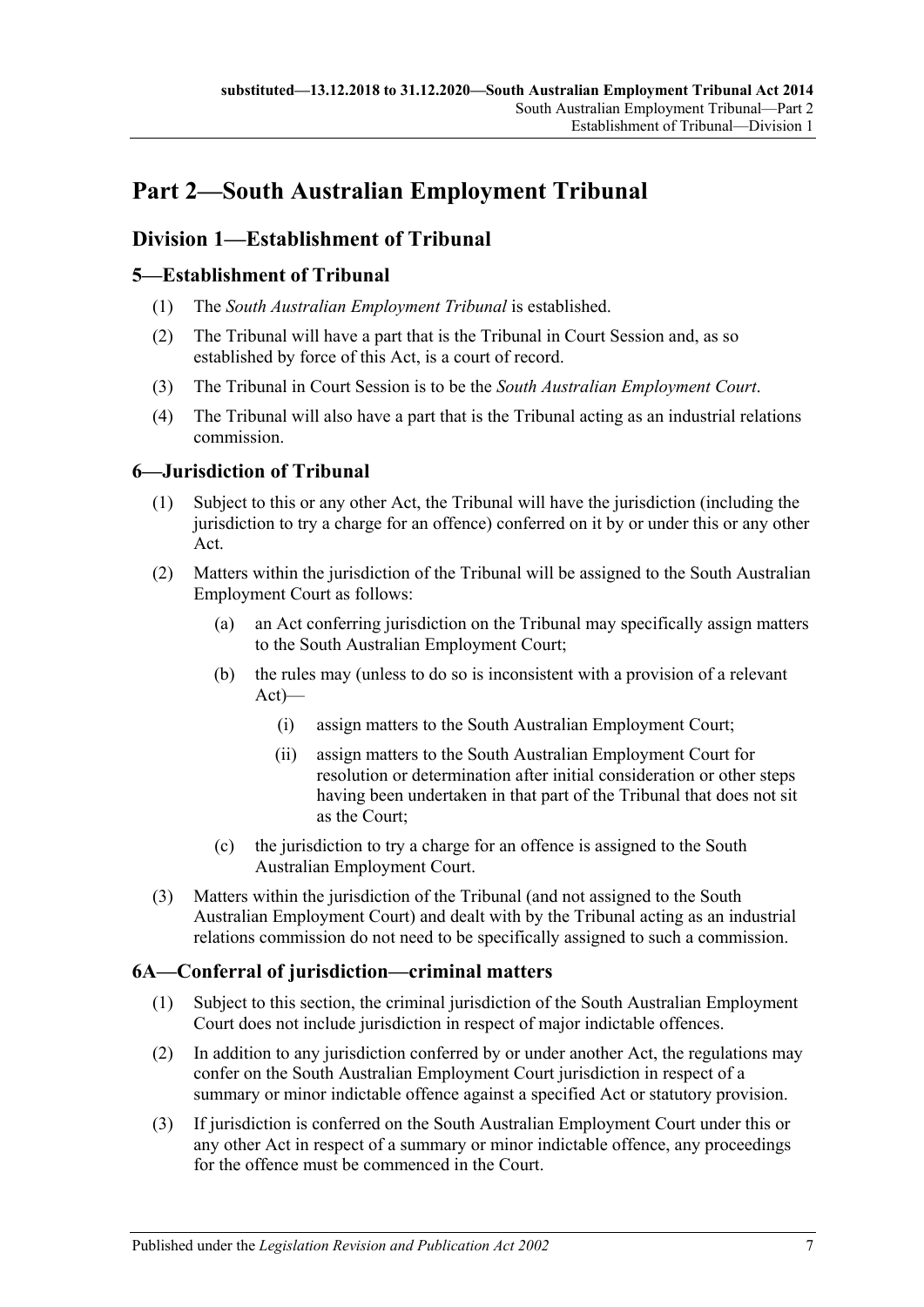- (4) The South Australian Employment Court will deal with a charge of a summary or minor indictable offence in the same way as the Magistrates Court deals with such a charge (and in accordance with the procedures that would apply if the Magistrates Court were dealing with such a charge) and the *[Summary Procedure Act](http://www.legislation.sa.gov.au/index.aspx?action=legref&type=act&legtitle=Summary%20Procedure%20Act%201921) 1921* (including the provisions of that Act allowing an award of costs for or against a party to criminal proceedings) applies to the South Australian Employment Court subject to any exclusions or modifications prescribed by the regulations as if references to the Magistrates Court extended to the South Australian Employment Court.
- (5) For the avoidance of doubt, if a person charged with a minor indictable offence elects, in accordance with the *[Summary Procedure Act](http://www.legislation.sa.gov.au/index.aspx?action=legref&type=act&legtitle=Summary%20Procedure%20Act%201921) 1921*, for a trial in a superior court, the South Australian Employment Court must commit the defendant for trial by jury in the District Court.
- <span id="page-7-1"></span>(6) Where proceedings for a minor indictable offence are dealt with by a magistrate of the South Australian Employment Court—
	- (a) the magistrate cannot impose a fine that exceeds the maximum fixed by the relevant Act or \$300 000 (whichever is the lesser); and
	- (b) the magistrate cannot impose a sentence of imprisonment that exceeds the maximum fixed by the relevant Act or 5 years (whichever is the lesser).
- (7) If a magistrate of the South Australian Employment Court is of the opinion in any particular case that a sentence should be imposed that exceeds the limit prescribed by [subsection](#page-7-1) (6), the magistrate may remand the defendant to appear for sentence before a judge of the South Australian Employment Court.
- (8) In the exercise of the criminal jurisdiction to which this section applies, summary proceedings will be heard by a Deputy President of the South Australian Employment Court who is also a magistrate unless the President determines that the proceedings should be heard by a judge of the Court.

## <span id="page-7-2"></span><span id="page-7-0"></span>**6AB—Diversity proceedings**

- (1) Despite the provisions of this or any other Act, if—
	- (a) the determination of a matter that is within the jurisdiction of the Tribunal involves the exercise of federal diversity jurisdiction; or
	- (b) the determination of a matter would be within the jurisdiction of the Tribunal but for the fact that the exercise of the jurisdiction would involve the exercise of federal diversity jurisdiction,

then the jurisdiction must be exercised by the Tribunal sitting as the South Australian Employment Court.

- <span id="page-7-3"></span>(2) If, in proceedings before the Tribunal (other than the Tribunal sitting as the South Australian Employment Court), whether commenced before or after the commencement of this section, the Tribunal considers that the determination of the matter involves, or may involve, the exercise of federal diversity jurisdiction, the Tribunal must refer the proceedings to the South Australian Employment Court for determination.
- (3) A proceeding—
	- (a) that is before the South Australian Employment Court in the exercise of jurisdiction under [subsection](#page-7-2) (1); or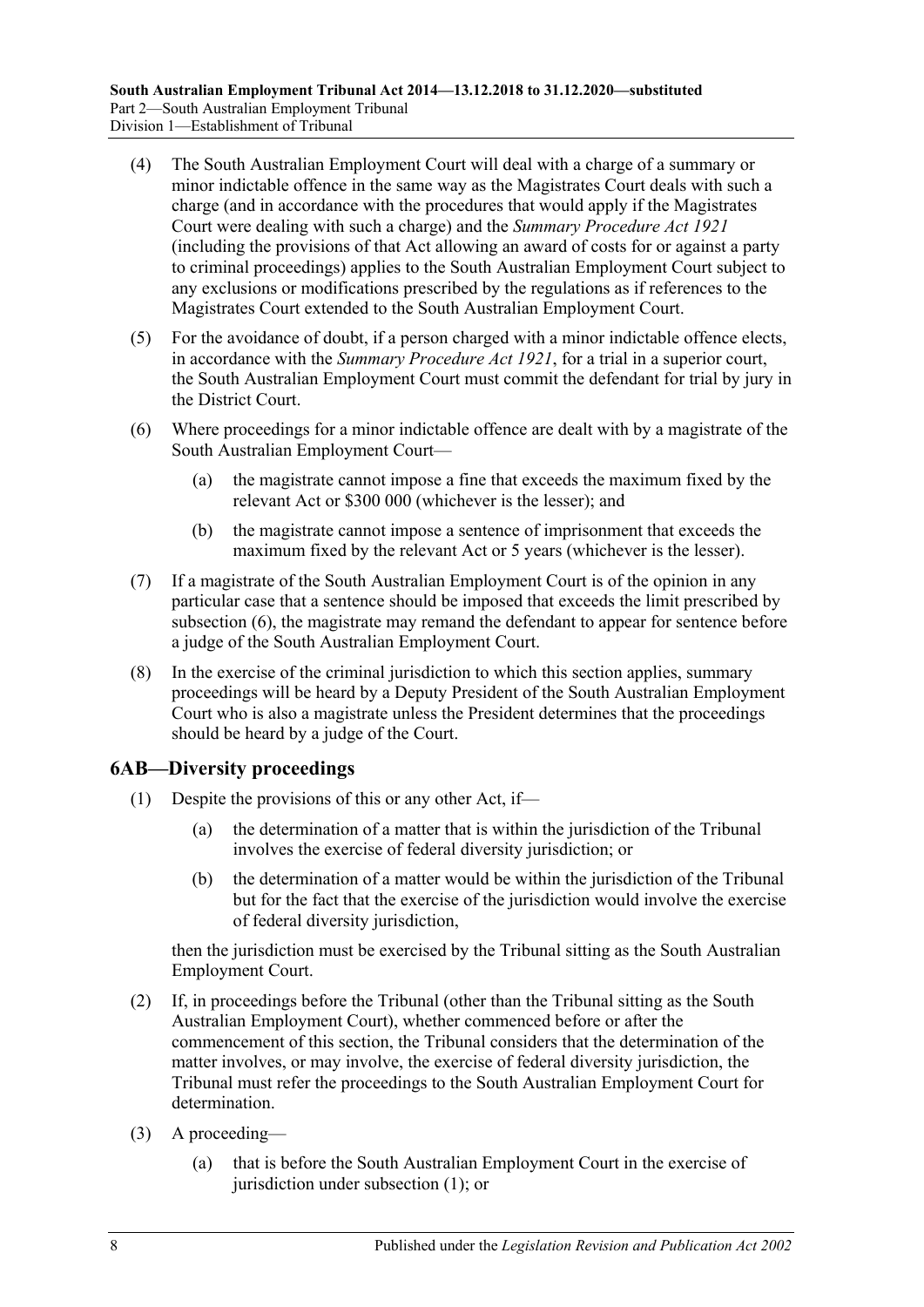(b) referred to the South Australian Employment Court under [subsection](#page-7-3) (2),

#### is a *diversity proceeding*.

- (4) If proceedings are referred to the South Australian Employment Court under [subsection](#page-7-3) (2), the proceedings may be continued and completed, subject to the direction of the Court, as if steps taken in the proceedings prior to the referral had been taken in the Court.
- (5) In respect of diversity proceedings under this section and despite anything to the contrary in a relevant Act—
	- (a) the South Australian Employment Court may not be constituted of supplementary panel members; and
	- (b) in the case of proceedings referred to the Court under [subsection](#page-7-3) (2) that prior to the referral involved 1 or more supplementary panel members, the proceedings may be continued and completed in the absence of the panel members.
- (6) The South Australian Employment Court may, if the Court is satisfied that the matter does not involve the exercise of federal diversity jurisdiction—
	- (a) remit the proceedings to the Tribunal as originally constituted; and
	- (b) make such orders that the Court considers appropriate to facilitate the determination of the proceedings.
- (7) The South Australian Employment Court has, and may exercise, all of the jurisdiction, powers and functions in relation to diversity proceedings that the Tribunal (other than in Court Session) would have had if it could exercise federal diversity jurisdiction, including jurisdiction, powers and functions conferred or imposed on the Tribunal by or under this Act or a relevant Act.
- (8) The practices and procedures under this Act (including the rules) or a relevant Act that apply to the Tribunal (other than in Court Session) will apply to the South Australian Employment Court in respect of diversity proceedings unless, and to such extent as, the Court determines otherwise.
- (9) The amount specified in a purported monetary order made by the Tribunal may be recovered in the appropriate court (within the meaning of [section](#page-49-2) 86) by the person in favour of whom the order was made as if it were a debt.
- (10) A person who contravenes or fails to comply with the terms of a purported order of the Tribunal (other than a purported monetary order) is guilty of an offence. Maximum penalty: \$50 000 or imprisonment for 2 years.
- (11) If a person seeks a variation or revocation of a purported order or purported monetary order, the person may apply to the South Australian Employment Court, and such a matter will be a diversity proceeding for the purposes of this section.
- (12) No action undertaken, or purportedly undertaken, by a person pursuant to, or for the purposes of enforcing, a purported order or a purported monetary order, in good faith, gives rise to any liability against the person or the Crown.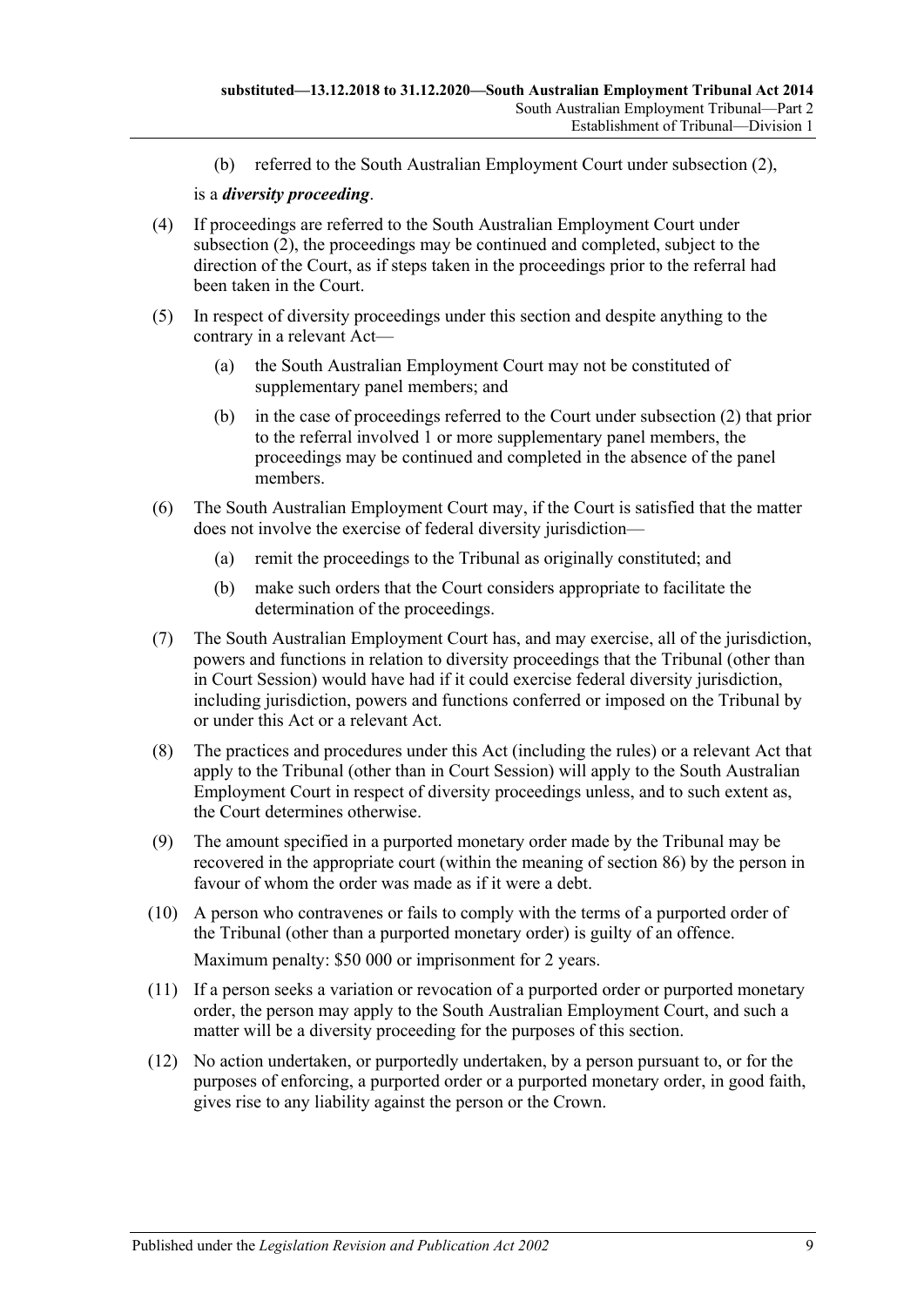- (13) In this section, a reference to a *purported order* or a *purported monetary order* is a reference to an order purportedly made by the Tribunal other than in Court Session (whether before or after the commencement of this section) that is invalid because determination of the matter that gave rise to the order involved the exercise of federal diversity jurisdiction and that, on the commencement of this section, is to be made by the South Australian Employment Court.
- (14) The provisions of this section prevail to the extent of any inconsistency between those provisions and any other provisions of this Act or any other Act.
- (15) In this section—

*federal diversity jurisdiction* means jurisdiction of the kind referred to in section 75(iii) or (iv) of the *Constitution of the Commonwealth*.

## <span id="page-9-0"></span>**6B—Conferral of jurisdiction—related matters**

- (1) Without limiting any other provision, if a provision of an Act specifically enables an application to be made to the Tribunal, or a claim to be brought before the Tribunal, the Act will be taken to confer jurisdiction on the Tribunal to deal with the matter concerned.
- (2) Without limiting any other provision, [Divisions 6](#page-21-1) and [7](#page-21-5) provide for additional jurisdiction, powers and other matters relating to the conferral of jurisdiction on the Tribunal or the Tribunal in Court session.

#### <span id="page-9-1"></span>**7—Tribunal to operate throughout State**

- (1) The Tribunal is to facilitate access to its services throughout the State and may sit at any place (either within or outside the State).
- (2) Registries of the Tribunal will be at the places determined by the President after consultation with the Minister.

## <span id="page-9-2"></span>**7A—Seals**

- (1) The Tribunal will have such seals as are necessary for the transaction of its business.
- (2) The Tribunal must have a seal for the South Australian Employment Court.
- (3) A document apparently sealed with a seal of the Tribunal (including with respect to the South Australian Employment Court) will, in the absence of evidence to the contrary, be taken to have been duly issued under the authority of the Tribunal.

# <span id="page-9-3"></span>**Division 2—Main objectives of Tribunal**

#### <span id="page-9-4"></span>**8—Main objectives of Tribunal**

The main objectives of the Tribunal in dealing with matters within its jurisdiction are—

- (a) in the exercise of its jurisdiction, to promote the best principles of decision-making, including—
	- (i) independence in decision-making; and
	- (ii) natural justice and procedural fairness; and
	- (iii) high-quality, consistent decision-making; and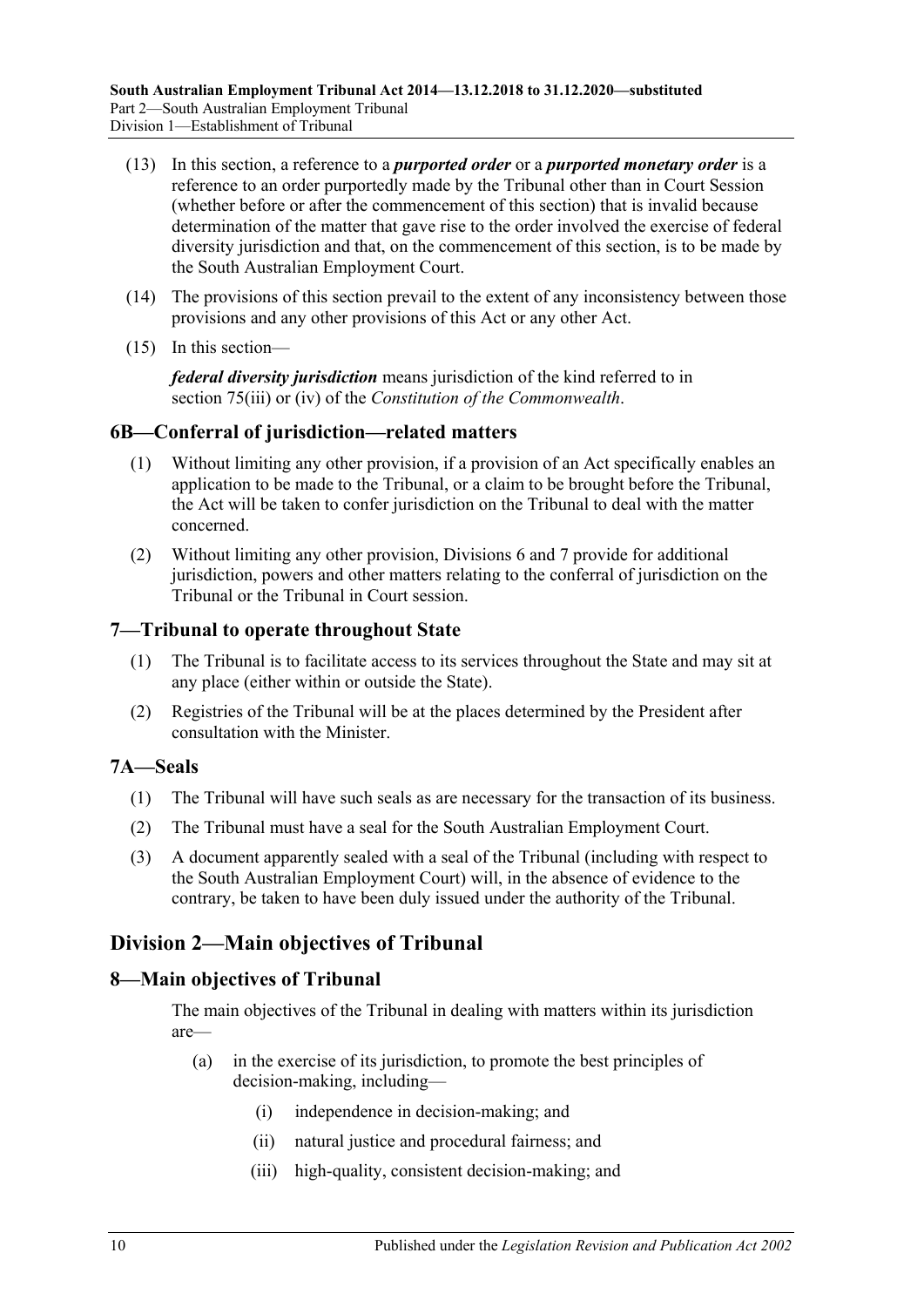- (iv) transparency and accountability in the exercise of statutory functions, powers and duties; and
- (b) to be accessible by being easy to find and easy to access, and to be responsive to parties, especially people with special needs; and
- (c) to ensure that applications are processed and resolved as quickly as possible while achieving a just outcome, including by resolving disputes through high-quality processes and the use of mediation and alternative dispute resolution procedures wherever appropriate; and
- (d) to keep costs to parties involved in proceedings before the Tribunal to a minimum insofar as is just and appropriate; and
- (e) to use straightforward language and procedures (including, insofar as is reasonably practicable and appropriate, by using simple and standardised forms); and
- (f) to act with as little formality and technicality as possible, including by informing itself in such manner as the Tribunal thinks fit; and
- (g) to be flexible in the way in which the Tribunal conducts its business and to adjust its procedures to best fit the circumstances of a particular case or a particular jurisdiction.

# <span id="page-10-1"></span><span id="page-10-0"></span>**Division 3—Members of Tribunal**

# **Subdivision 1—The members**

## <span id="page-10-2"></span>**9—The members**

The members of the Tribunal are—

- (a) the President; and
- (b) the Deputy Presidents; and
- (c) the magistrates who are designated as members of the Tribunal under this Act; and
- (d) the Commissioners; and
- (e) the supplementary panel members.

## <span id="page-10-3"></span>**Subdivision 2—The President**

## <span id="page-10-4"></span>**10—Appointment of President**

- (1) The President of the Tribunal will be a judge of the District Court appointed by the Governor, by proclamation, to be the President of the Tribunal.
- (2) The President of the Tribunal will, by virtue of holding that office, have the same rank, title, status and precedence as a judge of the Supreme Court.
- <span id="page-10-5"></span>(3) Furthermore, the appointment of a judge of the District Court as President of the Tribunal does not affect—
	- (a) the judge's tenure of office or status as a judge; or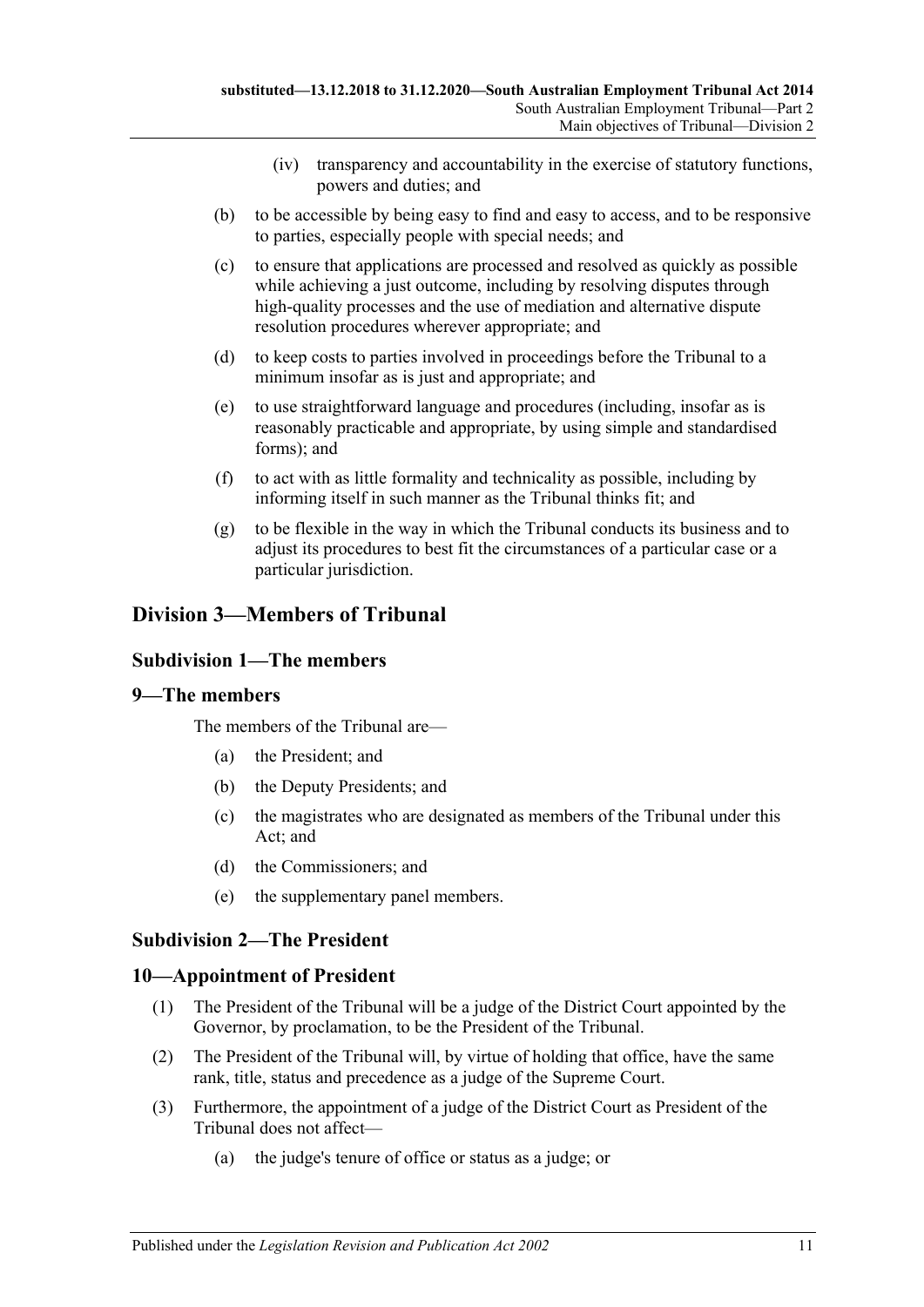- (b) the payment of the judge's salary or allowances as a judge (subject to the operation of [subsection](#page-11-1) (7)); or
- (c) the ability of the person to do anything in the person's capacity as a judge (including as to the exercise of the jurisdiction of the District Court); or
- (d) any other right or privilege that the judge has as a judge.
- <span id="page-11-2"></span>(4) Service in the office of President of the Tribunal is taken, for all purposes, to constitute service as a judge of the District Court.
- <span id="page-11-3"></span>(5) Subject to [subsections](#page-10-5) (3) and [\(4\),](#page-11-2) an appointment may be subject to conditions determined by the Governor.
- <span id="page-11-4"></span>(6) Without limiting [subsection](#page-11-3) (5), the Remuneration Tribunal may determine that the President's salary or allowances as a judge will have an additional component on account of holding office under this Act (and the jurisdiction to make such a determination is conferred on the Remuneration Tribunal by this Act).
- <span id="page-11-1"></span>(7) Any salary or allowances payable as an additional component of remuneration under [subsection](#page-11-4) (6) cannot be reduced during the person's term of office as President.
- <span id="page-11-5"></span>(8) A person ceases to be the President of the Tribunal if—
	- (a) the person ceases to be a judge of the District Court; or
	- (b) the person, with the approval of the Governor, resigns as President by written notice to the Attorney-General; or
	- (c) the person dies.
- (9) Nothing under [subsection](#page-11-5) (8)(b) affects the person's tenure or status as a judge.
- (10) Before the Governor makes a proclamation under this section, the Attorney-General must consult with the Chief Justice and the Chief Judge.

#### <span id="page-11-0"></span>**11—President's functions generally**

- (1) The President of the Tribunal has the functions conferred on the President under this Act or any other Act.
- (2) The functions of the President include—
	- (a) participating as a member of the Tribunal; and
	- (b) having primary responsibility for the administration of the Tribunal; and
	- (c) managing the business of the Tribunal, including by ensuring that the Tribunal operates efficiently and effectively and continually improves the way in which it carries out its functions; and
	- (d) providing leadership and guidance to the Tribunal and engendering cohesiveness and collaboration amongst the members and staff of the Tribunal; and
	- (e) giving directions about the practices and procedures to be followed by the Tribunal; and
	- (f) developing and implementing performance standards and setting benchmarks for the Tribunal; and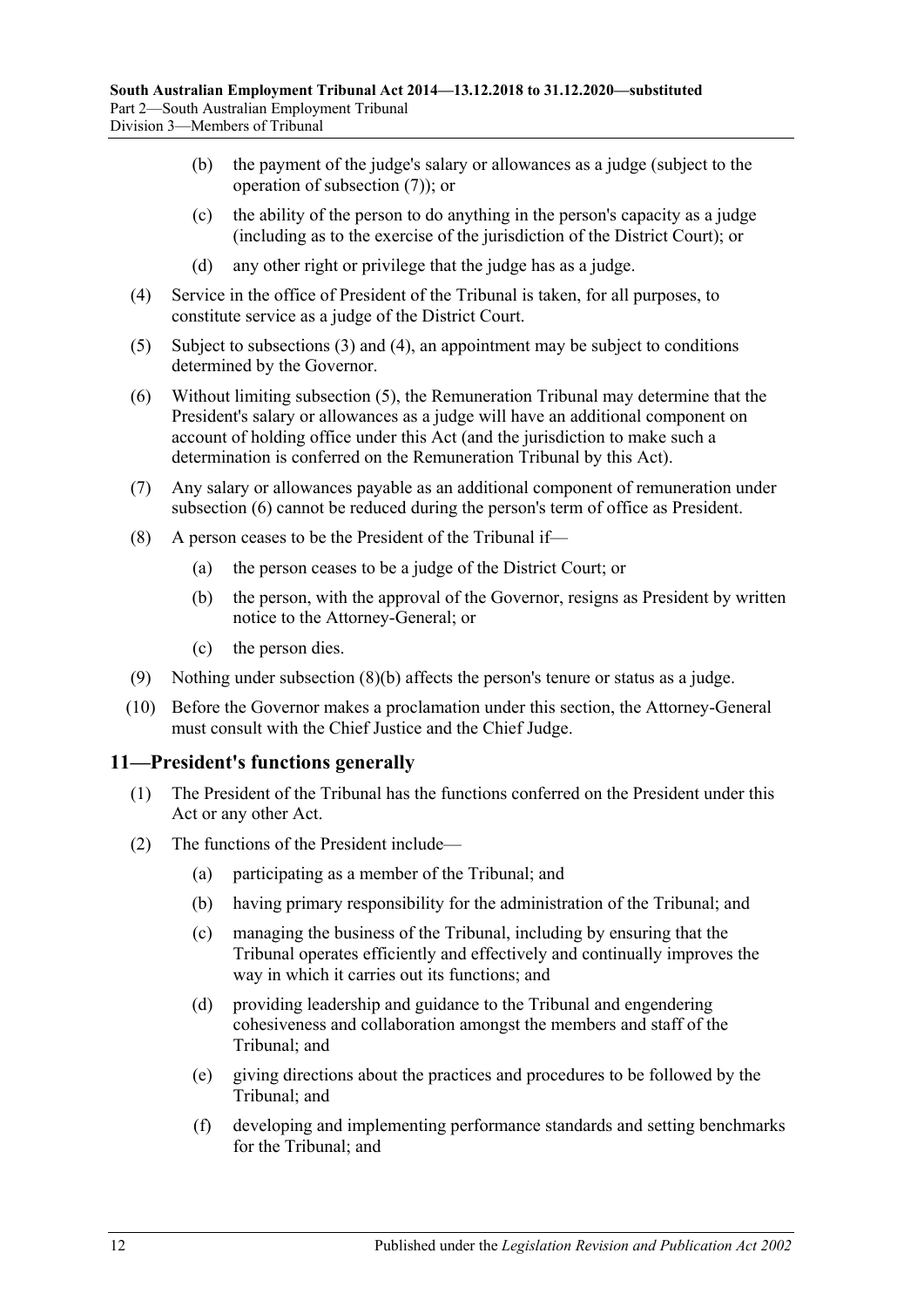- (g) being responsible for promoting the training, education and professional development of members of the Tribunal; and
- (h) overseeing the proper use of the resources of the Tribunal; and
- (i) providing advice about—
	- (i) the membership of the Tribunal; and
	- (ii) the operations and activities of the Tribunal.
- (3) The President may do all things necessary or convenient to be done in the performance of the President's functions.
- (4) In the performance of the President's functions, the President is not subject to direction or control by the Minister.

## <span id="page-12-3"></span><span id="page-12-0"></span>**12—Acting President**

- (1) If there is a vacancy in the office of President or the President is absent or for any other reason is unable to perform the functions of office, the Governor may, by proclamation, appoint a person to act as President of the Tribunal.
- (2) The Governor may only appoint—
	- (a) a Deputy President; or
	- (b) a judge of the District Court,

to act as President.

- (3) A person appointed to act as President—
	- (a) has all the functions of the President; and
	- (b) is taken to be the President for all purposes related to this Act or a relevant Act.
- (4) A person appointed to act as President is, for the period of his or her appointment, entitled to be paid additional salary and allowances to ensure that his or her salary and allowances equal the salary and allowances payable to a President of the Tribunal.
- (5) The Governor may, by further proclamation—
	- (a) extend or renew an appointment under this section; or
	- (b) revoke an appointment under this section.
- (6) Until an appointment is made under [subsection](#page-12-3) (1) (or unless such an appointment is made) the most senior Deputy President who is also a judge of the District Court will be taken to hold an appointment to act as the President of the Tribunal.

## <span id="page-12-1"></span>**Subdivision 3—The Deputy Presidents**

## <span id="page-12-2"></span>**12A—Number of Deputy Presidents**

There will be at least 2 Deputy Presidents of the Tribunal.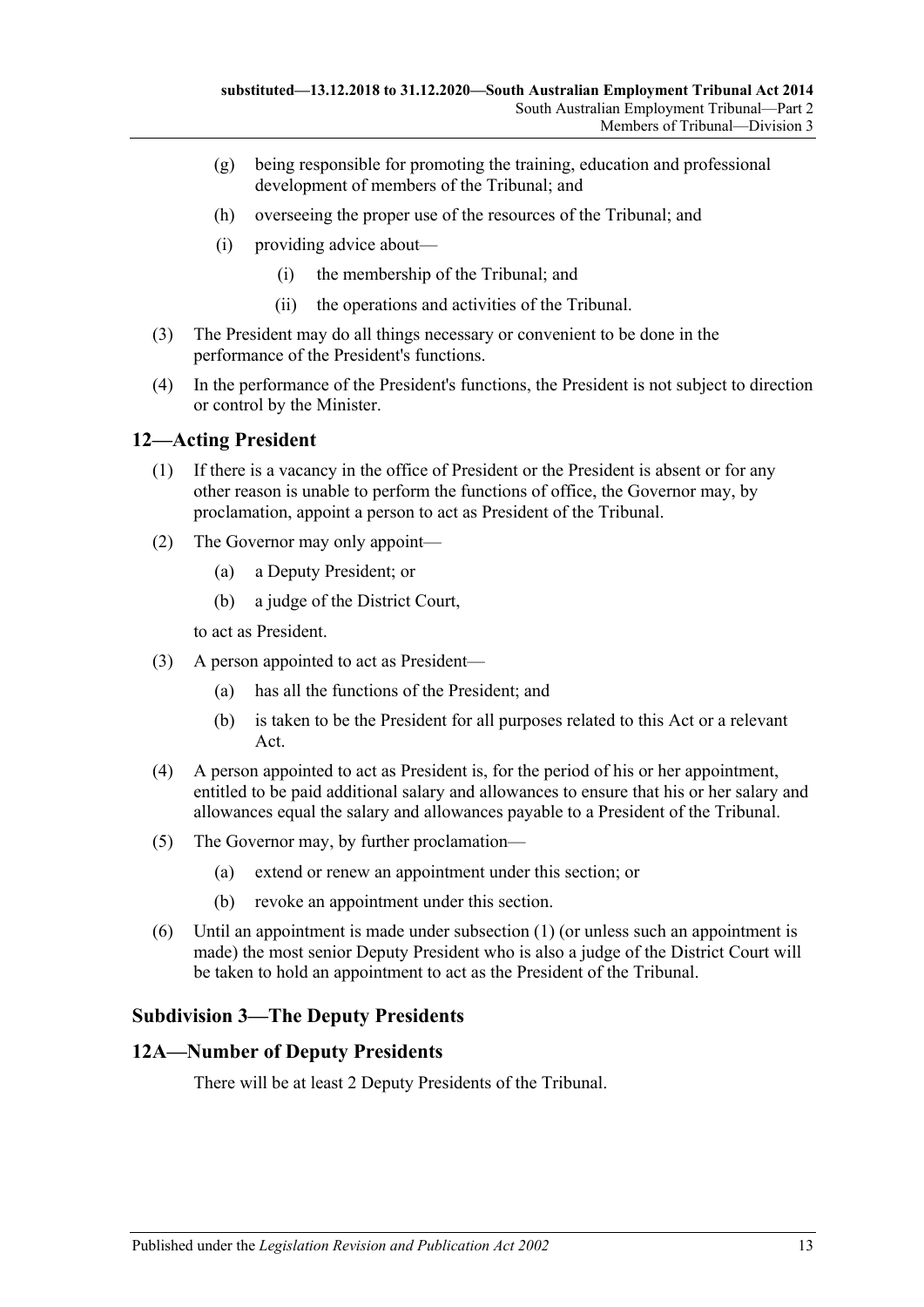## <span id="page-13-0"></span>**13—Appointment of Deputy Presidents**

- <span id="page-13-1"></span>(1) A Deputy President will be—
	- (a) a judge of the District Court appointed by the Governor, by proclamation, to be a Deputy President of the Tribunal; or
	- (b) a magistrate appointed by the Governor, by proclamation, to be a Deputy President of the Tribunal.
- <span id="page-13-6"></span><span id="page-13-3"></span>(2) The appointment of a judge of the District Court as a Deputy President of the Tribunal under [subsection](#page-13-1) (1)(a) does not affect—
	- (a) the judge's tenure of office or status as a judge; or
	- (b) the payment of the judge's salary or allowances as a judge (subject to the operation of [subsection](#page-13-2) (5)); or
	- (c) the ability of the person to do anything in the person's capacity as a judge (including as to the exercise of the jurisdiction of the District Court); or
	- (d) any other right or privilege that the judge has as a judge of the District Court.
- <span id="page-13-4"></span>(3) Service in the office of Deputy President of the Tribunal by a judge of the District Court is taken, for all purposes, to constitute service as a judge of that Court.
- <span id="page-13-5"></span>(4) Subject to [subsections \(2\)](#page-13-3) and [\(3\),](#page-13-4) an appointment under [subsection](#page-13-1) (1)(a) may be subject to conditions determined by the Governor.
- <span id="page-13-2"></span>(5) Without limiting [subsection](#page-13-1) (4), in the case of an appointment under subsection  $(1)(a)$ , the Remuneration Tribunal may determine that a Deputy President's salary or allowance as a judge will have an additional component on account of holding office under this Act (and the jurisdiction to make such a determination is conferred on the Remuneration Tribunal by this Act).
- (6) Any salary or allowances payable as an additional component of remuneration under [subsection](#page-13-2) (5) cannot be reduced during the person's term of office as a Deputy President of the Tribunal.
- <span id="page-13-7"></span>(7) The appointment of a magistrate as a Deputy President of the Tribunal under [subsection](#page-13-6) (1)(b) does not affect—
	- (a) the magistrate's tenure of office or status as a magistrate; or
	- (b) the payment of the magistrate's salary or allowances as a magistrate (subject to the operation of [subsection](#page-14-1) (10)); or
	- (c) the ability of the person to do anything in the person's capacity as a magistrate; or
	- (d) any other right or privilege that the magistrate has by virtue of the office of magistrate.
- <span id="page-13-8"></span>(8) Service in the office of Deputy President of the Tribunal by a magistrate is taken, for all purposes, to constitute service as a magistrate.
- <span id="page-13-9"></span>(9) Subject to [subsections](#page-13-7) (7) and [\(8\),](#page-13-8) an appointment under [subsection](#page-13-6) (1)(b) may be subject to conditions determined by the Governor.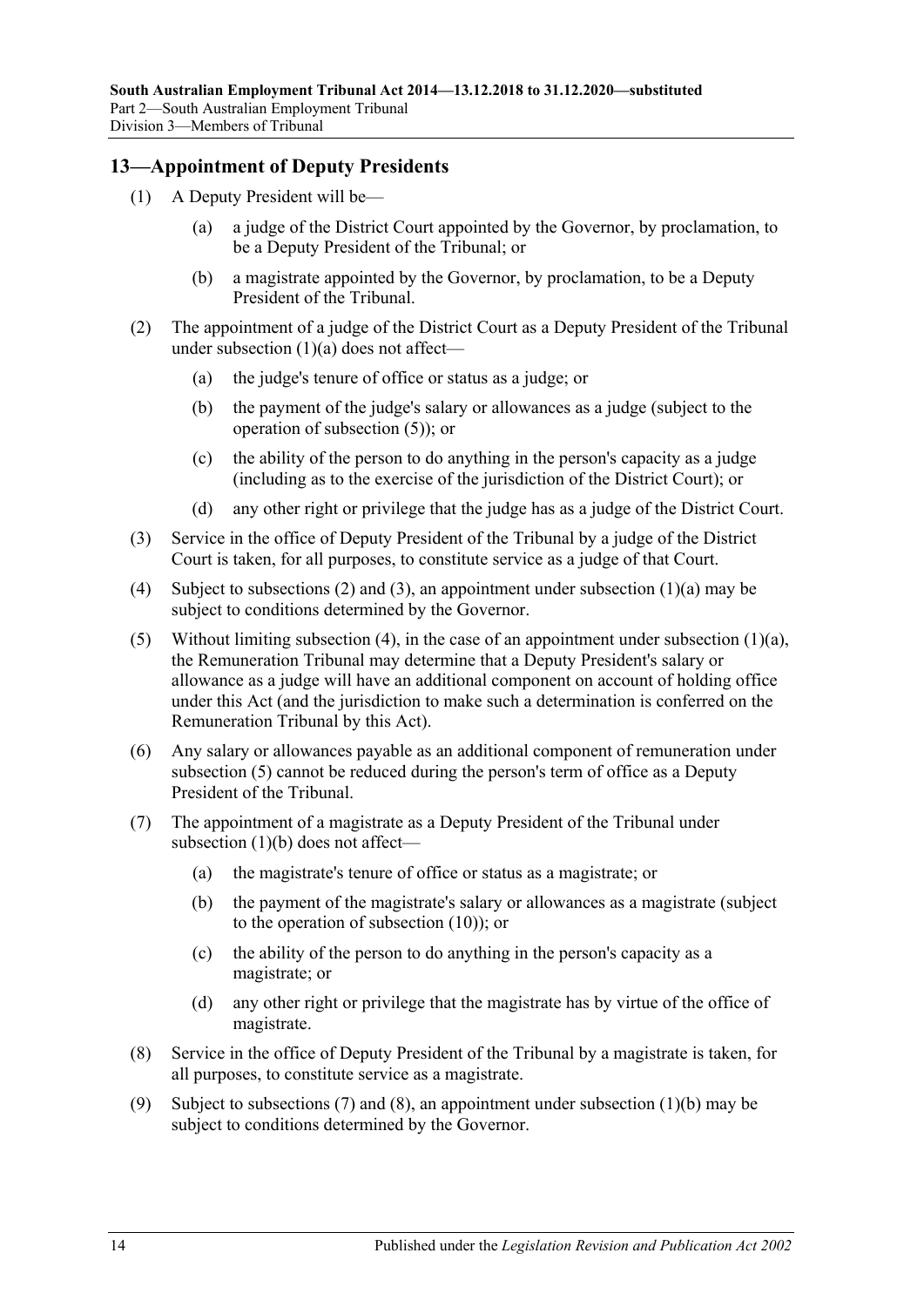- <span id="page-14-1"></span>(10) Without limiting [subsection](#page-13-9) (9), in the case of an appointment under [subsection](#page-13-6) (1)(b), the Remuneration Tribunal may determine that a Deputy President's salary or allowance as a magistrate will have an additional component on account of holding office under this Act (and the jurisdiction to make such a determination is conferred on the Remuneration Tribunal by this Act).
- (11) A person ceases to be a Deputy President of the Tribunal if
	- (a) in the case of an appointment under [subsection](#page-13-1)  $(1)(a)$ —the person ceases to be a judge of the District Court; or
	- (b) in the case of an appointment under [subsection](#page-13-6)  $(1)(b)$ —the person ceases to be a magistrate; or
	- (c) the person resigns as Deputy President by written notice to the Attorney-General; or
	- (d) the person dies.
- <span id="page-14-2"></span>(12) Nothing in [subsection](#page-14-2)  $(11)(c)$  affects a person's tenure or status as a judge (in the case of an appointment under [subsection](#page-13-1)  $(1)(a)$  or as a magistrate (in the case of an appointment under [subsection](#page-13-6) (1)(b)).
- (13) Before the Governor makes a proclamation under this section, the Attorney-General must consult with—
	- (a) the Chief Justice; and
	- (b) in the case of an appointment under [subsection](#page-13-1)  $(1)(a)$ —the Chief Judge; and
	- (c) in the case of an appointment under [subsection](#page-13-6)  $(1)(b)$ —the Chief Magistrate.

## <span id="page-14-0"></span>**14—Deputy President's functions generally**

- (1) A Deputy President of the Tribunal has the functions conferred on the Deputy President under this Act or any other Act.
- (2) The functions of a Deputy President include—
	- (a) participating as a member of the Tribunal; and
	- (b) assisting the President in the management of the business of the Tribunal; and
	- (c) assisting the President in managing the members of the Tribunal, including in connection with the training, education and professional development of members of the Tribunal; and
	- (d) other functions assigned by the President.
- (3) A Deputy President may do all things necessary or convenient to be done in the performance of the Deputy President's functions.
- (4) A Deputy President is subject to the direction of the President in performing the Deputy President's functions, other than adjudicating in the Tribunal.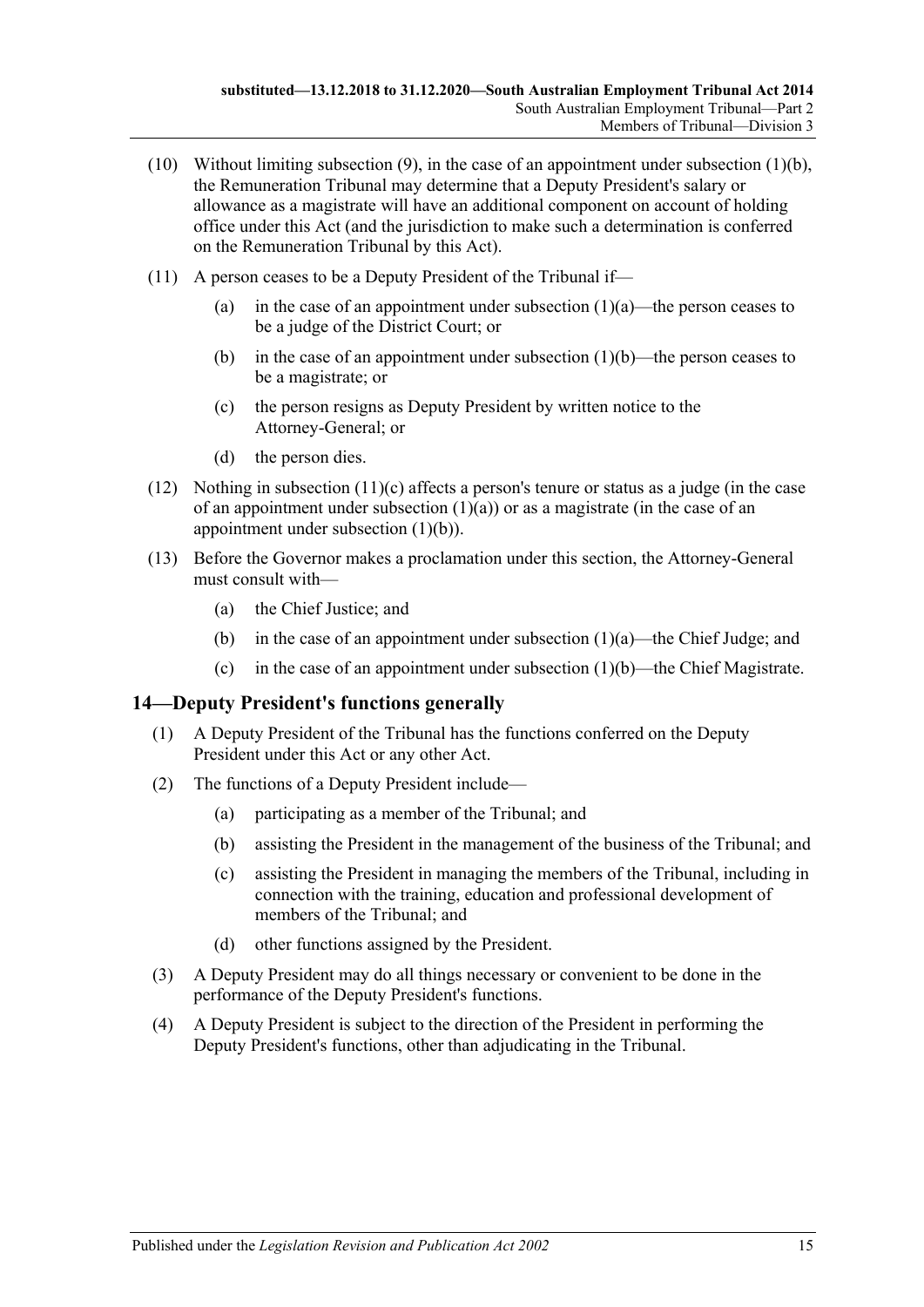## <span id="page-15-0"></span>**Subdivision 4—Magistrates**

#### <span id="page-15-4"></span><span id="page-15-1"></span>**15—Magistrates**

- (1) Any magistrate holding office under the *[Magistrates Act](http://www.legislation.sa.gov.au/index.aspx?action=legref&type=act&legtitle=Magistrates%20Act%201983) 1983* who is designated by the Governor, by proclamation, as a member of the Tribunal on a recommendation of the Attorney-General will (while he or she continues to hold office as a magistrate) be a member of the Tribunal.
- (2) The Attorney-General must consult with the President of the Tribunal and the Chief Magistrate before making a recommendation under [subsection](#page-15-4) (1).
- (3) A magistrate appointed under this section will act as a full-time, part-time or sessional member of the Tribunal under an arrangement established by the President and the Chief Magistrate (being an arrangement that may be varied from time to time).
- (4) The designation of a magistrate under this section does not affect—
	- (a) the magistrate's tenure of office or status as a magistrate; or
	- (b) the payment of the magistrate's salary or allowances as a magistrate; or
	- (c) the ability of the person from doing anything in the person's capacity as a magistrate; or
	- (d) any other right or privilege that the magistrate has as a magistrate.

## <span id="page-15-2"></span>**Subdivision 5—Commissioners**

#### <span id="page-15-5"></span><span id="page-15-3"></span>**16—Appointment of Commissioners**

- (1) The Governor may, on the recommendation of the Minister, appoint a person as a Commissioner.
- <span id="page-15-8"></span><span id="page-15-6"></span>(2) The Minister may from time to time appoint a panel of persons who will, at the request of the Minister—
	- (a) after consultation with the President, recommend the selection criteria for Commissioners;
	- (b) assess a candidate or candidates for appointment as a Commissioner (and, as appropriate, to provide advice to the Minister for the purposes of [subsection](#page-15-5) (1)).
- <span id="page-15-7"></span>(3) A person is eligible for appointment as a Commissioner only if the person—
	- (a) is a legal practitioner of at least 5 years standing (taking into account, for that purpose, periods of legal practice and judicial service within and outside the State); or
	- (b) has, in the Minister's opinion, extensive knowledge, expertise or experience relating to a class of matter for which functions may be exercised by the Tribunal.
- (4) In recommending persons for appointment as Commissioners, the Minister must have regard to
	- (a) any criteria applying under [subsection](#page-15-6)  $(2)(a)$ ; and
	- (b) any advice provided under [subsection](#page-15-7) (2)(b); and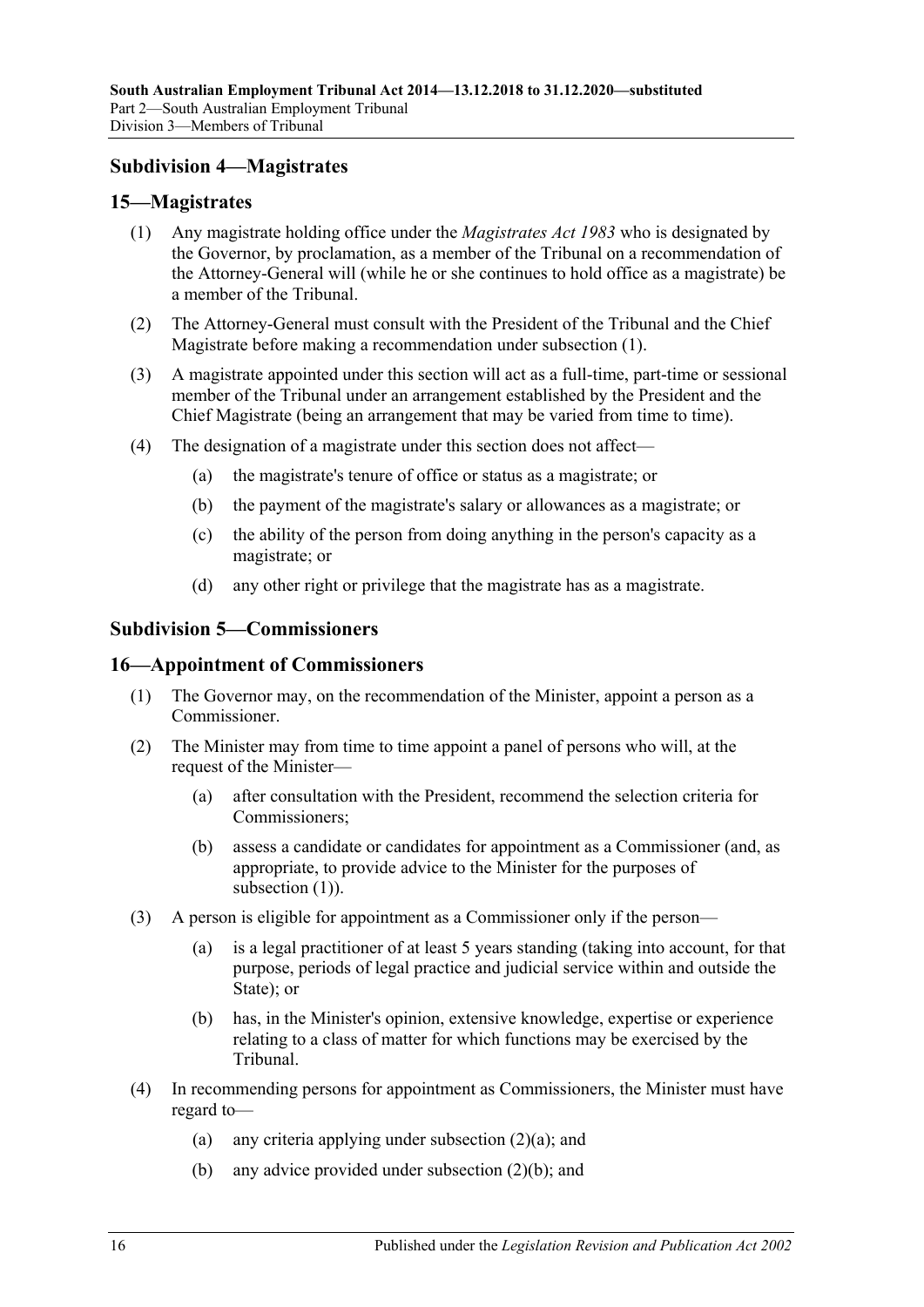- (c) the following:
	- (i) the need for balanced gender representation in the membership of the Tribunal;
	- (ii) the need for the membership of the Tribunal to reflect social and cultural diversity;
	- (iii) the range of knowledge, expertise and experience required within the membership of the Tribunal.
- (5) The Minister must consult with the President of the Tribunal before making a recommendation under [subsection](#page-15-5) (1).
- (6) A Commissioner will be appointed for a term of office, not exceeding 5 years, specified in the instrument of appointment.
- (7) A person appointed as a Commissioner is eligible for reappointment at the expiration of a term of office (and without the need for seeking advice from a panel established under [subsection](#page-15-8) (2)).
- <span id="page-16-1"></span>(8) A Commissioner is appointed on conditions specified in the instrument of appointment.
- <span id="page-16-2"></span>(9) A Commissioner may be appointed on a full-time, part-time or sessional basis (and this may be altered from time to time with the agreement of the Minister).
- (10) A Commissioner—
	- (a) must advise the President of the Tribunal of the nature of any paid employment or professional work undertaken outside his or her duties as a member of the Tribunal; and
	- (b) must not engage in any such employment or work if the President informs the member that, in the President's opinion, to do so would or may conflict with the proper performance of the member's duties of office.
- (11) The Minister must consult with the President about—
	- (a) the conditions of an appointment under [subsection](#page-16-1) (8); and
	- (b) the basis of an appointment under [subsection](#page-16-2) (9).

#### <span id="page-16-3"></span><span id="page-16-0"></span>**17—Commissioner ceasing to hold office and suspension**

- (1) The Governor may, on the recommendation of the Minister, remove a Commissioner from office for—
	- (a) misconduct; or
	- (b) neglect of duty; or
	- (c) incompetence; or
	- (d) incapacity to carry out official duties satisfactorily.
- (2) A person ceases to be a Commissioner if the person—
	- (a) dies; or
	- (b) completes a term of office and is not reappointed; or
	- (c) resigns by written notice to the Minister; or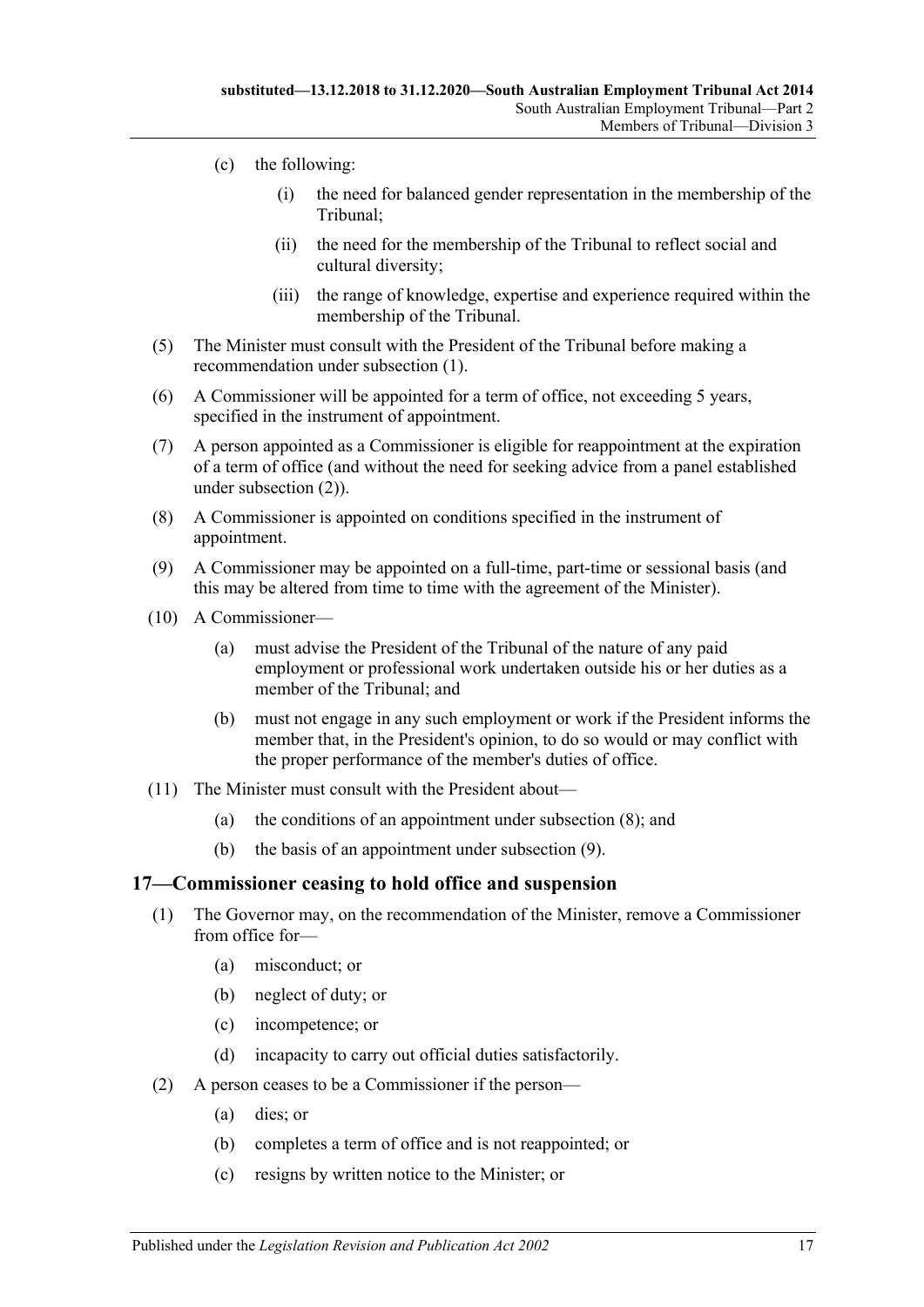- (d) ceases to satisfy any qualification by virtue of which the person was eligible for appointment to the Tribunal; or
- (e) is removed from office under [subsection](#page-16-3) (1).
- (3) The Minister must consult with the President before making a recommendation under [subsection](#page-16-3)  $(1)$ .
- <span id="page-17-3"></span>(4) The President may, on his or her own initiative or at the request of the Minister, suspend a Commissioner from office if it appears that there may be grounds for the removal of the Commissioner from the Commissioner's office.
- (5) If a Commissioner who is appointed on a full-time or part-time basis is suspended under [subsection](#page-17-3) (4), the Commissioner remains entitled to the Commissioner's usual remuneration and allowances during the period of suspension.

# <span id="page-17-0"></span>**18—Supplementary Commissioners**

- (1) The Minister may, at the request or with the agreement of the President of the Tribunal, temporarily appoint a person to act as a supplementary Commissioner in relation to a particular matter or matters or for a specified period.
- (2) The Minister may only appoint a person under this section if he or she is eligible for appointment as a Commissioner.
- (3) An appointment under this section must be made in writing.
- (4) The person may act as a member of the Tribunal in relation to a matter, or for the period, for which the person is appointed, and when acting under the appointment the person is to be regarded as a Commissioner for the purposes of this Act and any relevant Act (and the other provisions of this Subdivision apply with any necessary modifications in relation to a person appointed under this section).
- (5) A person appointed under this section is, for the period of appointment, entitled to be paid any salary or allowances determined by the Minister after consultation with the President of the Tribunal.
- (6) A person appointed under this section for a particular period may be appointed to act for a further period by the Minister after consultation with the President of the Tribunal.
- <span id="page-17-4"></span>(7) The Governor may at any time, on the recommendation of the Minister, cancel the appointment of a person under this section.
- (8) Before the Governor acts under [subsection](#page-17-4) (7), the Minister must consult with the President of the Tribunal (unless the Minister is acting at the request of the President).

# <span id="page-17-1"></span>**Division 3A—Supplementary panel members**

## <span id="page-17-2"></span>**18A—Supplementary panel members**

- (1) There will be such panels of supplementary panel members as may be necessary for the purposes of any relevant Act.
- (2) A supplementary panel member will be appointed by the Governor on the recommendation of the Minister responsible for the administration of this Act in consultation with the Minister responsible for the administration of the relevant Act (unless otherwise provided by the relevant Act).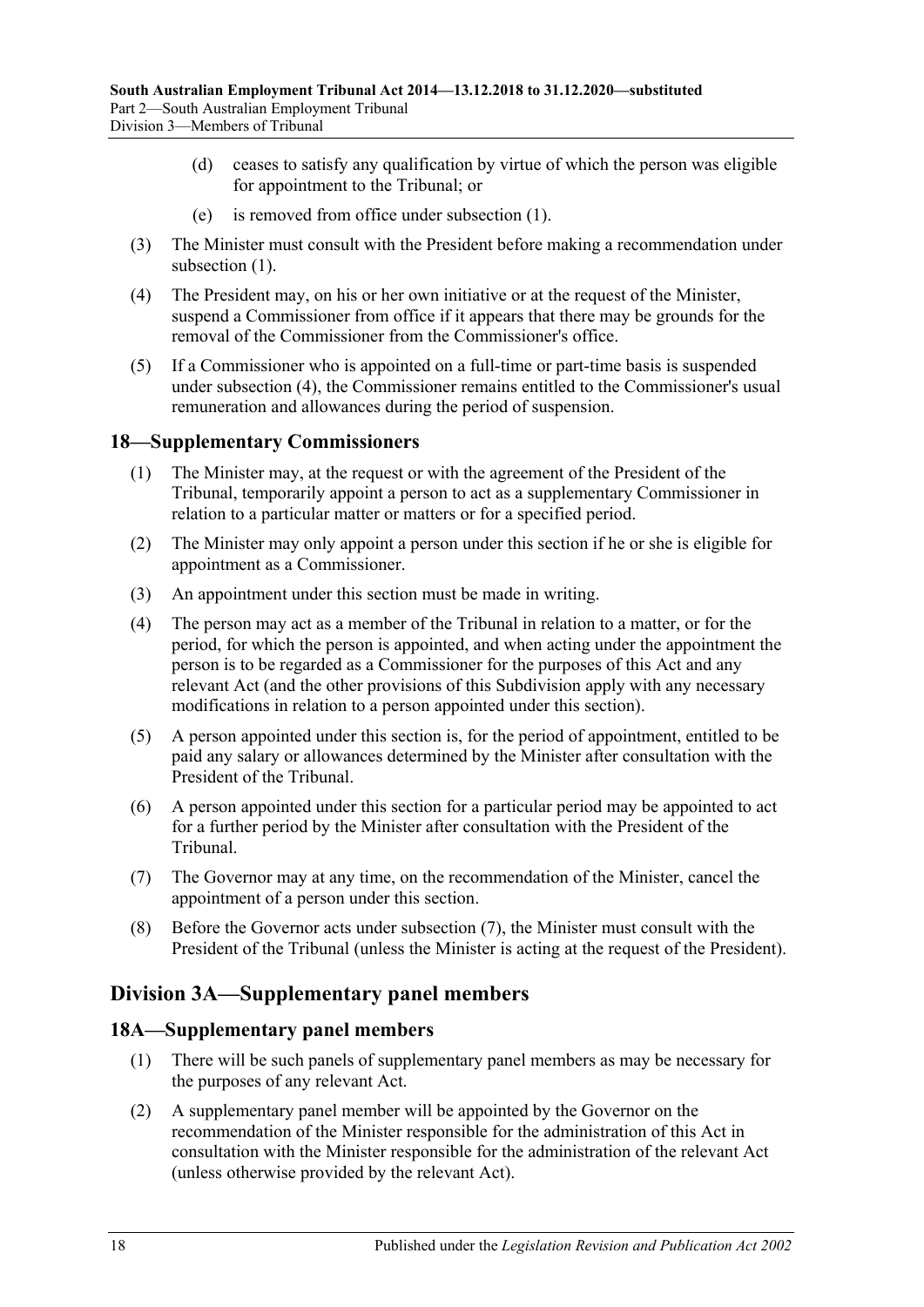- (3) A supplementary panel member will be appointed for a term of office, not exceeding 5 years, specified in the instrument of appointment and is eligible for reappointment at the expiration of a term of office.
- (4) A supplementary panel member is appointed on conditions specified in the instrument of appointment.
- (5) A supplementary panel member will sit on a sessional basis.
- (6) Subject to the conditions of appointment, a supplementary panel member may perform work outside the Tribunal.
- <span id="page-18-2"></span>(7) The Governor may, on the recommendation of the Minister responsible for the administration of this Act after consultation with the Minister responsible for the administration of the relevant Act, remove a supplementary panel member from office for—
	- (a) misconduct; or
	- (b) neglect of duty; or
	- (c) incompetence; or
	- (d) incapacity to carry out official duties satisfactorily.
- (8) A person ceases to be a supplementary panel member if the person—
	- (a) dies; or
	- (b) completes a term of office and is not reappointed; or
	- (c) resigns by written notice to the Minister; or
	- (d) ceases to satisfy any qualification by virtue of which the person was eligible for appointment to the panel; or
	- (e) is removed from office under [subsection](#page-18-2) (7).
- (9) The Governor may make appointments from time to time for the purpose of maintaining or increasing the membership of panels established under this section.

# <span id="page-18-0"></span>**Division 4—Constitution of Tribunal and its decision-making processes**

## <span id="page-18-1"></span>**19—Constitution of Tribunal and its decision-making processes**

- (1) Subject to this section, the President may determine, in relation to a particular matter or matters, or particular classes of matters, which member or members of the Tribunal will constitute the Tribunal.
- (1a) The Tribunal sitting as the South Australian Employment Court may only be constituted by members of the Tribunal who are also judges or magistrates (sitting alone or in any combination as the President thinks fit).
- (2) The Tribunal is not to be constituted by more than 3 members.
- (3) A Full Bench of the Tribunal (including a Full Bench of the South Australian Employment Court) consists of 3 Presidential members.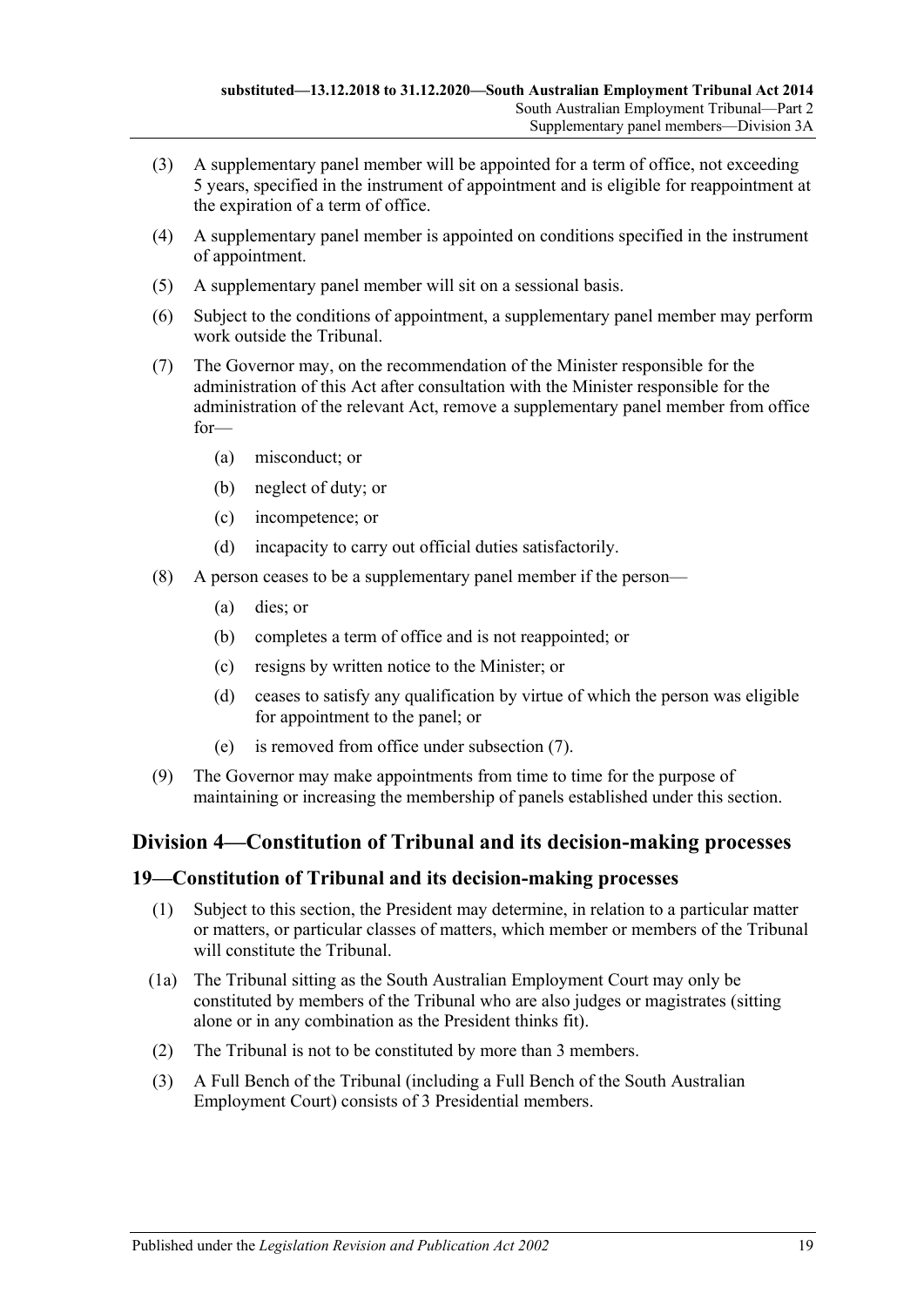- (4) The President may, as he or she thinks fit—
	- (a) alter who is to constitute the Tribunal for the purpose of dealing with a matter, or anything relating to a matter, and the Tribunal as constituted after the alteration can have regard to any record of the proceedings of the Tribunal in relation to the matter before the alteration or any evidence taken in the proceedings before the alteration;
	- (b) provide that different aspects of the same matter may be dealt with by different members of the Tribunal, and the members of the Tribunal may then come together and have regard to any evidence taken by the respective members of the Tribunal for the purposes of the proceedings of the Tribunal.
- (5) In addition, the Tribunal may be constituted of—
	- (a) a registrar for the purpose of adjourning proceedings; or
	- (b) a registrar or other member of the staff of the Tribunal for any other purpose specified by this Act or a relevant Act, prescribed by the rules of the Tribunal, or determined by the President.
- (5a) In addition, a member of the Tribunal (not being a judge or magistrate), or a registrar or other member of the staff of the Tribunal, may assist with the business of the South Australian Employment Court to the extent that it may be appropriate to do so.
- (6) The Tribunal may, at any one time, be separately constituted in accordance with this section for the hearing and determination of any number of separate matters.
- (7) The Tribunal may, if it considers it appropriate to do so, organise its business and regulate proceedings before the Tribunal in such a way that 2 or more proceedings in respect of the same matter are heard together.
- (8) Where a registrar or other member of the staff of the Tribunal exercises the jurisdiction of the Tribunal, the registrar or other member of the staff may, and must if the Tribunal or the President of the Tribunal so directs, refer the matter to the Tribunal for determination by the Tribunal.
- (9) If a provision of this Act and the provisions of a relevant Act deal with the manner in which the Tribunal is to be constituted for the purposes of proceedings or any other business under a relevant Act, this section applies subject to those provisions of the relevant Act.

#### <span id="page-19-0"></span>**20—Who presides at proceedings of Tribunal**

- (1) If, for dealing with a particular matter, the Tribunal is constituted by 2 or more members, the most senior of them is to preside at the proceedings of the Tribunal.
- (2) The seniority of members of the Tribunal depends on which of the offices held takes precedence and, if that does not determine a member's seniority, the matter is to be resolved by the President of the Tribunal.
- (3) The order of precedence of offices is as follows:
	- (a) President;
	- (b) Deputy President;
	- (c) magistrate;
	- (d) Commissioner;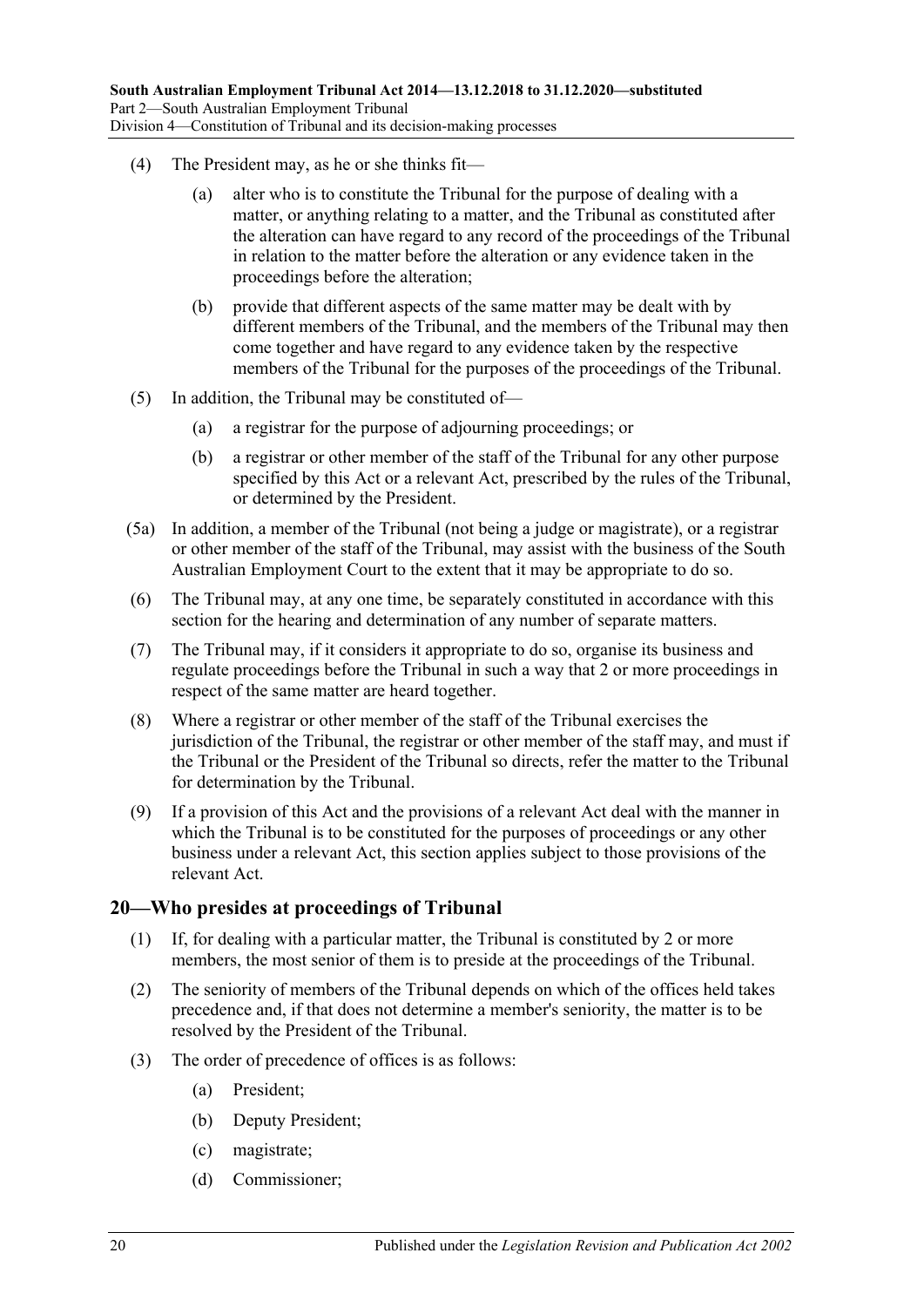(e) supplementary panel member.

#### <span id="page-20-0"></span>**21—Decision if 2 or more members constitute Tribunal**

If the Tribunal is constituted by 2 or more members, a question they are required to decide is resolved, unless [section](#page-20-1) 22 applies, according to the opinion of the majority of them but, if their opinions on the question are equally divided, the question is to be resolved according to the opinion of the presiding member.

#### <span id="page-20-1"></span>**22—Determination of questions of law**

- (1) The member of the Tribunal constituting the Tribunal or, if the Tribunal is constituted by 2 or more members, the presiding member, may refer a question of law to a Full Bench of the South Australian Employment Court.
- <span id="page-20-5"></span>(2) If a question of law is referred under this section—
	- (a) the question is decided by the Tribunal according to the opinion of the Full Bench of the South Australian Employment Court; or
	- (b) the Full Bench may refer the question to the Supreme Court for decision by the Full Court of the Supreme Court.
- (3) If a Full Bench of the Court decides a question of law under [subsection](#page-20-5) (2), the Full Bench may, in addition—
	- (a) decide any other questions remaining between the parties; and
	- (b) make such orders that are necessary to dispose of the matter.

# <span id="page-20-2"></span>**Division 5—Related matters**

## <span id="page-20-3"></span>**24—Validity of acts of Tribunal**

An act or proceeding of the Tribunal is not invalid by reason only of a vacancy in the membership of, or a defect in the appointment of a person to, the Tribunal or a panel from which members of the Tribunal are drawn, or a defect in the appointment of any other person to act on behalf of the Tribunal.

## <span id="page-20-4"></span>**25—Disclosure of interest by members of Tribunal**

If the Tribunal is constituted of, or includes, a member who has a pecuniary or other interest that could conflict with the proper performance of the member's functions in proceedings before the Tribunal, the member—

- (a) must disclose the interest to the parties to the proceedings and to the President of the Tribunal; and
- (b) must not take part in the proceedings or exercise powers affecting the proceedings—
	- (i) if the President directs the member to withdraw from the proceedings; or
	- (ii) if a party to the proceedings does not consent to the member hearing and determining, or participating in the hearing and determination of, the proceedings.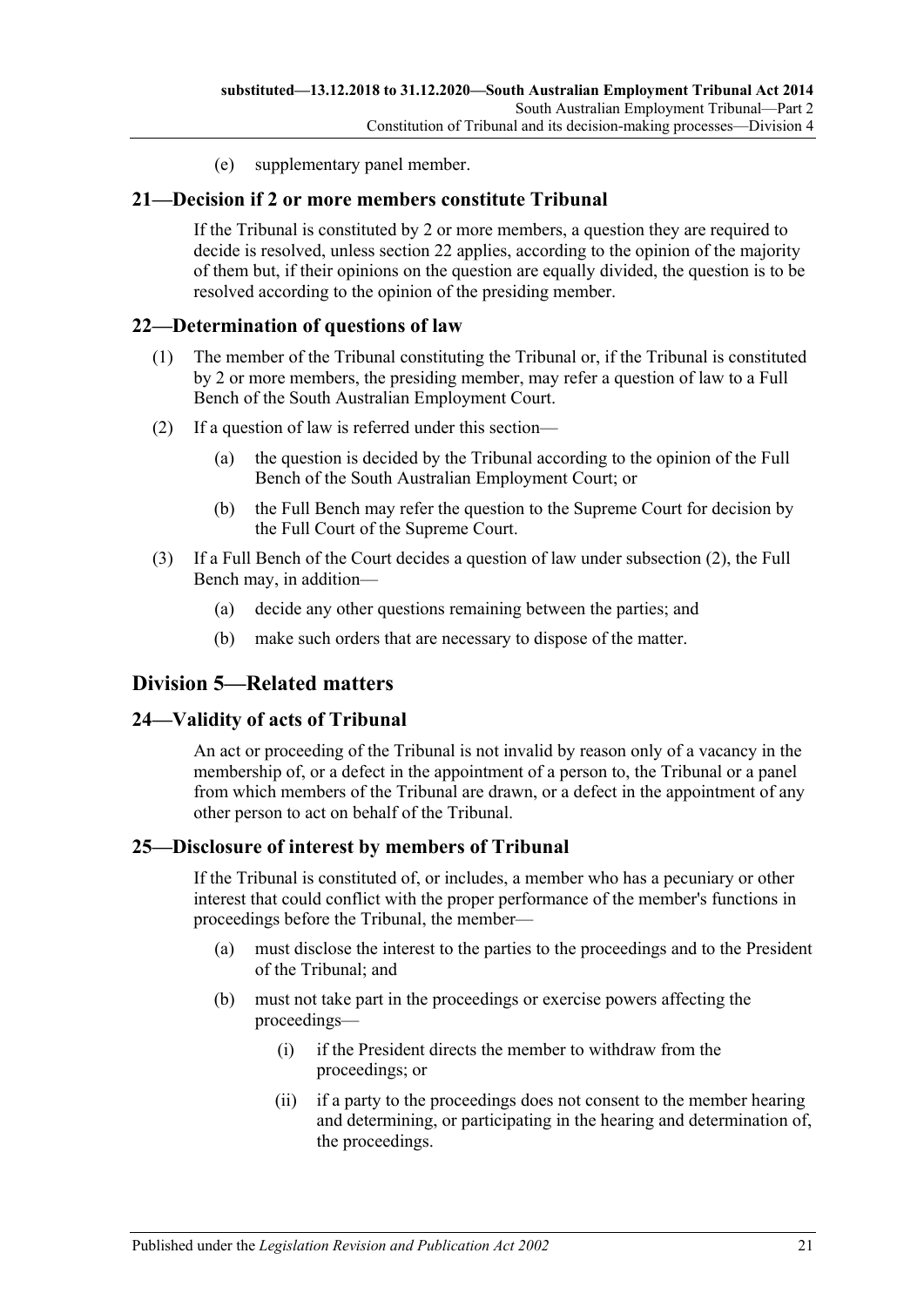## <span id="page-21-7"></span><span id="page-21-0"></span>**26—Delegation**

- (1) The President of the Tribunal may delegate a function or power of the President under this or any other Act—
	- (a) to another member of the Tribunal; or
	- (b) to a member of the staff of the Tribunal; or
	- (c) to the person (being either a member of the Tribunal or a member of the staff of the Tribunal) for the time being performing particular duties or holding or acting in a particular position.
- (2) A delegation under [subsection](#page-21-7) (1)—
	- (a) must be made by instrument in writing; and
	- (b) may be conditional; and
	- (c) does not derogate from the ability of the President to act in any matter; and
	- (d) is revocable at will by the President.

# <span id="page-21-1"></span>**Division 6—Additional provisions relating to jurisdiction**

#### <span id="page-21-2"></span>**26A—Declaratory judgments**

Without limiting any specific jurisdiction to make declaratory judgments conferred by another Act, the South Australian Employment Court may, on matters within its jurisdiction, make binding declarations of right whether or not any consequential relief is or could be claimed.

#### <span id="page-21-3"></span>**26B—Other provisions relating to civil jurisdiction of Court**

Without limiting any other provision of this Act, the South Australian Employment Court may, in exercising any jurisdiction that is in the nature of a civil jurisdiction, exercise any power under Part 6 of the *[District Court Act](http://www.legislation.sa.gov.au/index.aspx?action=legref&type=act&legtitle=District%20Court%20Act%201991) 1991*, subject to any exclusions or modifications prescribed by the regulations as if references to the District Court extended to the South Australian Employment Court.

#### <span id="page-21-4"></span>**26C—Binding nature of decisions**

Without limiting any other provision of this Act, any decision or determination of the South Australian Employment Court is binding and authoritative in nature and binds the parties to the relevant matter by its own force.

# <span id="page-21-5"></span>**Division 7—Additional provisions relating to jurisdiction under** *Return to Work Act 2014*

# <span id="page-21-8"></span><span id="page-21-6"></span>**26D—Civil jurisdiction under** *Return to Work Act 2014*

(1) The South Australian Employment Court has exclusive jurisdiction to hear and determine an action for damages to which Part 5 of the *[Return to Work Act](http://www.legislation.sa.gov.au/index.aspx?action=legref&type=act&legtitle=Return%20to%20Work%20Act%202014) 2014* applies.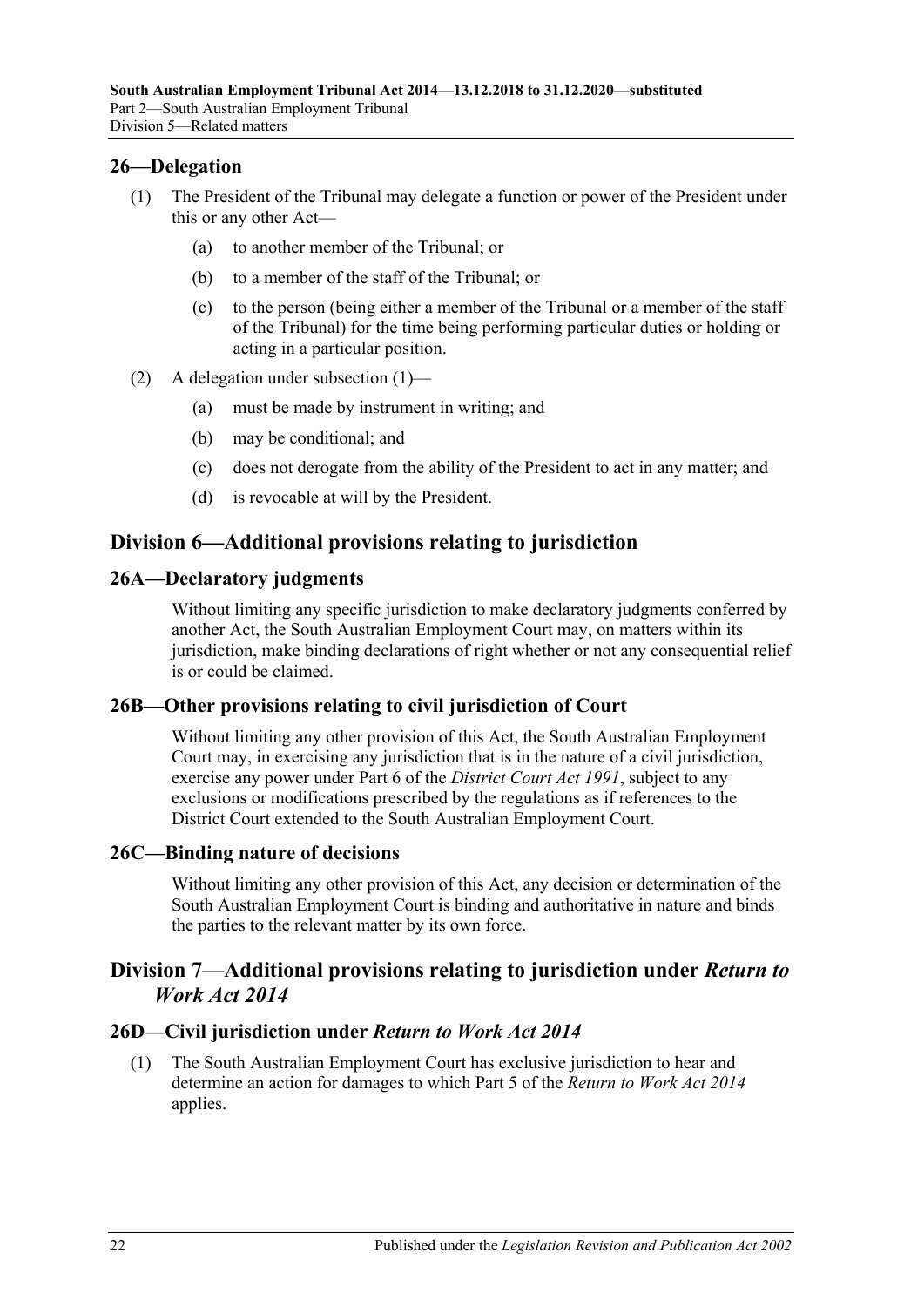- <span id="page-22-4"></span>(2) Proceedings for any tortfeasor liable in respect of damages to which Part 5 of the *[Return to Work Act](http://www.legislation.sa.gov.au/index.aspx?action=legref&type=act&legtitle=Return%20to%20Work%20Act%202014) 2014* applies to recover contribution from any other tortfeasor liable in respect of those damages may be brought before the Tribunal and dealt with by the South Australian Employment Court.
- (3) If a cause of action giving rise to proceedings brought under [subsection](#page-21-8) (1) or [\(2\)](#page-22-4) also gives rise to a claim in respect of some other matter, the claim may be included in those proceedings even though it does not relate to proceedings for damages within the scope of section 71(1) of the *[Return to Work Act](http://www.legislation.sa.gov.au/index.aspx?action=legref&type=act&legtitle=Return%20to%20Work%20Act%202014) 2014*.
- (4) Any matter that is ancillary or related to a matter that is the subject of proceedings brought under a preceding subsection may also be included in those proceedings.
- (5) In connection with the operation of this section, a reference to a court in a prescribed provision will be taken to be a reference to the South Australian Employment Court.
- (6) In this section—

*prescribed provision* means any of the following provisions of the *[Return to Work](http://www.legislation.sa.gov.au/index.aspx?action=legref&type=act&legtitle=Return%20to%20Work%20Act%202014)  Act [2014](http://www.legislation.sa.gov.au/index.aspx?action=legref&type=act&legtitle=Return%20to%20Work%20Act%202014)*:

- (a) section 22;
- (b) Part 5;
- $(c)$  Part 8.

#### <span id="page-22-5"></span><span id="page-22-0"></span>**26E—Rights of action and recovery against third parties**

- (1) A reference in section 66 of the *[Return to Work Act](http://www.legislation.sa.gov.au/index.aspx?action=legref&type=act&legtitle=Return%20to%20Work%20Act%202014) 2014* to the District Court of South Australia will be taken to include a reference to the Tribunal.
- (2) The jurisdiction of the Tribunal by virtue of the operation of [subsection](#page-22-5) (1) is assigned to the South Australian Employment Court.
- (3) An action to recover an excess under section 66(9) of the *[Return to Work Act 2014](http://www.legislation.sa.gov.au/index.aspx?action=legref&type=act&legtitle=Return%20to%20Work%20Act%202014)* may be brought in the South Australian Employment Court (or in any other court of competent jurisdiction).

## <span id="page-22-1"></span>**26F—Review jurisdiction under** *Return to Work Act 2014*

A reference in section 103 of the *[Return to Work Act](http://www.legislation.sa.gov.au/index.aspx?action=legref&type=act&legtitle=Return%20to%20Work%20Act%202014) 2014* to [Part](#page-24-0) 3 of this Act will be taken to be a reference to [Division 1](#page-24-1) of that Part.

## <span id="page-22-6"></span><span id="page-22-2"></span>**26G—Injuries that develop gradually**

- (1) A reference in section 188 of the *[Return to Work Act](http://www.legislation.sa.gov.au/index.aspx?action=legref&type=act&legtitle=Return%20to%20Work%20Act%202014) 2014* to the Industrial Relations Court of South Australia will be taken to be a reference to the Tribunal.
- (2) The jurisdiction of the Tribunal by virtue of the operation of [subsection](#page-22-6) (1) is assigned to the South Australian Employment Court.

## <span id="page-22-3"></span>**26H—Criminal jurisdiction**

The South Australian Employment Court is conferred with jurisdiction to try a charge for an offence against the *[Return to Work Act](http://www.legislation.sa.gov.au/index.aspx?action=legref&type=act&legtitle=Return%20to%20Work%20Act%202014) 2014*.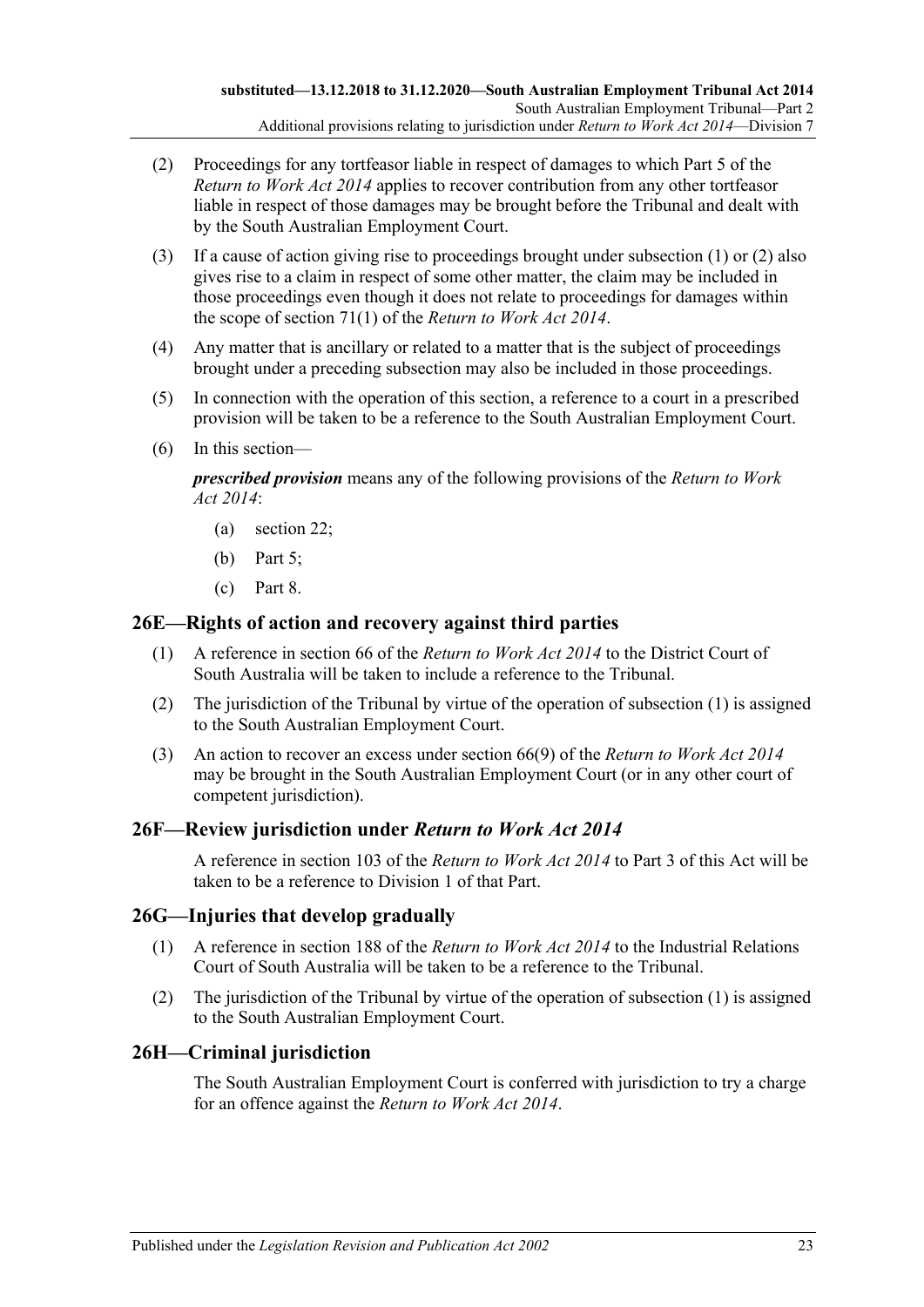# <span id="page-23-0"></span>**26I—Appeals**

An appeal from a decision of the Tribunal under the *[Return to Work Act](http://www.legislation.sa.gov.au/index.aspx?action=legref&type=act&legtitle=Return%20to%20Work%20Act%202014) 2014* (other than in the exercise of its criminal jurisdiction) will be limited to a question of law.

# <span id="page-23-1"></span>**Division 8—Additional provisions relating to jurisdiction under** *Workers Compensation Act 1971*

## <span id="page-23-2"></span>**26IA—Additional provisions relating to jurisdiction under** *Workers Compensation Act 1971*

- (1) The purpose of this section is, in consequence of—
	- (a) the continued application of the *[Workers Compensation Act](http://www.legislation.sa.gov.au/index.aspx?action=legref&type=act&legtitle=Workers%20Compensation%20Act%201971)* 1971<sup>1</sup> under Schedule 9 clause 59(1) of the *[Return to Work Act](http://www.legislation.sa.gov.au/index.aspx?action=legref&type=act&legtitle=Return%20to%20Work%20Act%202014) 2014*; and
	- (b) the dissolution of the Industrial Relations Court under section 69 of the *[Statutes Amendment \(South Australian Employment Tribunal\) Act](http://www.legislation.sa.gov.au/index.aspx?action=legref&type=act&legtitle=Statutes%20Amendment%20(South%20Australian%20Employment%20Tribunal)%20Act%202016) 2016*,

to confer on the Tribunal the same jurisdiction under the *[Workers Compensation](http://www.legislation.sa.gov.au/index.aspx?action=legref&type=act&legtitle=Workers%20Compensation%20Act%201971)  Act [1971](http://www.legislation.sa.gov.au/index.aspx?action=legref&type=act&legtitle=Workers%20Compensation%20Act%201971)* that was previously conferred on the Industrial Relations Court.

#### **Note—**

<sup>1</sup> The *[Workers Compensation Act](http://www.legislation.sa.gov.au/index.aspx?action=legref&type=act&legtitle=Workers%20Compensation%20Act%201971) 1971* was repealed by the *Workers Rehabilitation and [Compensation Act](http://www.legislation.sa.gov.au/index.aspx?action=legref&type=act&legtitle=Workers%20Rehabilitation%20and%20Compensation%20Act%201986) 1986*.

- <span id="page-23-3"></span>(2) The *[Workers Compensation Act](http://www.legislation.sa.gov.au/index.aspx?action=legref&type=act&legtitle=Workers%20Compensation%20Act%201971) 1971* is to be read—
	- (a) as if a reference in that Act to the "Court" were a reference to the Tribunal; and
	- (b) as if reference in that Act to a "Judge" were a reference to a Presidential member of the Tribunal who is a District Court judge; and
	- (c) as if a reference in that Act to the "Registrar" were a reference to a registrar of the Tribunal; and
	- (d) as if a reference in that Act to an "Industrial magistrate" were a reference to a Presidential member of the Tribunal who is a magistrate; and
	- (e) as if a reference in that Act to the "Rules" were a reference to the Rules of the Tribunal; and
	- (f) as if a reference in that Act to the "Regulations" were a reference to regulations under this Act; and
	- (g) as if a reference in that Act to the "Full Industrial Relations Court" were a reference to the Full Bench of the Tribunal in Court Session.
- (3) The jurisdiction of the Tribunal by virtue of the operation of [subsection](#page-23-3) (2) is assigned to the South Australian Employment Court.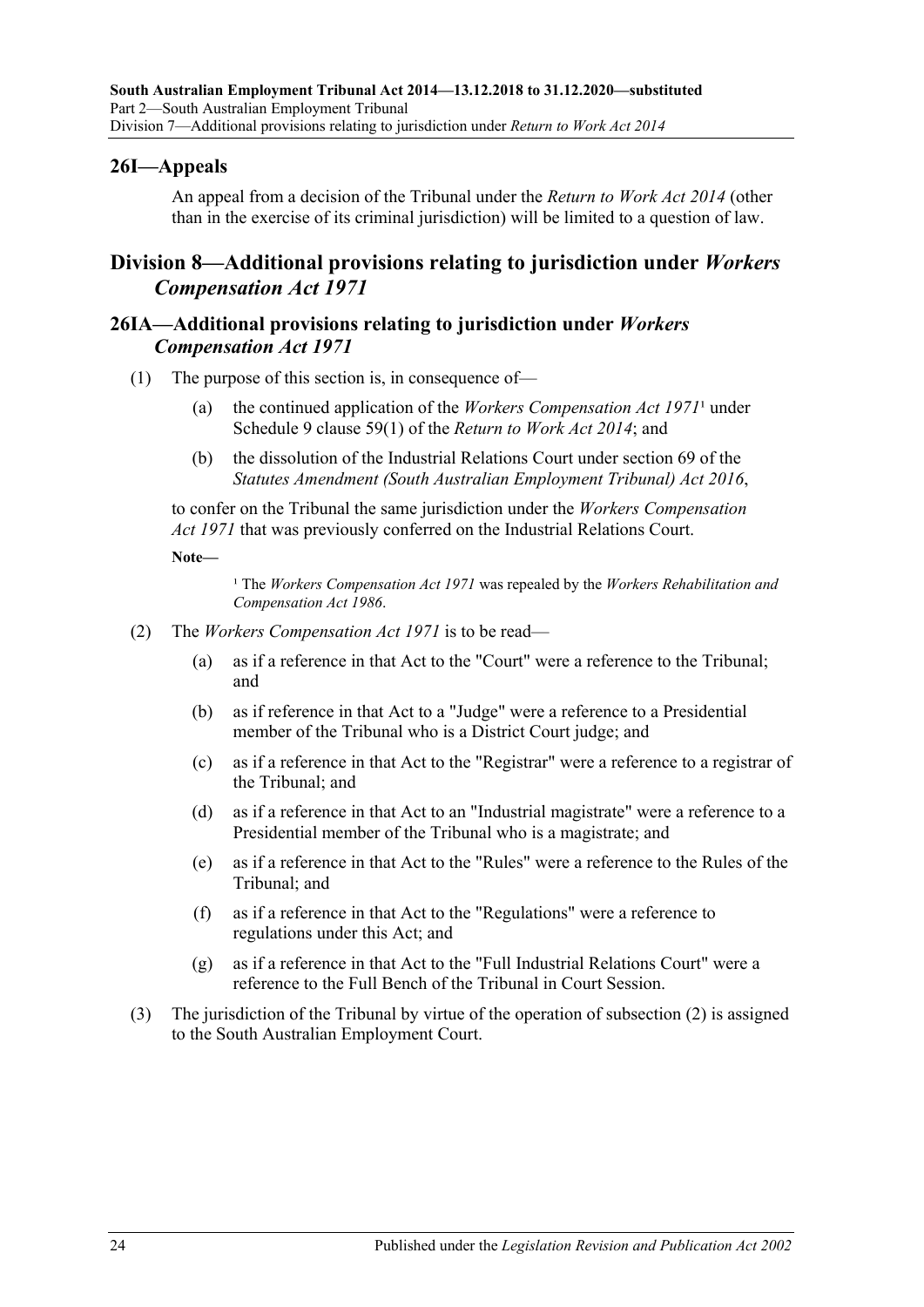# <span id="page-24-0"></span>**Part 3—Exercise of jurisdiction**

# <span id="page-24-1"></span>**Division 1—Review jurisdiction**

# <span id="page-24-2"></span>**26J—Application of Division**

- <span id="page-24-6"></span>(1) This Division applies if—
	- (a) the Tribunal is dealing with a matter that involves the review of a decision made under an Act (including in a case that constitutes an appeal under a relevant Act); or
	- (b) a relevant Act provides for the Tribunal to deal with a matter under this Division; or
	- (c) the rules apply this Division to a matter within the jurisdiction of the Tribunal.
- (2) [Subsection](#page-24-6) (1)(a) does not apply in any circumstances prescribed by the regulations.

# <span id="page-24-3"></span>**27—General nature of proceedings**

- (1) Subject to a relevant Act, a matter under this Division will be dealt with by the Tribunal as a review of the decision that constitutes the matter.
- <span id="page-24-5"></span>(2) Where the review of a decision is to be undertaken, the person or body that made or is taken to have made the decision is the *decision-maker* for the purposes of these provisions.
- (3) Subject to [subsections \(4\),](#page-24-7) [\(5\)](#page-24-8) and [\(6\),](#page-24-9) the Tribunal will examine the decision of the decision-maker by way of rehearing.
- <span id="page-24-7"></span>(4) On a rehearing, the Tribunal must reach the correct or preferable decision but in doing so must have regard to the decision of the original decision-maker.
- <span id="page-24-8"></span>(5) A procedure on a rehearing will include—
	- (a) an examination of the evidence or material before the decision-maker (unless any such evidence or material is to be excluded under another provision of this Act or under any other law); and
	- (b) a consideration of any further evidence or material that the Tribunal decides, in the circumstances of the particular case, to admit for the purposes of rehearing the matter.
- <span id="page-24-9"></span>(6) In dealing with a matter under this Division, the Tribunal is to deal with the matter in accordance with this Act and any relevant Act.
- (7) Furthermore, a relevant Act may modify the operation of this Act in relation to a matter that comes within the exercise of the Tribunal's jurisdiction under this Division.

# <span id="page-24-10"></span><span id="page-24-4"></span>**28—Decision-maker must assist Tribunal**

(1) In proceedings for a review of a decision, the decision-maker must use his or her best endeavours to help the Tribunal so that it can make its decision on the review.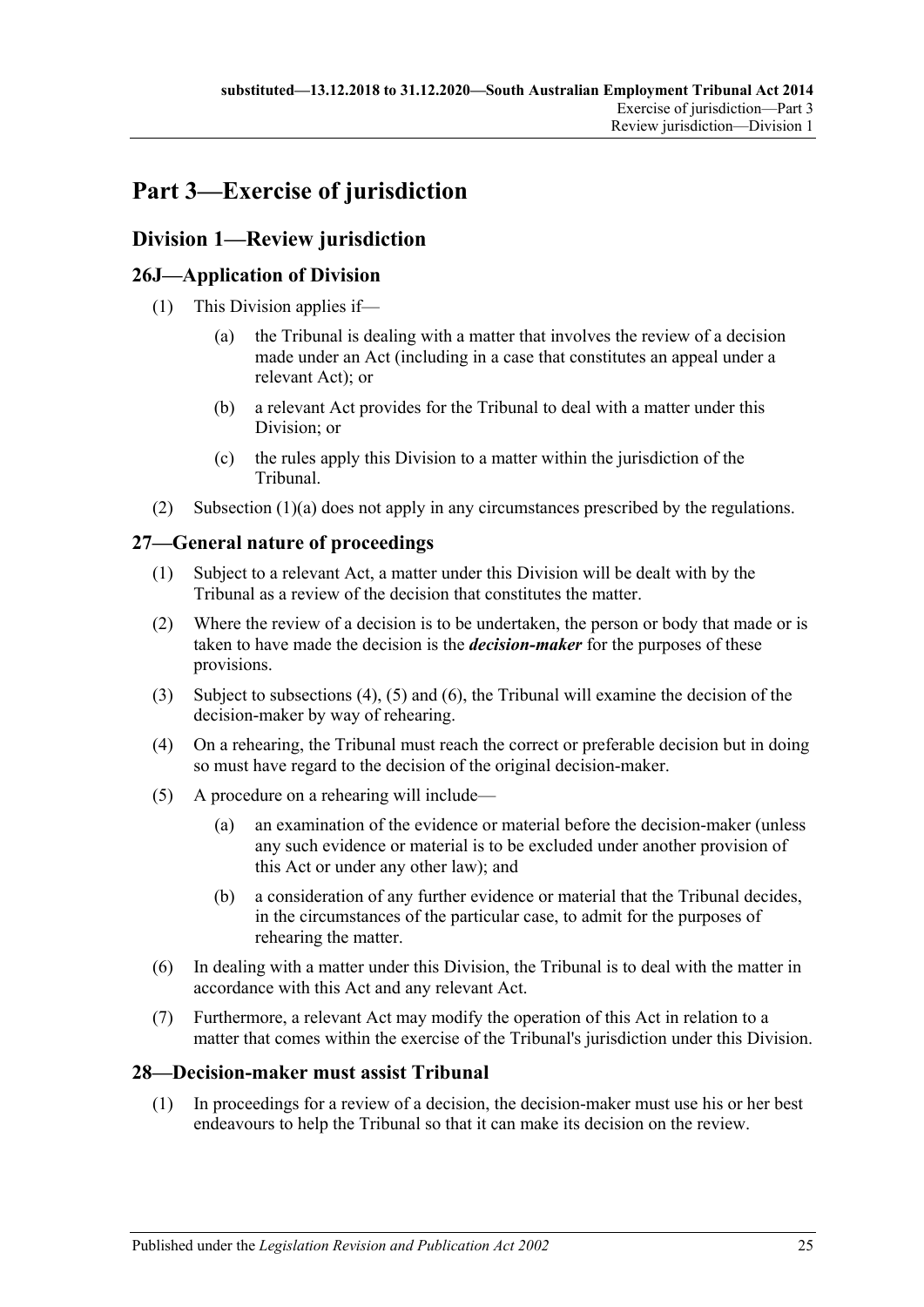- <span id="page-25-2"></span><span id="page-25-1"></span>(2) Without limiting [subsection](#page-24-10) (1), the decision-maker must provide the following to the Tribunal within a reasonable period and in any event within the time prescribed by the regulations:
	- (a) a written statement of the reasons for the decision;
	- (b) any document or thing in the decision-maker's possession or control that may be relevant to the Tribunal's review of the decision.
- (3) The decision-maker must, in providing any document or thing under [subsection](#page-25-1) (2), take reasonable steps to identify the documents or things that were taken into account in making the relevant decision.
- <span id="page-25-3"></span>(4) If the Tribunal considers that there are additional documents or things in the decision-maker's possession or control that may be relevant to the Tribunal's review of the reviewable decision, the Tribunal may, by written notice, require the decision-maker to provide the documents or things.
- <span id="page-25-4"></span>(5) If the Tribunal considers the statement of reasons given under [subsection](#page-25-2) (2)(a) is not adequate, the Tribunal may, by written notice, require the decision-maker to give the Tribunal an additional statement containing stated further particulars.
- (6) The decision-maker must comply with a notice given under [subsection](#page-25-3) (4) or [\(5\)](#page-25-4) within the period stated in the notice.
- (7) A requirement under this section that the decision-maker give the Tribunal information or a document or thing applies despite any provision in another Act prohibiting or restricting the disclosure of the information or the information contained in the document or thing.
- (8) The Tribunal may examine any document or thing provided under this section and draw any conclusions of fact it considers proper.

## <span id="page-25-0"></span>**29—Effect of review proceedings on decision being reviewed**

- (1) The commencement of proceedings for a review of a decision does not affect the operation of the decision or prevent the taking of action to implement the decision unless—
	- (a) the relevant Act states otherwise; or
	- (b) an order is made under [subsection](#page-25-5) (2).
- <span id="page-25-5"></span>(2) On or after the commencement of proceedings for a review of a decision, the Tribunal or the decision-maker may, on application or on its own initiative, make an order staying or varying the operation or the implementation of the whole or a part of the decision pending the determination of the matter, or until such time (whether before or after the determination of the matter) as the Tribunal or the decision-maker may specify, if the Tribunal, or the decision-maker, is satisfied that it is just and reasonable in the circumstances to make the order.
- (3) An order by the Tribunal or the decision-maker under this section—
	- (a) is subject to such conditions as are specified in the order; and
	- (b) may be varied or revoked—
		- (i) in any case—by further order of the Tribunal; or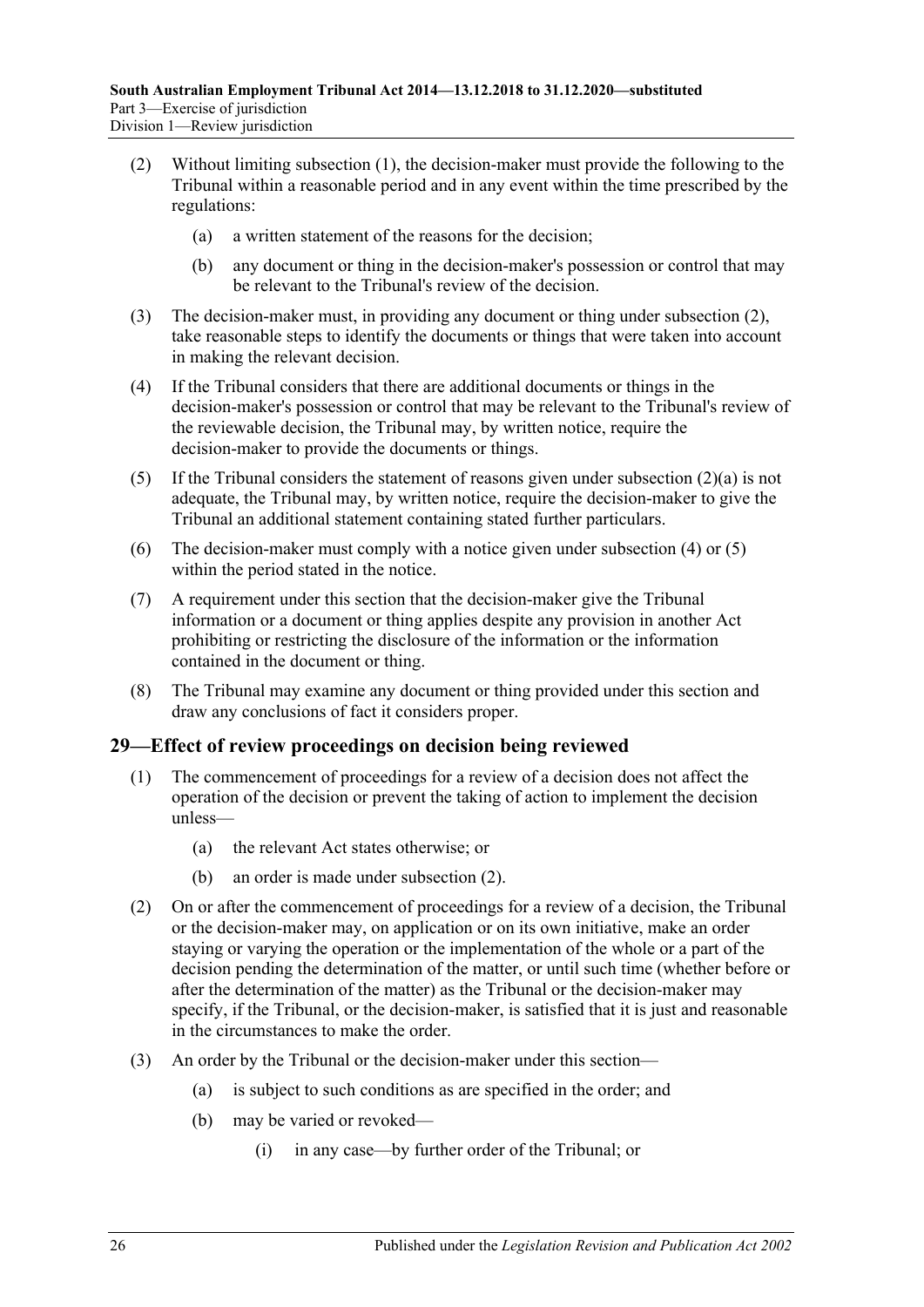(ii) if the order was made by the decision-maker—by further order by the decision-maker or the Tribunal.

# <span id="page-26-0"></span>**30—Decision on review**

- (1) The Tribunal may, on a review of a decision—
	- (a) affirm the decision that is being reviewed; or
	- (b) vary the decision that is being reviewed; or
	- (c) set aside the decision being reviewed and—
		- (i) substitute its own decision; or
		- (ii) send the matter back to the decision-maker for reconsideration in accordance with any directions or recommendations that the Tribunal considers appropriate,

<span id="page-26-2"></span>and, in any case, may make any order the Tribunal considers appropriate (including any interim order pending the reconsideration and determination of the matter by the decision-maker, or any ancillary or consequential order, that the Tribunal considers appropriate).

- (2) The fact that a decision is made on reconsideration under [subsection](#page-26-2)  $(1)(c)(ii)$  does not prevent the decision from being open to review by the Tribunal.
- <span id="page-26-3"></span>(3) The decision-maker's decision as affirmed or varied by the Tribunal or a decision that the Tribunal substitutes for the decision-maker's decision—
	- (a) is to be regarded as, and given effect as, a decision of the decision-maker; and
	- (b) unless the relevant Act states otherwise or the Tribunal orders otherwise, is to be regarded as having effect, from the time when the decision reviewed would have, or would have had, effect.
- (4) Without limiting [subsection](#page-26-3)  $(3)(a)$ , the decision-maker has power to do anything necessary to implement the Tribunal's decision.
- (5) Despite [subsection](#page-26-3)  $(3)(a)$ , the decision as affirmed, varied or substituted is not again open to review before the Tribunal as a decision of the decision-maker (but may be subject to appeal under this Act).

## <span id="page-26-1"></span>**31—Tribunal may invite decision-maker to reconsider decision**

- (1) At any stage of proceedings for the review of a decision, the Tribunal may invite the decision-maker to reconsider the decision.
- (2) On being invited by the Tribunal to reconsider the decision, the decision-maker may—
	- (a) affirm the decision; or
	- (b) vary the decision; or
	- (c) set aside the decision and substitute a new decision.
- (3) If the decision-maker varies the decision or sets it aside and substitutes a new decision, unless the proceedings for a review are withdrawn, the proceedings will then be taken to be for—
	- (a) the review of the decision as varied; or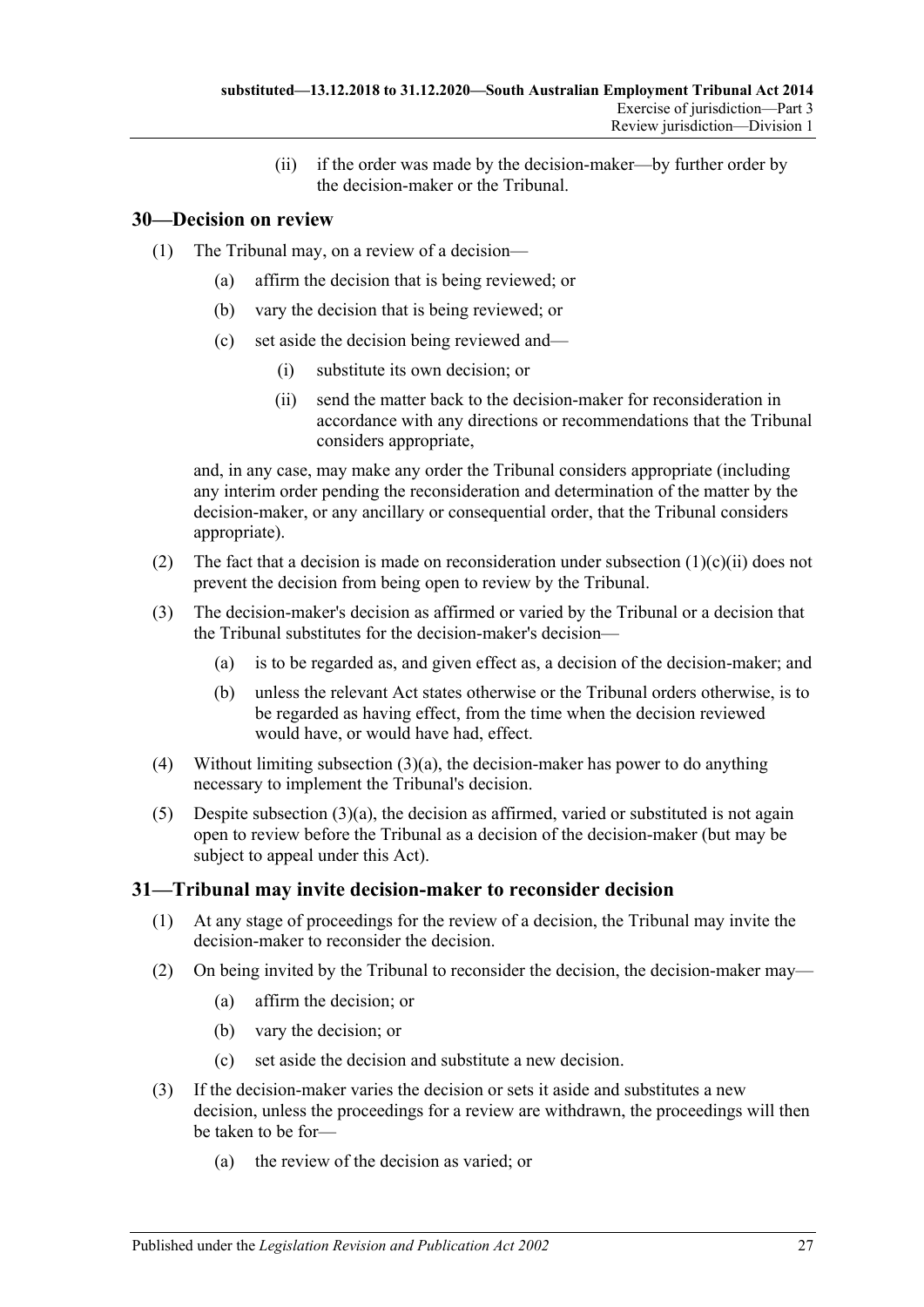- (b) the review of the substituted decision.
- (4) The Tribunal may specify a period within which the decision-maker should act under this section (and if the decision-maker does not take action within that period then the Tribunal may resume its proceedings under this Part in such manner as it thinks fit).

# <span id="page-27-0"></span>**Division 2—Application of Division**

# <span id="page-27-1"></span>**31A—Application of Division**

- (1) This Division applies in cases where [Division 1](#page-24-1) does not apply.
- (2) Subject to a relevant Act, a matter under this Division will, depending on the nature of the matter, be dealt with by the Tribunal—
	- (a) acting as the original decision-maker in the matter (and according to those principles which, according to law, are to be applied to bodies that make such decisions according to statute); or
	- (b) resolving a dispute between the parties to the relevant proceedings (according to law and including, if appropriate, by giving a judgment, making a declaration or providing any other remedy); or
	- (c) adopting any other course of action and providing any other relief, decision or determination that the Tribunal considers appropriate to deal with the matter.
- (3) In dealing with a matter under this Division, the Tribunal is to deal with the matter in accordance with this Act and any relevant Act.
- (4) Furthermore, a relevant Act may modify the operation of this Act in relation to a matter that comes within the exercise of the Tribunal's jurisdiction under this Division.

# <span id="page-27-2"></span>**Part 4—Principles, powers and procedures**

# <span id="page-27-3"></span>**Division 1—Principles governing hearings**

# <span id="page-27-4"></span>**32—Principles governing hearings**

- (1) On the hearing of any proceedings, but subject to the provisions of a relevant Act—
	- (a) the procedure of the Tribunal will, subject to this Act, be conducted with the minimum of formality; and
	- (b) the Tribunal is not bound by the rules of evidence, may adopt, as in its discretion it considers appropriate, any findings, decision or judgment of a court or other tribunal (insofar as may be relevant to the proceedings before the Tribunal), and may otherwise inform itself as it thinks fit; and
	- (c) the Tribunal must act according to equity, good conscience and the substantial merits of the case and without regard to legal technicalities and forms.
- (1a) However, the rules of evidence and other formal procedures of a court of record apply to the South Australian Employment Court to the extent that the Court considers it necessary or appropriate and the Tribunal (in the exercise of any jurisdiction) may give directions about any question of evidence.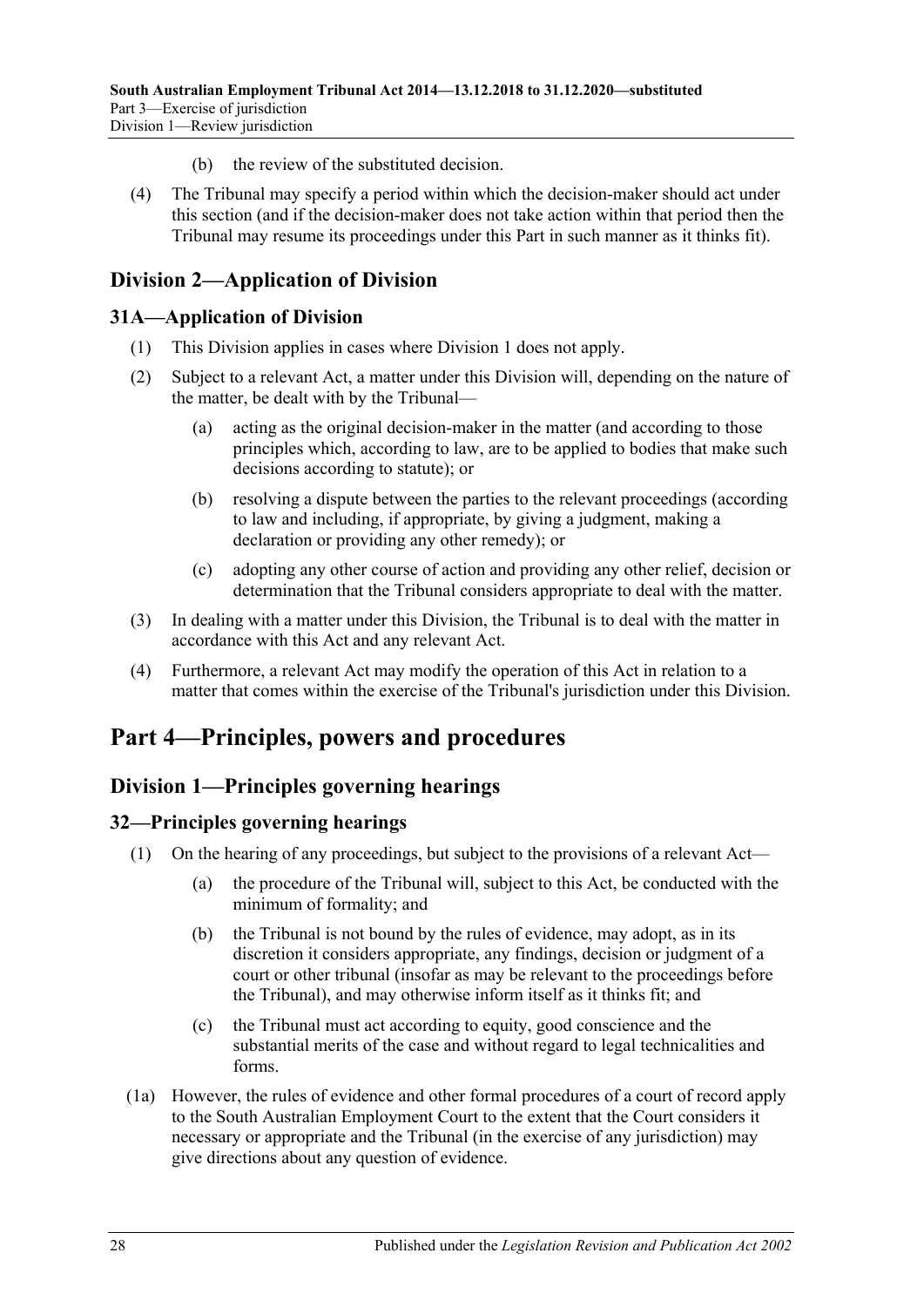- (2) Nothing in this Act affects any rule or principle of law relating to—
	- (a) legal professional privilege; or
	- (b) "without prejudice" privilege; or
	- (c) public interest immunity.
- (3) This section does not limit the operation of [section](#page-41-1) 64.

# <span id="page-28-0"></span>**Division 2—Evidentiary powers**

## <span id="page-28-1"></span>**33—Power to require person to give evidence or to produce evidentiary material**

- (1) The Tribunal may, on the application of a party to proceedings or on its own initiative, issue a summons requiring a person to appear before the Tribunal at a specified time and place to give evidence or to produce evidentiary material (or both).
- (2) A summons to produce evidentiary material may, instead of providing for production of the material before the Tribunal, provide for production of the material to an officer of the Tribunal, or to any person nominated in the summons.
- (3) The Tribunal may—
	- (a) retain any document, object or substance produced before it for such reasonable period as it thinks fit, and make copies of any document; and
	- (b) require a person to make an oath or affirmation (which may be administered by any member or officer of the Tribunal) to answer truthfully questions put by any member of the Tribunal or any person appearing before the Tribunal; and
	- (c) require any person to answer any questions put by any member of the Tribunal or any person appearing before the Tribunal that are determined by the Tribunal to be relevant to the proceedings before the Tribunal.
- (4) A person who is called to give evidence or to produce evidentiary material before the Tribunal and—
	- (a) refuses or fails to make an oath or affirmation when required to do so under this section; or
	- (b) refuses or fails without reasonable excuse to produce evidentiary material that the person is required by the Tribunal to produce; or
	- (c) refuses or fails without reasonable excuse to appear before the Tribunal in response to a summons; or
	- (d) refuses or fails without reasonable excuse to give evidence before the Tribunal or otherwise refuses or fails without reasonable excuse to answer any question put in proceedings before the Tribunal or otherwise required under this Act; or
	- (e) gives false or misleading evidence to the Tribunal; or
	- (f) misbehaves before the Tribunal, wilfully insults the Tribunal or 1 or more members or officers of the Tribunal in the exercise of official duties, or wilfully interrupts the proceedings of the Tribunal,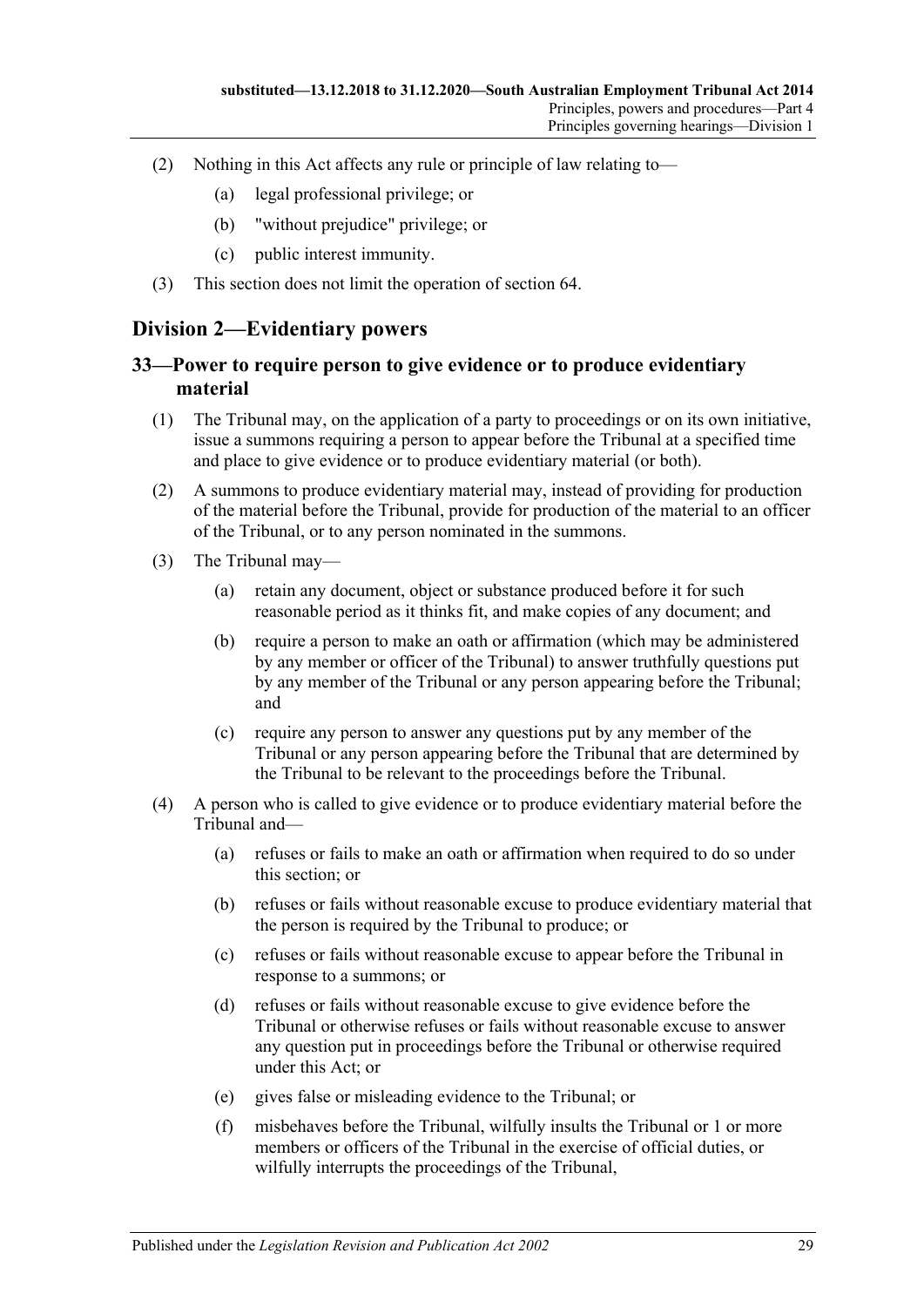is guilty of an offence.

Maximum penalty: \$25 000 or imprisonment for 1 year.

- (5) A summons under this section may be issued on behalf of the Tribunal by—
	- (a) any member of the Tribunal; or
	- (b) a registrar; or
	- (c) any other officer authorised under the rules or by the President of the Tribunal to issue such summonses.

#### <span id="page-29-0"></span>**34—Entry and inspection**

- (1) A member of the Tribunal may enter any land, building, structure, ship or vessel and carry out any inspection that the Tribunal considers relevant to any proceedings before the Tribunal.
- (2) A member of the Tribunal may authorise an officer of the Tribunal, or any other specified person, to enter any land, building, structure, ship or vessel and carry out an inspection that the member considers relevant to any proceedings before the Tribunal.
- (3) A person who obstructs a member of the Tribunal, or a person authorised by the Tribunal, in the exercise of a power of entry or inspection under this section is guilty of an offence.

Maximum penalty: \$10 000 or imprisonment for 6 months.

#### <span id="page-29-1"></span>**35—Expert reports**

- (1) The Tribunal may refer any question arising in any proceedings for investigation and report by an expert in the relevant field.
- (2) The Tribunal must seek submissions from the parties to the proceedings before making a reference under this section.
- (3) A person to whom a question is referred under this section becomes an officer of the Tribunal and may exercise such powers of the Tribunal as the Tribunal delegates.
- <span id="page-29-4"></span>(4) The Tribunal may adopt a report obtained under this section in whole or in part (or may reject it).
- (5) Any action taken under [subsection](#page-29-4) (4) does not prevent the Tribunal from making a further reference to an expert.
- (6) The Tribunal may order a party to pay or contribute to the costs of an expert's investigation and report under this section.

# <span id="page-29-2"></span>**Division 3—Procedures**

#### <span id="page-29-3"></span>**36—Practice and procedure generally**

- (1) The Tribunal is to take measures that are reasonably practicable—
	- (a) to ensure that the parties to any proceedings have a reasonable opportunity to understand the nature of the matter under consideration; and
	- (b) to ensure that the parties to any proceedings understand the nature of any assertions made in the proceedings and the legal implications of those assertions; and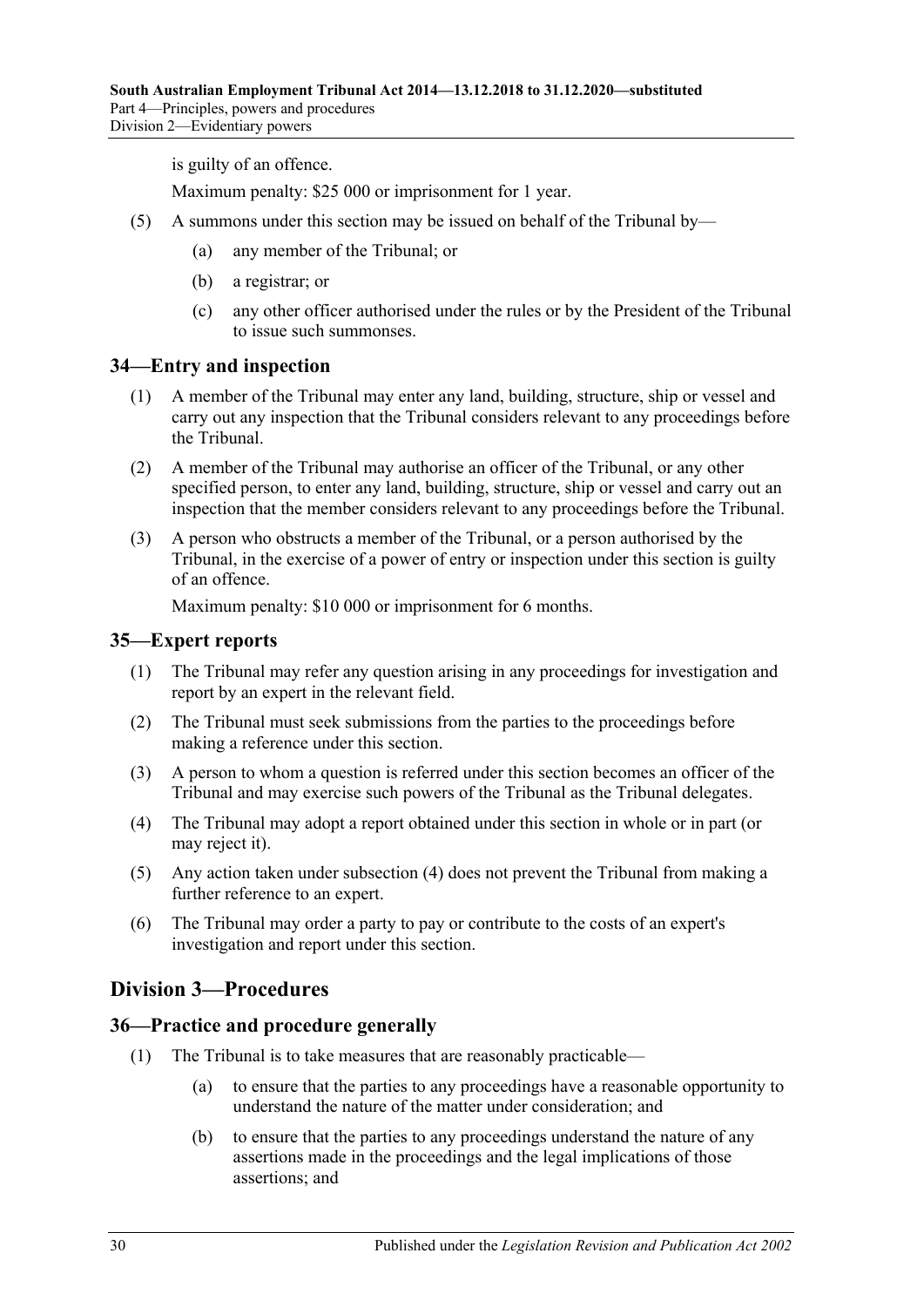- (c) to explain to the parties, if requested to do so, any aspect of the procedure of the Tribunal, or any decision or ruling made by the Tribunal; and
- (d) to ensure that the parties have the opportunity in any proceedings to be heard or otherwise have their submissions received.
- (2) The Tribunal—
	- (a) is to take all practicable steps to ensure that all relevant material is disclosed to the Tribunal so as to enable it to determine all the relevant facts in issue in any proceedings; and
	- (b) may require evidence or argument to be presented in writing and decide on the matters on which it will hear oral evidence or argument; and
	- (c) may limit the time available for presenting the respective cases of parties before it at a hearing to an extent that it considers would not impede the fair and adequate presentation of the cases; and
	- (d) may require a document to be served outside the State; and
	- (e) may adjourn any proceedings at any time and to any place (including for the purpose of enabling the parties to negotiate a settlement or for the purpose of reconsideration of a decision by the decision-maker); and
	- (f) may proceed to hear and determine proceedings in the absence of a party.
- (3) To the extent that the practice or procedure of the Tribunal is not prescribed by or under this Act or a relevant Act, it is to be as the Tribunal determines.

## <span id="page-30-0"></span>**37—Directions for conduct of proceedings**

- (1) The Tribunal may give directions at any time in any proceedings and do whatever is necessary for the speedy and fair conduct of the proceedings.
- (2) The Tribunal may give directions on its own initiative or at the request of a party.
- (3) A directions hearing may be held for the purposes of this section before any other hearing in any proceedings.
- (4) The Tribunal may give a direction requiring a party to produce a document or other material, or to provide information, to the Tribunal or another party.

## <span id="page-30-1"></span>**38—Consolidating and splitting proceedings**

- (1) The Tribunal may direct that 2 or more proceedings that concern the same or related facts or circumstances—
	- (a) be consolidated into 1 proceeding; or
	- (b) remain as separate proceedings but be heard and determined together.
- (2) If proceedings are consolidated, evidence given in the consolidated proceedings is admissible in relation to matters involved in either of the proceedings that were consolidated.
- (3) The Tribunal may direct—
	- (a) that any aspect of any proceedings be heard and determined separately;
	- (b) that proceedings commenced by 2 or more persons jointly be split into separate proceedings.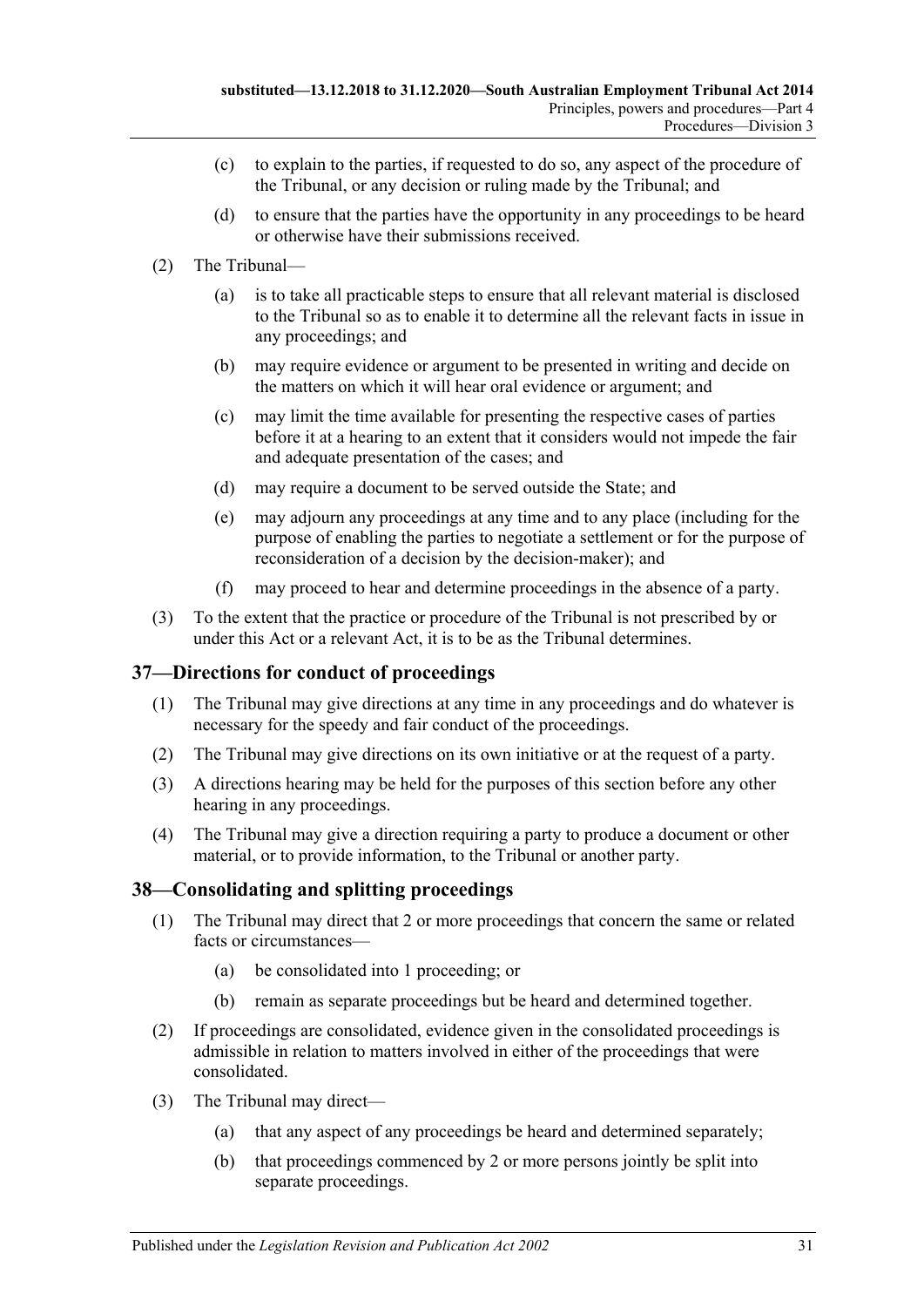#### <span id="page-31-0"></span>**39—More appropriate forum**

The Tribunal may, at any time, make an order striking out all, or any part, of any proceedings if it considers that the matter, or any aspect of it, would be more appropriately dealt with by another tribunal, a court, or any other person.

#### <span id="page-31-4"></span><span id="page-31-1"></span>**40—Dismissing proceedings on withdrawal or for want of prosecution**

- (1) The applicant in any proceedings may withdraw or agree to the withdrawal of the proceedings or a part of the proceedings.
- (2) Unless otherwise provided by the rules, an applicant can only act under [subsection](#page-31-4) (1) with the leave of the Tribunal.
- (3) The Tribunal may make an order dismissing or striking out all, or any part, of any proceedings if the applicant withdraws or agrees to the withdrawal of the proceedings or that part of it.
- <span id="page-31-5"></span>(4) At any time, the Tribunal may make an order dismissing or striking out all, or any part, of any proceedings for want of prosecution.
- (5) The Tribunal's power to make an order under [subsection](#page-31-5) (4) is exercisable only by a legally qualified member of the Tribunal.
- (6) The Tribunal may make an order under this section on the application of a party or on its own initiative.

#### <span id="page-31-2"></span>**41—Frivolous, vexatious or improper proceedings**

- (1) This section applies if the Tribunal believes that a proceeding—
	- (a) is frivolous, vexatious, misconceived or lacking in substance or involves a trivial matter or amount; or
	- (b) is being used for an improper purpose; or
	- (c) is otherwise an abuse of process.
- <span id="page-31-6"></span>(2) If this section applies, the Tribunal may order that the proceeding be dismissed or struck out and may make any related or ancillary order.
- (3) The Tribunal may act under [subsection](#page-31-6) (2) on the application of a party or on its own initiative.
- (4) If a proceeding is dismissed or struck out under this section, another proceeding of the same kind in relation to the same matter cannot be commenced before the Tribunal without the leave of a Presidential member.

#### <span id="page-31-3"></span>**42—Proceedings being conducted to cause disadvantage**

- <span id="page-31-8"></span><span id="page-31-7"></span>(1) This section applies if the Tribunal believes that a party to any proceedings is conducting the proceedings in a way that unnecessarily disadvantages another party to the proceedings by conduct such as—
	- (a) failing to comply with an order or direction of the Tribunal without reasonable cause; or
	- (b) failing to comply with this Act or a relevant Act; or
	- (c) asking for an adjournment the need for which is attributable to a failure described in [paragraph](#page-31-7) (a) or [\(b\);](#page-31-8) or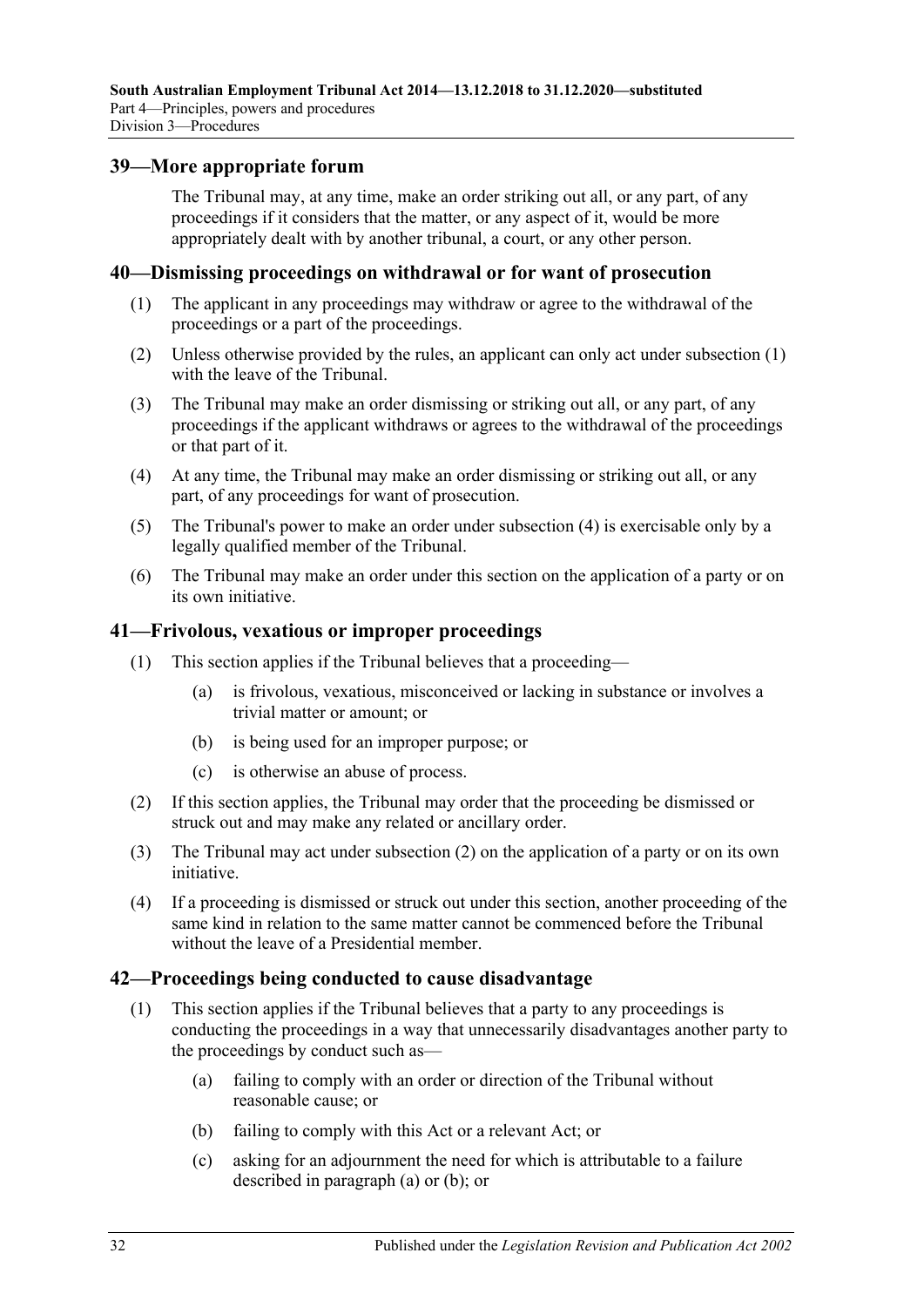- (d) attempting to deceive another party or the Tribunal; or
- (e) vexatiously conducting the proceedings; or
- (f) failing to attend any hearing in the proceedings.
- <span id="page-32-3"></span>(2) If this section applies, the Tribunal may—
	- (a) if the party causing the disadvantage is the applicant, order that the proceedings be dismissed or struck out; and
	- (b) if the party causing the disadvantage is not the applicant—
		- (i) determine the proceedings in favour of the applicant and make any appropriate orders; or
		- (ii) order that the party causing the disadvantage be struck out of the proceedings.
- (3) The Tribunal may act under [subsection](#page-32-3) (2) on the application of a party or on its own initiative.
- (4) If any proceedings are dismissed or struck out under this section, another proceeding of the same kind in relation to the same matter cannot be commenced before the Tribunal without the leave of a Presidential member.

# <span id="page-32-1"></span><span id="page-32-0"></span>**Division 4—Conferences, mediation and settlement**

#### **Subdivision 1—Conferences**

#### <span id="page-32-2"></span>**43—Compulsory conciliation conferences**

- (1) The Tribunal may, at an initial directions hearing or at any other time, require parties to any proceedings to attend a compulsory conciliation conference (a *compulsory conference*).
- (2) The Tribunal must, if so required by the rules or a relevant Act, require parties to attend a compulsory conference.
- (3) However, subject to a relevant Act, the Tribunal may dispense with a conference in prescribed circumstances.
- (4) A conference must be commenced within the time fixed by the rules.
- (5) The purpose of a compulsory conference is to identify, clarify and narrow the issues in the proceedings and to promote the resolution of the matters by a settlement between the parties.
- (6) A compulsory conference may, at the discretion of the member of the Tribunal presiding at the conference, be adjourned or reconvened from time to time.
- (7) However, in any event, the proceedings constituting a compulsory conference should not run over a period exceeding 6 weeks (unless the member of the Tribunal presiding at the conference considers that good reasons exist that justify an extension of time for attempting to settle the matter).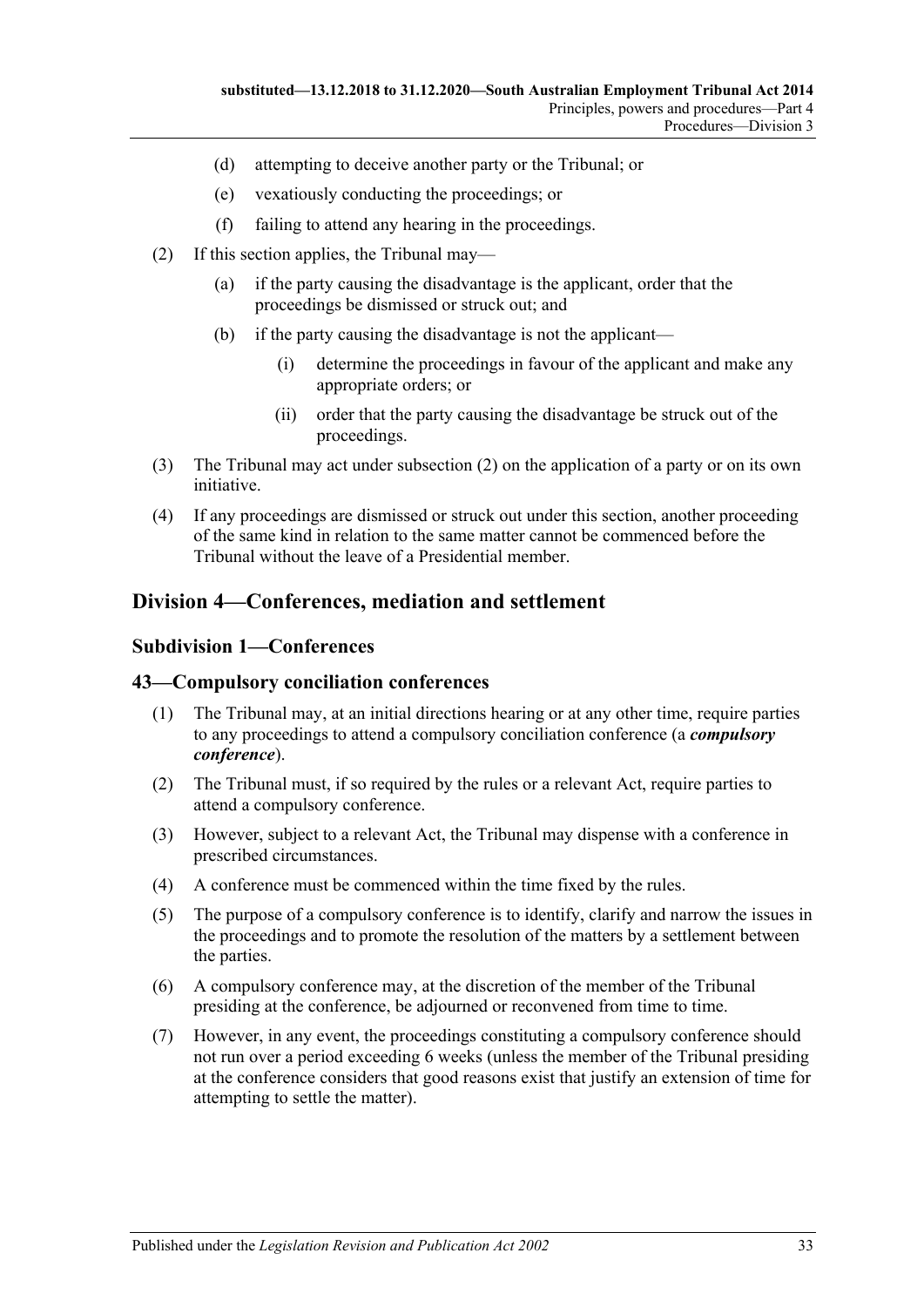- (8) If the period in which proceedings constituting a compulsory conference are conducted is extended beyond 6 weeks, the member of the Tribunal presiding at the conference must ensure that the good reasons justifying the extension of time are recorded on the file maintained by the Tribunal in relation to the matter and that a record of the reasons is issued to the parties.
- (9) Unless the member of the Tribunal presiding at the conference directs otherwise, a compulsory conference is to be held in private.
- (10) Subject to this section and except to the extent to which the rules may specify the procedure for a compulsory conference, the member of the Tribunal presiding at a compulsory conference may determine the procedure for the conference.
- (11) The member of the Tribunal presiding at a compulsory conference may—
	- (a) require a party to the proceedings to furnish particulars of his or her case;
	- (b) determine who, apart from the parties to the proceedings (and their representatives), may be present at the conference;
	- (c) subject to [subsection](#page-33-0) (15), record any settlement reached at a conference and make any determination or order (including an order under, or for the purposes of, a relevant Act) necessary to give effect to a settlement;
	- (d) on his or her own initiative, close the conference at any time if, in his or her opinion, settlement cannot be reached;
	- (e) advise the Tribunal if the conference does not reach a settlement within a reasonable time;
	- (f) permit a party to withdraw from the proceedings (and make any consequential order that is appropriate in the circumstances);
	- (g) determine a matter against any party who obstructs or delays the conference, fails to attend the conference, or fails to comply with a rule or order of the Tribunal and, in so doing, make any order as the member of the Tribunal thinks fit (including an order as to costs);
	- (h) do such other things as the rules of the Tribunal so provide.
- (12) Despite [section](#page-20-1) 22, the member of the Tribunal presiding at a compulsory conference may not refer a question of law to a Full Bench of the Tribunal.
- (13) If settlement of a matter is not reached at a compulsory conference, the member of the Tribunal presiding at the conference—
	- (a) must give to the parties an assessment of the merits of the party's case; and
	- (b) must seek to recommend ways to resolve any matter in dispute.
- (14) Evidence of anything said or done in the course of a compulsory conference under this section is inadmissible in proceedings before the Tribunal except by consent of all parties to the proceedings.
- <span id="page-33-0"></span>(15) The member of the Tribunal presiding at a compulsory conference—
	- (a) must not accept a settlement that appears to be inconsistent with a relevant Act (but he or she may adjourn the proceedings to enable the parties to explore the possibility of varying the settlement to comply with a relevant Act); and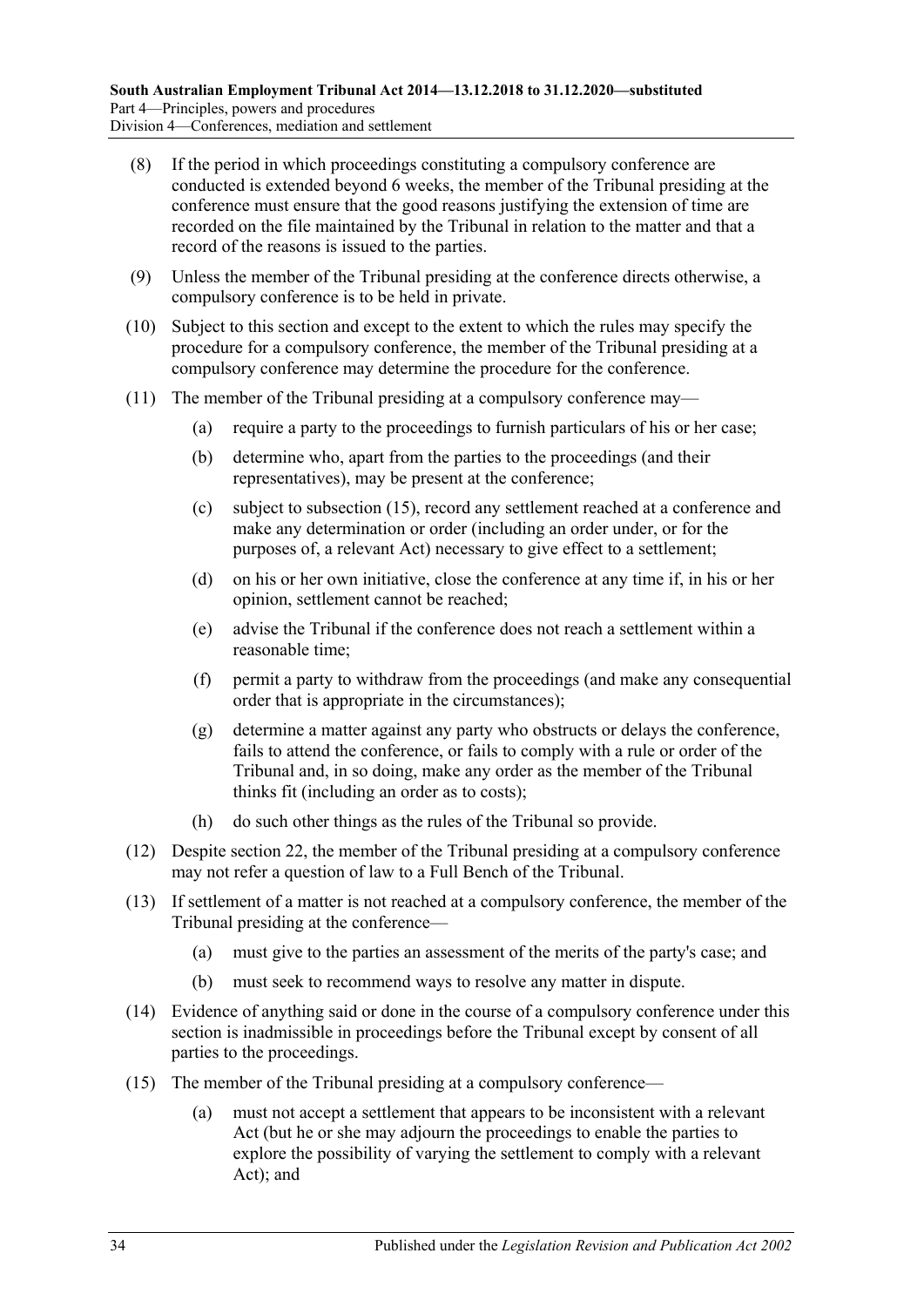- (b) may decline to accept a settlement on the basis that the settlement may materially prejudice any person who was not represented at the conference but who has a direct or material interest in the matter.
- (16) If the member of the Tribunal presiding at a conference is unable to continue with the conference, another member of the Tribunal may be appointed to continue and complete the conference.
- (17) Unless all parties to the proceedings agree to his or her continued participation, the member of the Tribunal who presided at the conference is disqualified from sitting as a member of the Tribunal for the purpose of hearing and determining the matter.
- (18) A registrar is expressly authorised to constitute the Tribunal for the purposes of this section.
- (19) The rules may set out circumstances where the outcome of any proceedings under this section (including details of a settlement) are to be available to members of the public.

## <span id="page-34-0"></span>**44—Referral of matters for hearing and determination**

If a compulsory conciliation conference under this Subdivision does not result in an agreed settlement of the matter, the member of the Tribunal presiding at the conference must refer the matter for hearing and determination.

# <span id="page-34-1"></span>**45—Pre-hearing conferences**

- (1) Before the Tribunal proceeds with the hearing of a matter, a pre-hearing conference must be held before a Presidential member of the Tribunal.
- (2) The Presidential member presiding at the conference—
	- (a) must—
		- (i) make an assessment of the matter; and
		- (ii) for the purpose of making the assessment—
			- (A) inquire into and consider the steps taken, and the steps that should be taken, to explore, or further explore, possible settlement of the matter (including referral of the matter to a Presidential member of the Tribunal for mediation); and
			- (B) seek to identify and narrow the issues in dispute; and
	- (b) may give such directions or orders as he or she considers appropriate.
- (3) This section applies to and in relation to—
	- (a) proceedings under the *[Return to Work Act](http://www.legislation.sa.gov.au/index.aspx?action=legref&type=act&legtitle=Return%20to%20Work%20Act%202014) 2014*; and
	- (b) any other proceedings prescribed by the regulations.

# <span id="page-34-2"></span>**Subdivision 2—Mediation**

## <span id="page-34-3"></span>**46—Mediation**

(1) The Tribunal may, at an initial directions hearing, a compulsory conciliation conference or at any other time, refer the matter, or any aspect of the matter, for mediation by a person specified as a mediator by the Tribunal.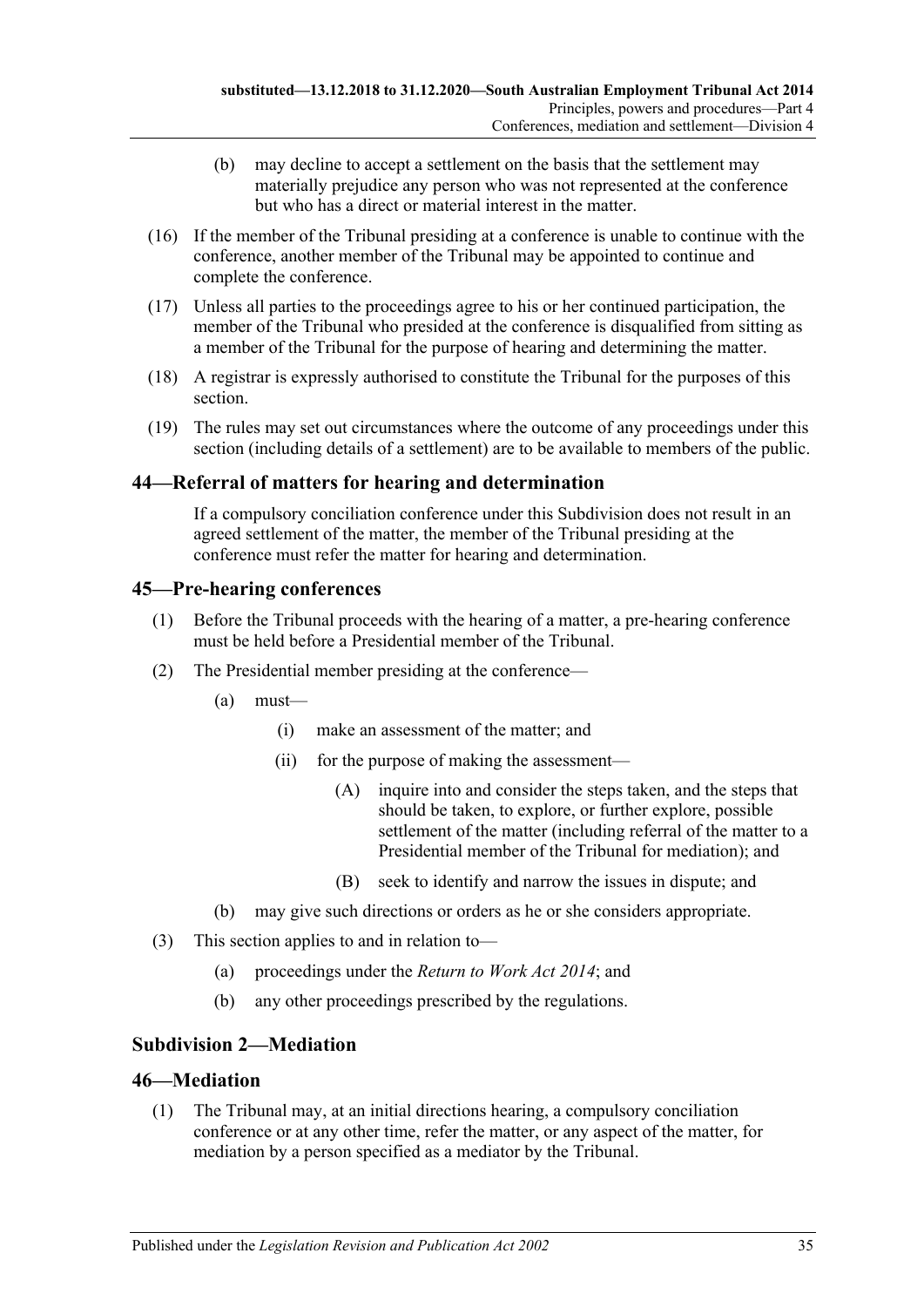- (2) The person specified as a mediator must be a person who has been approved by the President of the Tribunal to act as a mediator.
- (3) The referral may be made with or without the consent of the parties.
- (4) The purpose of a mediation is to achieve the resolution of the matters by a settlement between the parties or, if a settlement is not achievable through this process, to further refine or narrow the issues in dispute.
- (5) The rules may specify how notice of the mediation is to be given, how the mediation is to be conducted, and the fees to be paid by a party to the mediation.
- (6) Unless the mediator directs otherwise, the mediation is to be held in private.
- (7) Subject to this section and except to the extent to which the rules may specify the procedure for a mediation, the mediator may determine the procedure for the mediation.
- (8) If the mediator is a member of the Tribunal and a settlement is reached at the mediation, the mediator may reduce the terms of the settlement to writing and make any determination or order (including an order under, or for the purposes of, a relevant Act) necessary to give effect to the settlement.
- (9) If a settlement is not reached at the mediation or the mediator is not a member of the Tribunal, the mediator is to report on the outcome of the mediation to the Tribunal as constituted when it made the referral.
- (10) Any settlement under this section—
	- (a) must not be inconsistent with a relevant Act; and
	- (b) may be rejected by the Tribunal on the basis that the settlement may materially prejudice any person who has not participated in the mediation but who has a direct or material interest in the matter.
- (11) Evidence of anything said or done in the course of a mediation under this section is inadmissible in proceedings before the Tribunal except by consent of all parties to the proceedings.
- (12) If the mediator is a member of the Tribunal, the member cannot take any further part in dealing with the proceedings after the mediation, unless all parties to the proceedings agree to his or her continued participation.
- (13) The rules may set out circumstances where the outcome of any proceedings under this section (including details of a settlement) are to be available to members of the public.

# <span id="page-35-0"></span>**Subdivision 3—Settling proceedings**

#### <span id="page-35-1"></span>**47—Settling proceedings**

- (1) The Tribunal may itself endeavour to achieve a negotiated settlement of a matter before the Tribunal.
- <span id="page-35-2"></span>(2) If the parties agree in writing to settle a matter before the Tribunal, the Tribunal may make any determination or order (including an order under, or for the purposes of, a relevant Act) necessary to give effect to the settlement.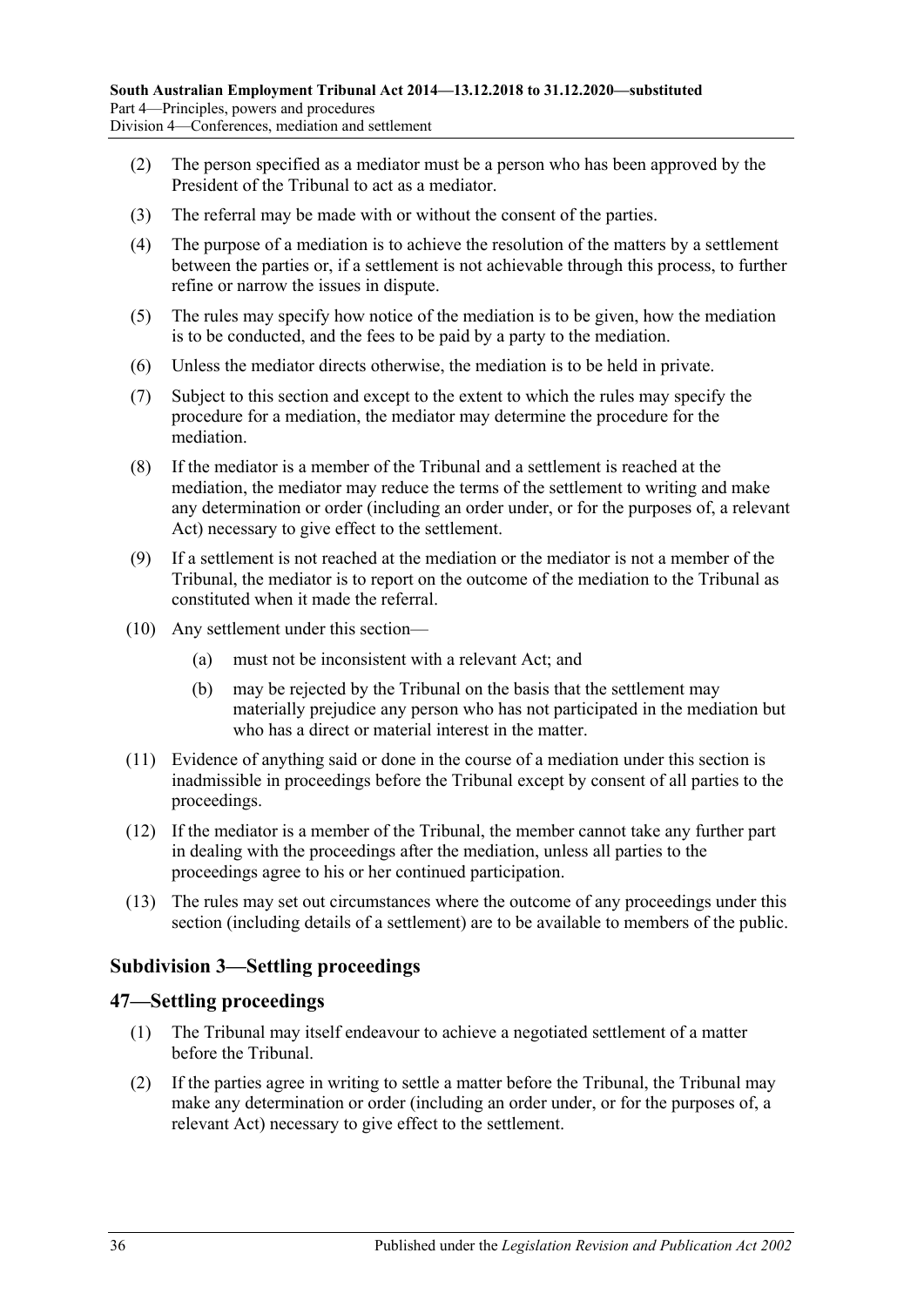(3) A settlement under this section must not be inconsistent with a relevant Act and the Tribunal may reject a settlement under [subsection](#page-35-2) (2) on the basis that the settlement may materially prejudice any person who is not a party to the settlement but who has a direct or material interest in the matter or that the terms of the settlement are inappropriate.

# <span id="page-36-0"></span>**Division 5—Parties**

# <span id="page-36-3"></span><span id="page-36-1"></span>**48—Parties**

- (1) A person is a party to proceedings before the Tribunal if the person is—
	- (a) the applicant; or
	- (b) in the case of proceedings involving the review of a decision—the decision-maker; or
	- (c) without limiting a preceding paragraph, a respondent to an application before the Tribunal, a person against whom a claim is made by proceedings brought before the Tribunal, or a party to a dispute before the Tribunal; or
	- (d) a person joined in the proceedings by order of the Tribunal; or
	- (e) a person lawfully intervening in the proceedings; or
	- (f) a person specified by another provision of this Act or a relevant Act to be a party to the proceedings.
- (2) [Subsection](#page-36-3) (1) applies subject to any provision or exclusion made by the rules of the Tribunal.
- (3) In any proceedings where a decision-maker is a party, the official description rather than the personal name of the decision-maker is to be used so far as is practicable.

## <span id="page-36-2"></span>**49—Joinder of parties etc**

- (1) The Tribunal may order that a person be joined as a party to proceedings before the Tribunal if the Tribunal considers that—
	- (a) the person should be bound by, or have the benefit of, a decision of the Tribunal in the proceedings; or
	- (b) the person's interests are affected by the proceedings; or
	- (c) for any other reason it is desirable that the person be joined as a party.
- (1a) The Tribunal may order that a person who is a party to proceedings before the Tribunal be removed as a party if the Tribunal considers that the person has no proper interest in the proceedings.
- (1b) The Tribunal may order that notice of proceedings be given to specified persons or in a specified way.
- (2) The Tribunal may make an order under this section—
	- (a) on the application of any person or on its own initiative; and
	- (b) without notice to the person to whom the order relates.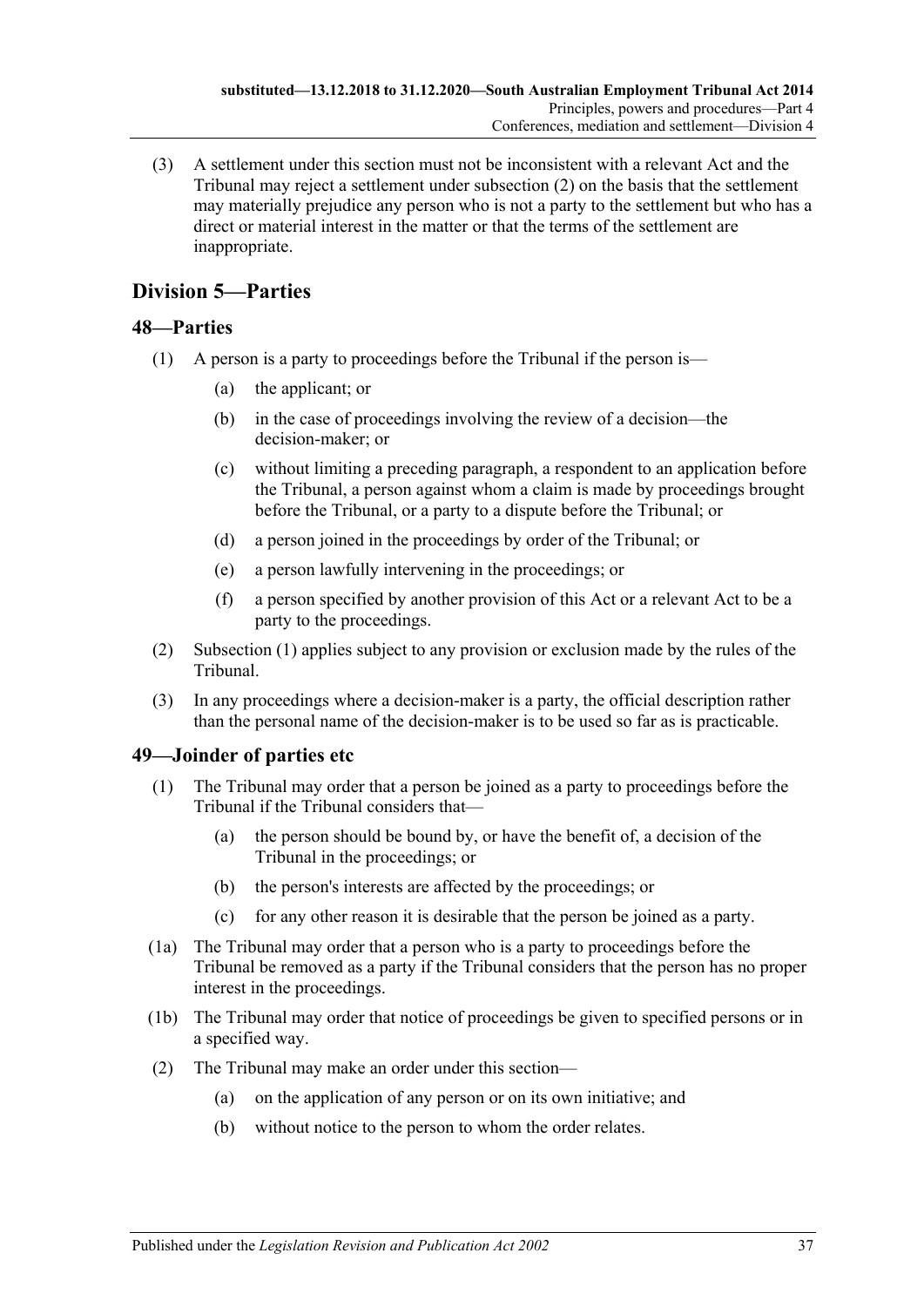## <span id="page-37-0"></span>**50—Intervening**

- (1) The Attorney-General may, on behalf of the State, intervene in any proceedings before the Tribunal at any time.
- (2) The Tribunal may give leave at any time for any other person to intervene in proceedings before the Tribunal on conditions, if any, that the Tribunal thinks fit.

# <span id="page-37-1"></span>**Division 6—Representation**

#### <span id="page-37-2"></span>**51—Representation**

- (1) A party to proceedings before the Tribunal is entitled to appear (subject to the provisions of a relevant Act)—
	- (a) personally; or
	- (b) by counsel; or
	- (c) with the leave of the Tribunal and subject to the rules—by other representative.
- (2) Unless otherwise determined by the Tribunal, a person appearing before the Tribunal may be assisted by another person as a friend.
- (3) A person may not act as a representative in proceedings before the Tribunal if—
	- (a) the person is a legal practitioner whose practising certificate has been suspended; or
	- (b) the person's name has been struck off the roll of legal practitioners; or
	- (c) the person would be acting in any other manner that is inconsistent with disciplinary proceedings that have been taken under the *[Legal Practitioners](http://www.legislation.sa.gov.au/index.aspx?action=legref&type=act&legtitle=Legal%20Practitioners%20Act%201981)  Act [1981](http://www.legislation.sa.gov.au/index.aspx?action=legref&type=act&legtitle=Legal%20Practitioners%20Act%201981)*.

# <span id="page-37-3"></span>**Division 7—Costs**

## <span id="page-37-4"></span>**52—Costs**

- (1) Subject to this Act or a relevant Act, parties bear their own costs in any proceedings before the Tribunal (other than proceedings assigned to the South Australian Employment Court to which [section](#page-21-3) 26B applies).
- (2) If the Tribunal makes an order for the payment of costs and does not fix the amount of costs, that amount is to be assessed and settled in accordance with the rules.

## <span id="page-37-5"></span>**53—Costs—related matters**

(1) Any power of the Tribunal under this Act or a relevant Act to make an order for the payment by a party of the costs of another party includes the power to make an order for the payment of an amount to compensate the other party for any expenses or loss resulting from any proceedings or matter.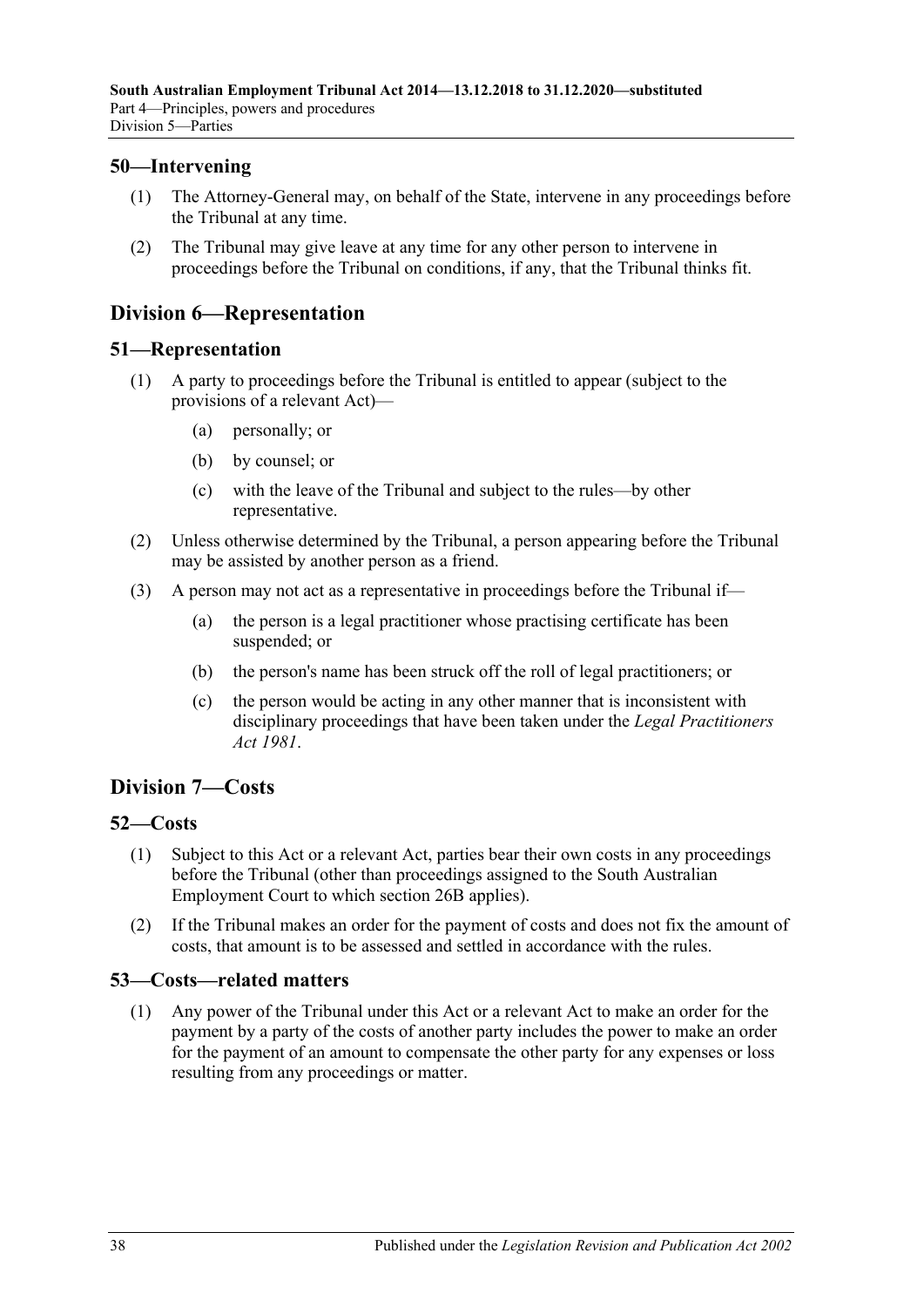- (2) Without limiting anything else that may be considered in making an order for the payment by a party of the costs of another party, where the matter that is the subject of any proceedings comes within the Tribunal's review jurisdiction, the Tribunal is to have regard to—
	- (a) whether the party genuinely attempted to enable and assist the decision-maker to make a decision on its merits;
	- (b) whether the party (being the decision-maker) genuinely attempted to make a decision on its merits.
- (3) The rules may deal with the effect of certain offers to settle, and the response, if any, to the offer, on the making of an order for the payment by a party of the costs of another party.
- (4) The Tribunal may order that the representative of a party, rather than the party, in the representative's own capacity compensate that or any other party for costs incurred because the representative acted in, or delayed, any proceedings in a way that resulted in unnecessary costs.

# <span id="page-38-0"></span>**Division 8—Other procedural and related provisions**

#### <span id="page-38-1"></span>**54—Sittings**

The Tribunal will sit at such times and places as the President of the Tribunal may direct (including at different places at the same time).

## <span id="page-38-2"></span>**55—Hearings in public**

- (1) Subject to this or any other Act, proceedings before the Tribunal must be heard in public.
- <span id="page-38-3"></span>(2) The Tribunal may, where it is satisfied that it is desirable to do so—
	- (a) in the interest of justice; or
	- (b) by reason of the confidential nature of the evidence to be given before the Tribunal; or
	- (c) in order to expedite proceedings of the Tribunal; or
	- (d) for any other reason that the Tribunal thinks sufficient,

give directions—

- (e) requiring that a hearing, or part of a hearing, be held in private; or
- (f) prohibiting or restricting the publication of the name and address of a witness appearing before the Tribunal; or
- (g) prohibiting or restricting the publication of evidence given before the Tribunal or of the contents of any document produced to the Tribunal; or
- (h) prohibiting or restricting the disclosure to some or all of the parties to proceedings before the Tribunal of evidence given before the Tribunal or of the contents of any document produced to the Tribunal; or
- (i) excluding any person from the hearing before the Tribunal of any part of the proceedings.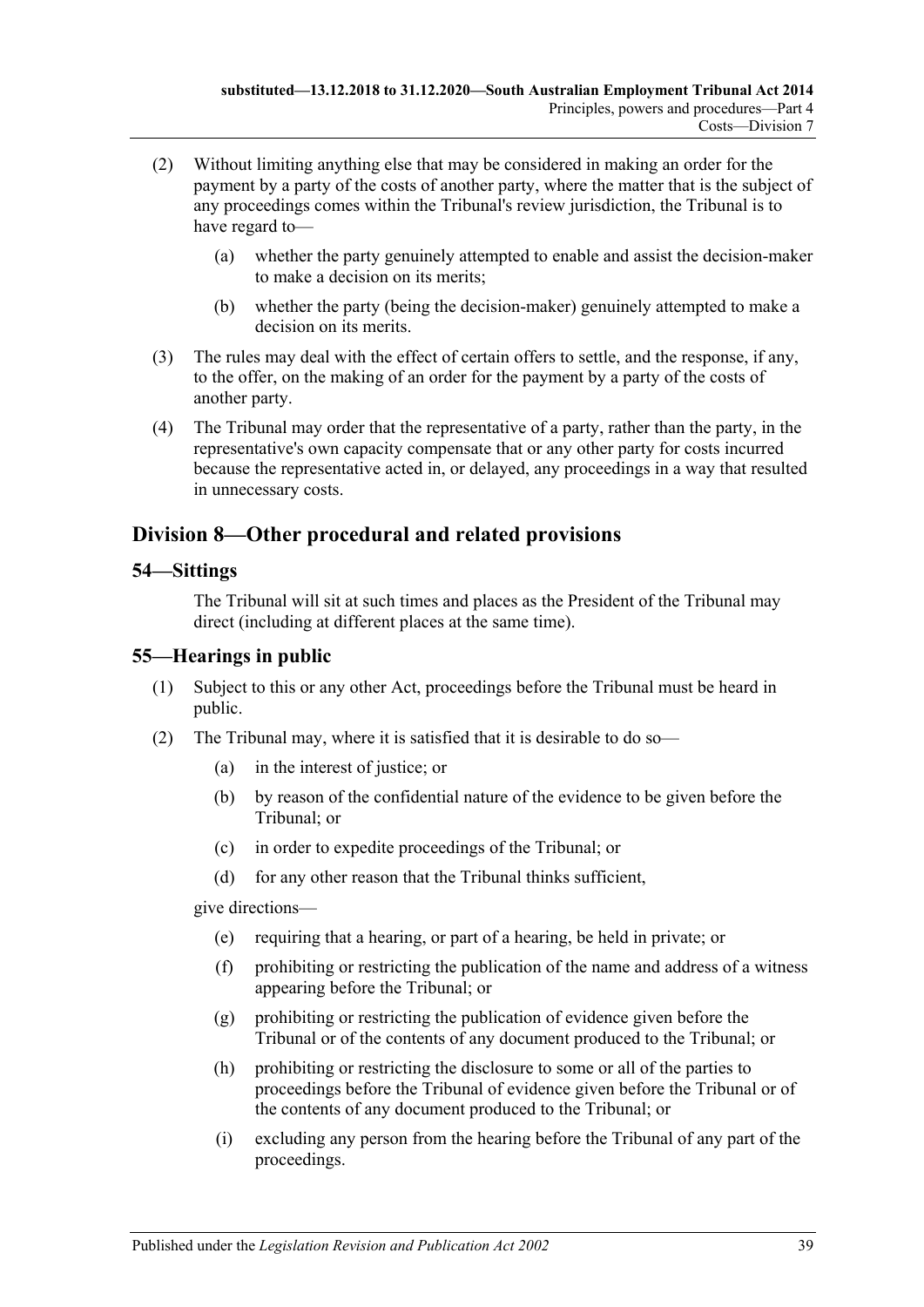(3) A person must comply with a direction of the Tribunal under [subsection](#page-38-3) (2). Maximum penalty: \$10 000.

# <span id="page-39-2"></span><span id="page-39-0"></span>**56—Preserving subject matter of proceedings**

- (1) The Tribunal may, on such terms as appear just, make any order that may be necessary to preserve the subject matter of proceedings, or to otherwise protect the interests of a party, until questions arising in the proceedings have been finally determined.
- (2) The Tribunal's power to make an order under [subsection](#page-39-2) (1) is exercisable by—
	- (a) a Presidential member of the Tribunal; or
	- (b) any other legally qualified member of the Tribunal who is authorised by the President of the Tribunal to make orders under this section.
- (3) The Tribunal may make the order on the application of a party or on its own initiative.
- (4) An order may be made under this section whether or not a person whose interests may be affected—
	- (a) is a party; or
	- (b) has been given an opportunity to be heard.
- (5) An order may be made under this section—
	- (a) for a specified period; or
	- (b) until a specified event or stage in the proceedings.
- <span id="page-39-3"></span>(6) In making an order under this section, the Tribunal—
	- (a) may require an undertaking as to costs or damages as it considers appropriate; and
	- (b) may provide for the revocation of the order if specified conditions are met.
- (7) The Tribunal may assess any costs or damages referred to in [subsection](#page-39-3) (6)(a) and any amount so assessed is recoverable as a debt in a court of competent jurisdiction.
- (8) The rules may place conditions on the Tribunal's power to make an order under this section.
- (9) The Tribunal's power under this section is in addition to, and does not limit, any power of the Tribunal under a relevant Act to make an order in the nature of an injunction or interim injunction.

## <span id="page-39-4"></span><span id="page-39-1"></span>**57—Security as to costs etc**

- (1) The Tribunal may order a party to proceedings before the Tribunal to give security for the payment of costs or to give an undertaking as to the payment of other monetary amounts that may be awarded against the party.
- (2) The security referred to in [subsection](#page-39-4) (1) will be of such amount, and given at such time and in such manner and form, as the Tribunal directs.
- (3) The Tribunal may reduce or increase the amount of security ordered under [subsection](#page-39-4) (1) to be given and may vary the time at which, or the manner or form in which, the security is to be given.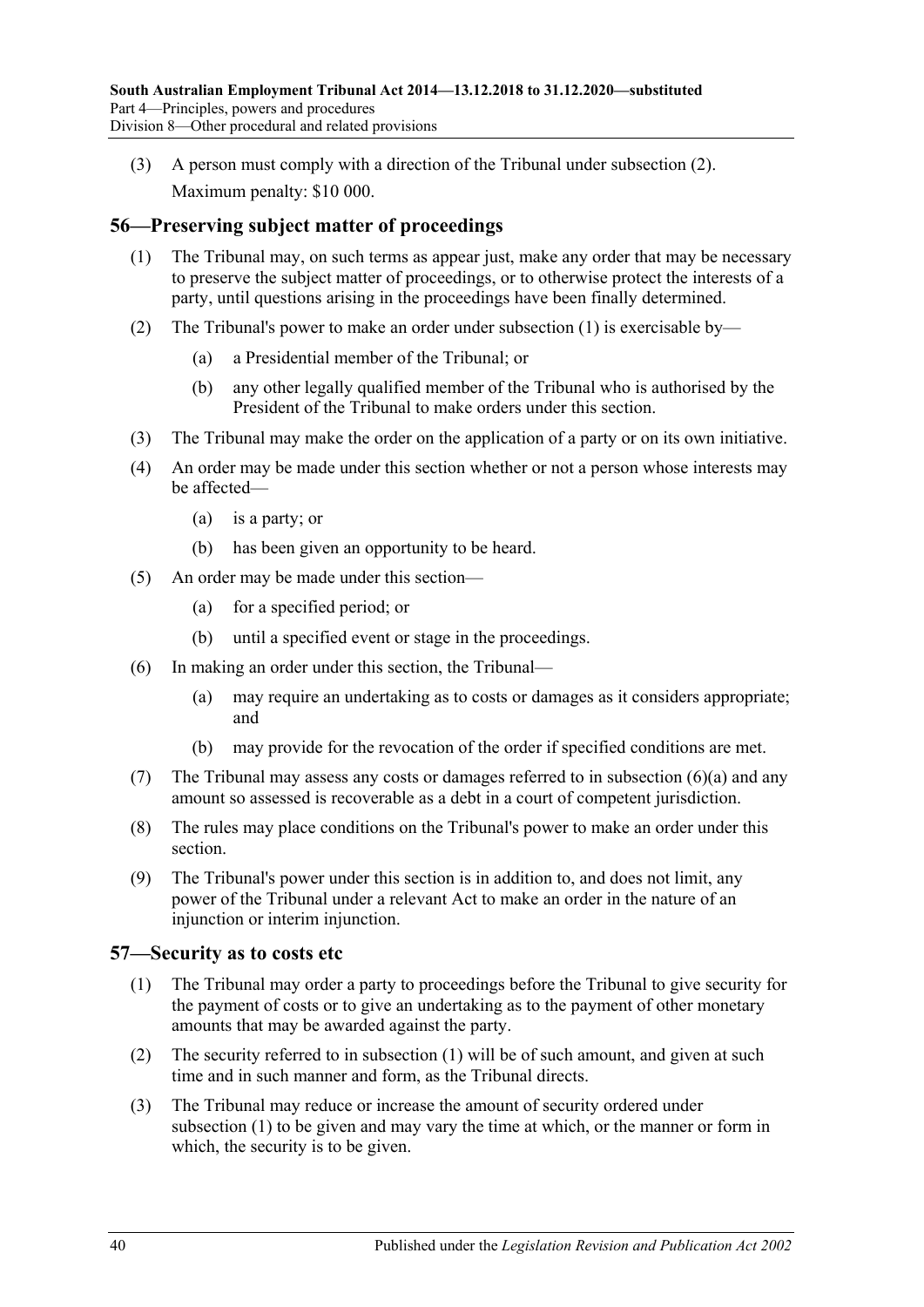- (4) If security, or further security, or an undertaking, is not given in accordance with an order under this section, the Tribunal may order that the proceedings be dismissed (with costs), or that a determination (with costs) be made against the party.
- (5) The provisions of this section relating to security, or the giving of an undertaking, do not affect the operation of any provision made by or under a relevant Act or by the rules for or in relation to the furnishing of security, the giving of an undertaking or the imposition of costs.
- (6) A member of the Tribunal who is not a legally qualified member of the Tribunal may not make an order under this section except with the concurrence of a legally qualified member.

# <span id="page-40-0"></span>**58—Interlocutory orders**

The Tribunal has power, in relation to matters within its jurisdiction, to make interlocutory orders.

# <span id="page-40-1"></span>**59—Conditional, alternative and ancillary orders and directions**

- (1) The Tribunal may make orders and give directions on conditions the Tribunal considers appropriate.
- (2) The Tribunal may make orders in the alternative so that a particular order takes effect, or does not take effect, according to whether stipulated conditions are complied with.
- (3) The Tribunal may, when making an ancillary order, provide that a decision of the Tribunal is to be implemented by a person who is not a party to the relevant proceedings.

## <span id="page-40-2"></span>**60—Special referees**

- (1) The Tribunal may refer any question arising in any proceedings to a special referee for the special referee—
	- (a) to decide the question; or
	- (b) to give his or her opinion in relation to it.
- (2) The Tribunal may adopt a special referee's decision or opinion, in whole or in part, or reject it.

# <span id="page-40-3"></span>**61—Relief from time limits**

- (1) The rules may provide for the Tribunal to extend or abridge a time limit for doing anything in connection with any proceedings, or the commencement of any proceedings, even though the limit is imposed under this Act or a relevant Act.
- (2) The extension—
	- (a) may be authorised even though the time for complying has passed; and
	- (b) may be given on conditions specified by the Tribunal.

## <span id="page-40-4"></span>**62—Electronic hearings and proceedings without hearings**

(1) If the Tribunal thinks it appropriate, it may allow the parties and their representatives and any witnesses (or 1 or more of them) to participate in a hearing in any proceedings by means of telephone, video link, or any other system or method of communication.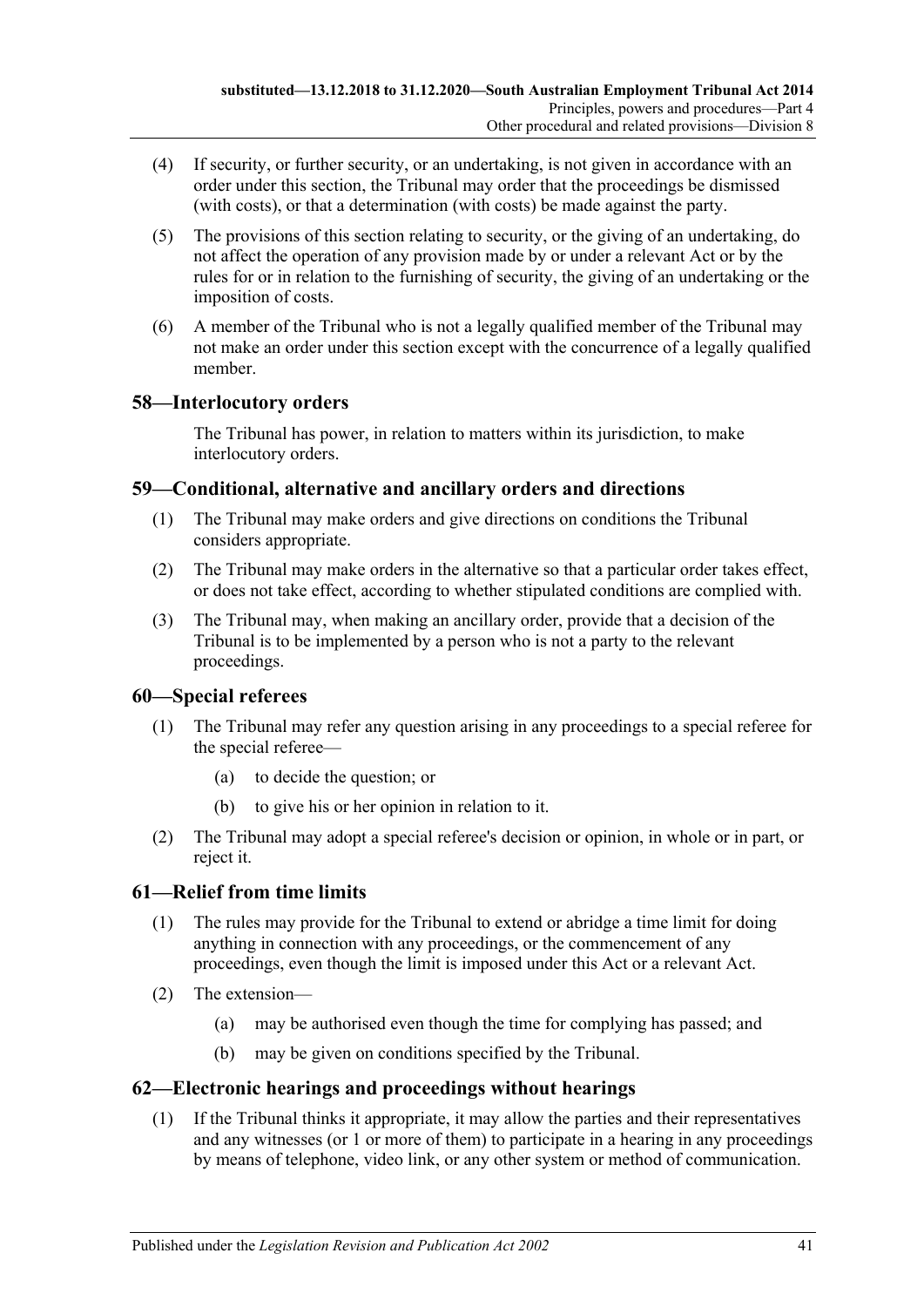- (2) If the Tribunal thinks it appropriate, it may conduct all or part of any proceedings entirely on the basis of documents without the parties or their representatives or any witnesses attending or participating in a hearing.
- (3) If the Tribunal acts under this section, the Tribunal is to take steps to ensure that the public has access to, or is precluded from access to, matters disclosed in the proceedings to the same extent as if the proceedings had been heard before the Tribunal with the attendance in person of all persons involved in the proceedings.

## <span id="page-41-0"></span>**63—Completion of part-heard matters**

A person who ceases to hold office as a member of the Tribunal (other than on account of having his or her appointment revoked or being removed from office) may nevertheless continue to act in the relevant office for the purpose of completing the hearing and determination of proceedings part-heard by the person when he or she ceased to hold that office.

#### <span id="page-41-1"></span>**64—Other claims of privilege**

- (1) A person is excused from answering a question or producing a document or other material in any proceedings if the person could not be compelled to answer the question or produce the document or material in proceedings in the Supreme Court.
- (2) The Tribunal may require a person to produce a document or other material to it for the purpose of determining whether or not it is a document or material that the Tribunal has power to compel the person to produce.

#### <span id="page-41-2"></span>**65—Power to enlarge scope**

The Tribunal may, with the consent of all parties to proceedings, enlarge the scope of the proceedings to include questions that are not presently at issue in the proceedings.

# <span id="page-41-3"></span>**Part 5—Review and appeals**

# <span id="page-41-4"></span>**Division 1—Review and appeals**

#### <span id="page-41-6"></span><span id="page-41-5"></span>**66—Internal review**

- (1) A decision of the Tribunal constituted of—
	- (a) a Commissioner; or
	- (b) a magistrate (not being a Presidential member); or
	- (c) 2 or 3 members (but not including a Presidential member),

may, on application under the rules, be reviewed under this section.

- (1a) The regulations may exclude or modify the application of [subsection](#page-41-6) (1) insofar as it applies to prescribed classes of decisions under a relevant Act (subject to any provision made by a relevant Act).
- (1b) An application for review must be instituted within 1 month of the making of the decision to which the application relates but the Tribunal may, if it is satisfied that it is just and reasonable in the circumstances to do so, dispense with the requirement that the application should be instituted within that period (even if the time for instituting the application has expired).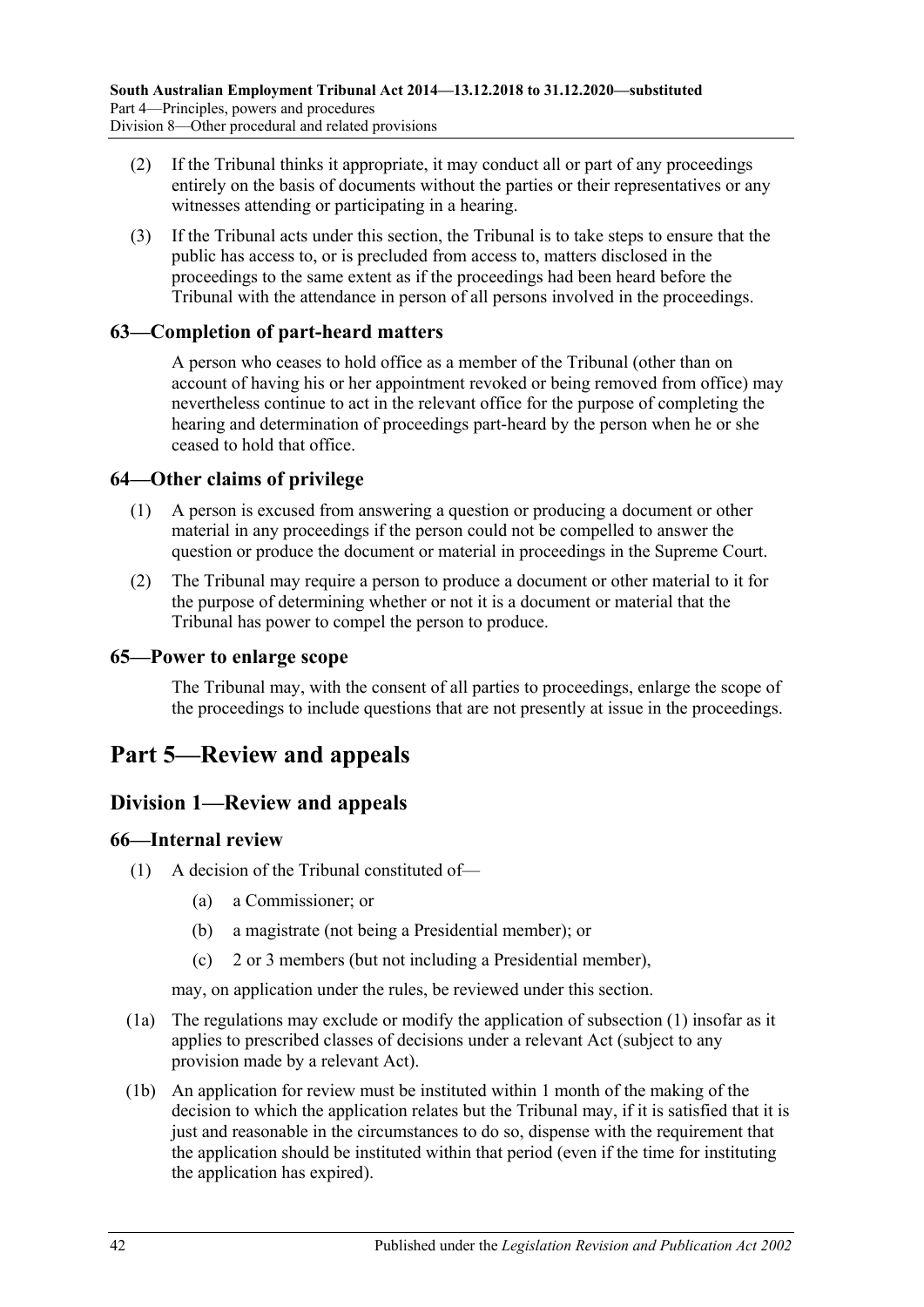- (1c) The President may determine, in relation to a particular matter, or particular class of matters, how the Tribunal will be constituted for the purposes of a review under this section.
- (1d) On a review, the Tribunal will examine the decision of the Tribunal at first instance on the evidence or material before the Tribunal at that time but the Tribunal may, as it thinks fit, allow further evidence or material to be presented to it.
- (1e) The Tribunal must, in acting under this section, reach the correct or preferable decision but in so doing must have regard to, and give appropriate weight to, the decision of the Tribunal at first instance.
- (2) The Tribunal may, on a review under this section—
	- (a) affirm the decision that is being reviewed; or
	- (b) vary the decision that is being reviewed; or
	- (c) set aside the decision being reviewed and—
		- (i) substitute a new decision; or
		- (ii) send the matter back for reconsideration in accordance with any directions or recommendations as the Tribunal acting on review considers appropriate.

# <span id="page-42-2"></span><span id="page-42-0"></span>**67—Appeals**

- (1) Subject to this section and to any provision of a relevant Act as to the review of, or appeal against, a decision of the Tribunal, an appeal lies against a decision of the Tribunal, other than a decision of a Full Bench, to a Full Bench of the South Australian Employment Court.
- (2) The regulations may exclude or modify the application of [subsection](#page-42-2) (1) insofar as the subsection applies to prescribed classes of decisions under a relevant Act (subject to any provision made by a relevant Act).
- (3) An appeal under this section will be by way of rehearing.
- (4) The Full Bench conducting the appeal may draw inferences of fact from evidence or other material before the Tribunal and may, as it thinks fit, allow further evidence or material to be presented to it.
- (5) The Full Bench conducting the appeal may—
	- (a) affirm the decision appealed against; or
	- (b) vary the decision appealed against; or
	- (c) set aside the decision appealed against and, if it thinks fit, return the matter to the Tribunal for reconsideration in accordance with any directions that the Full Bench considers appropriate.
- (6) A Full Bench may, on an appeal, make any interim, ancillary or consequential order that the Full Bench considers appropriate (including orders for costs).

# <span id="page-42-1"></span>**68—Final appeal to Supreme Court**

(1) Subject to [subsection](#page-43-6) (2), an appeal lies on a question of law against a decision of the Full Bench of the Tribunal (including a Full Bench of the South Australian Employment Court) to the Full Court of the Supreme Court.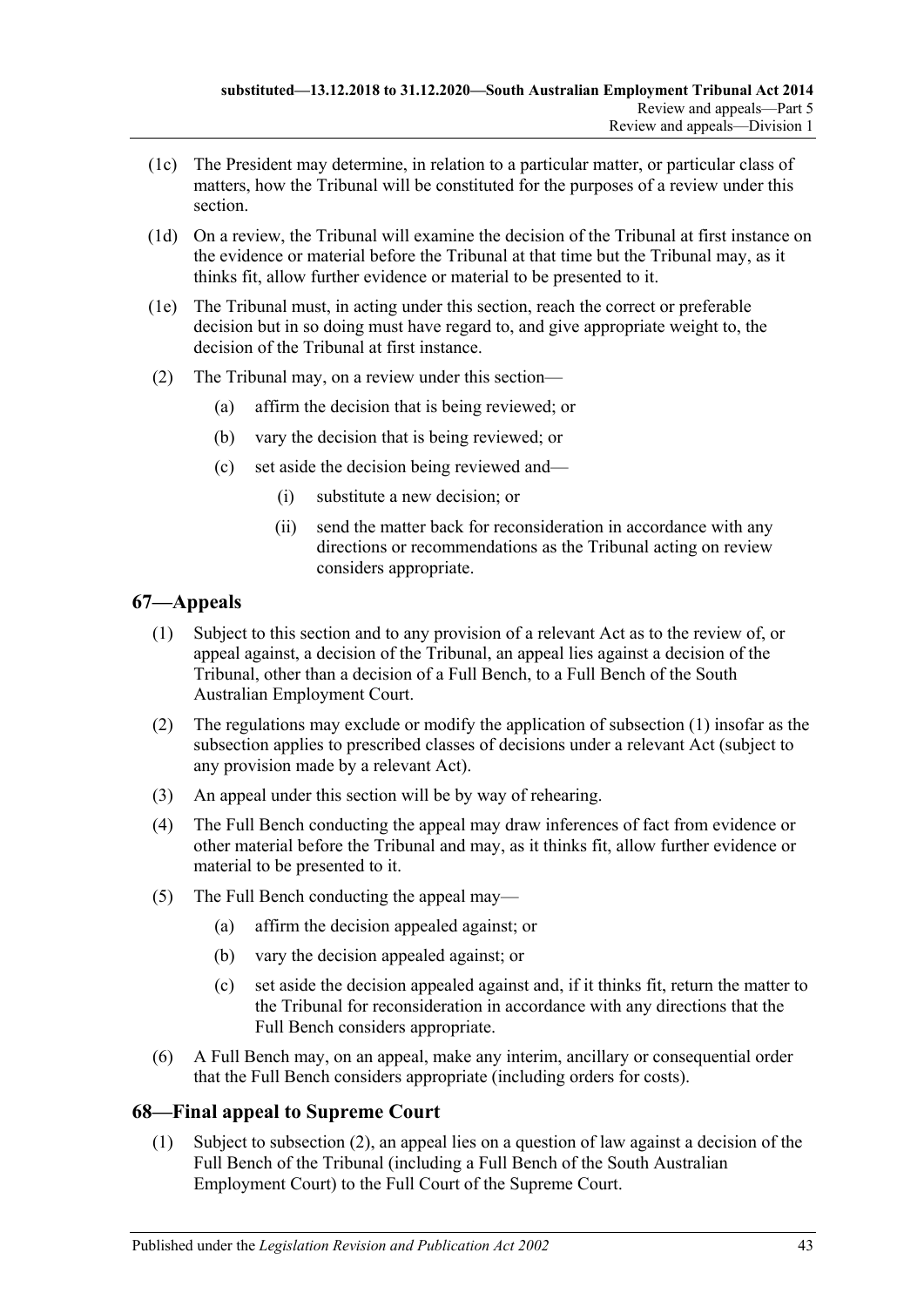- <span id="page-43-6"></span>(2) An appeal cannot be commenced under this section except with the permission of a Judge of the Supreme Court.
- (3) On an appeal to the Full Court of the Supreme Court under this section, the Full Court of the Supreme Court may—
	- (a) decide the question of law;
	- (b) refer the matter back to the Tribunal (or the South Australian Employment Court) with directions the Full Court considers appropriate;
	- (c) make consequential or related orders (including orders for costs).

# <span id="page-43-0"></span>**Division 2—Related matters**

# <span id="page-43-1"></span>**69—Effect of appeal on decision**

- (1) The commencement of proceedings under this Part does not affect the operation of a decision to which the proceedings relate or prevent the taking of action to implement such a decision.
- <span id="page-43-7"></span>(2) However, the Tribunal or the relevant court may make an order staying the operation of a relevant decision (including a decision of a relevant decision-maker) until the proceedings are finally decided (on such conditions as may be specified in the order).
- (3) The Tribunal or a court may act under [subsection](#page-43-7) (2) on application or on its own initiative.
- (4) The Tribunal's power to act under [subsection](#page-43-7) (2) is exercisable only by a Presidential member.

# <span id="page-43-2"></span>**70—Reservation of questions of law**

- (1) A Full Bench of the Tribunal (including a Full Bench of the South Australian Employment Court) may reserve any question of law arising in any proceedings (including on referral to the Full Bench) for determination by the Full Court of the Supreme Court.
- (2) If a question of law is reserved, the Supreme Court may determine the question and give any consequential orders or directions considered by the Court to be appropriate to the circumstances of the case.

# <span id="page-43-3"></span>**Part 6—Staff**

# <span id="page-43-4"></span>**Division 1—Registrars**

# <span id="page-43-5"></span>**71—Registrars**

- (1) There is to be a principal registrar of the Tribunal (to be known as the *Registrar*).
- (2) There will be 1 or more other registrars of the Tribunal (to be known as *Deputy Registrars*).
- (3) A registrar will be appointed by the Governor on terms and conditions determined by the Governor for a term, not exceeding 5 years, specified in the instrument of appointment (and is, on the expiration of a term of office, eligible for reappointment).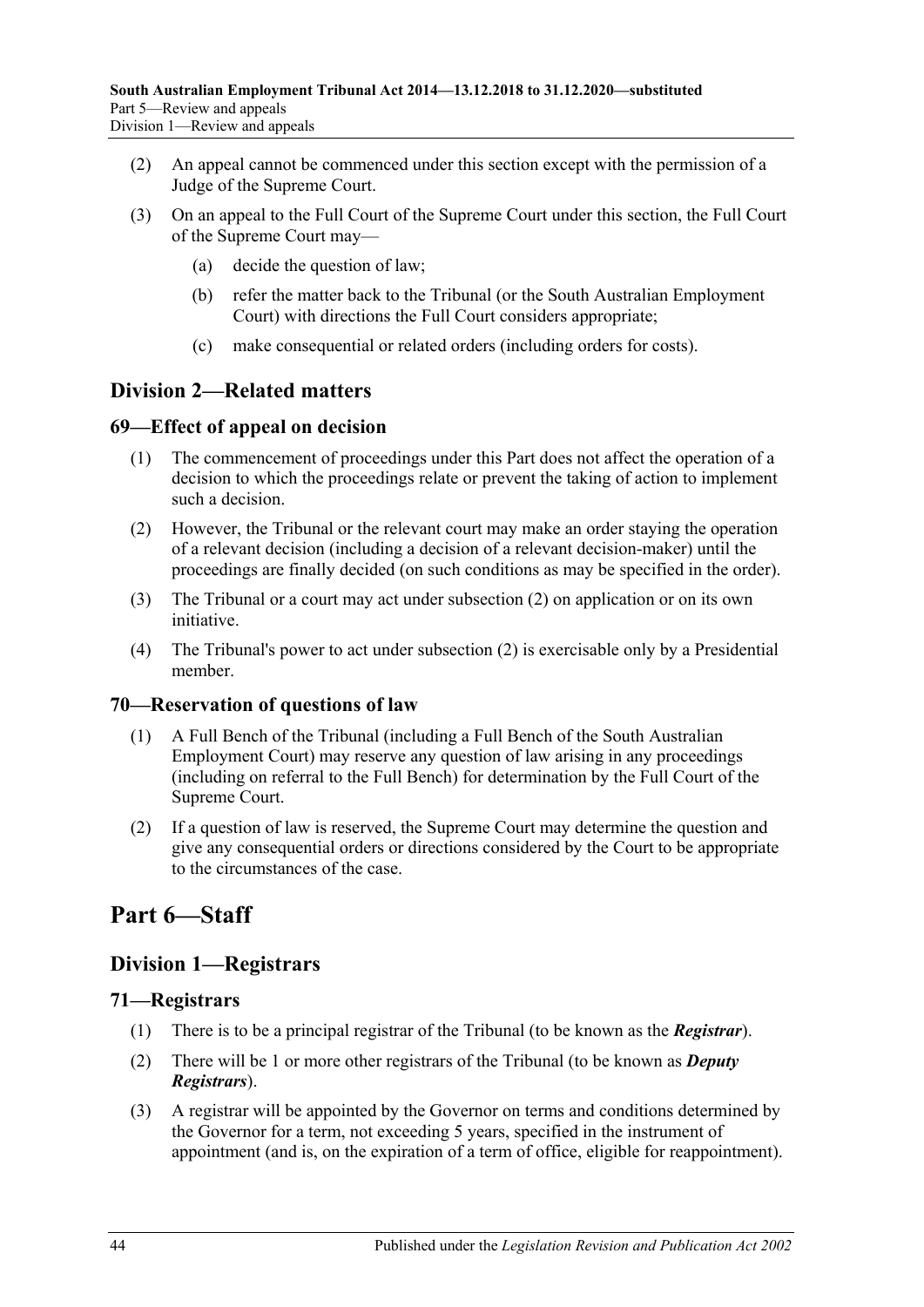- <span id="page-44-2"></span>(4) The Governor may remove a person from the office of registrar for—
	- (a) mental or physical incapacity to carry out official duties satisfactorily; or
	- (b) neglect of duty; or
	- (c) dishonourable conduct.
- (5) A person ceases to be a registrar if the person—
	- (a) dies; or
	- (b) completes a term of office and is not reappointed; or
	- (c) resigns by written notice to the Minister; or
	- (d) is removed from office under [subsection](#page-44-2) (4).
- (6) If there is a vacancy in the office of a registrar or a registrar is absent or for any other reason is unable to perform the duties of the office, the Minister may appoint a person to act in the relevant position.
- (7) The Minister must consult with the President of the Tribunal before an appointment is made under this section.
- (8) The office of the Registrar or of a Deputy Registrar may be held in conjunction with another office in the public service of the State or under any other Act.

# <span id="page-44-0"></span>**72—Functions of registrars**

- (1) The functions of the Registrar are—
	- (a) to assist the President of the Tribunal in the administration of the Tribunal; and
	- (b) to be responsible for the registry and records of the Tribunal; and
	- (c) to undertake responsibility for the day-to-day case management of the Tribunal; and
	- (d) to constitute the Tribunal to the extent specified under this Act; and
	- (e) other functions assigned to the Registrar by the President or under the rules of the Tribunal.
- (2) The functions of a Deputy Registrar are—
	- (a) to assist the Registrar in the performance of the Registrar's functions; and
	- (b) to constitute the Tribunal to the extent specified under this Act; and
	- (c) other functions assigned to the Deputy Registrar by the Registrar or under the rules of the Tribunal.
- (3) A registrar is, in the performance of any function or the exercise of any power, subject to the direction of the President of the Tribunal.

#### <span id="page-44-3"></span><span id="page-44-1"></span>**73—Delegation**

- (1) A registrar may delegate a function of the registrar under this Act—
	- (a) to a particular person or committee; or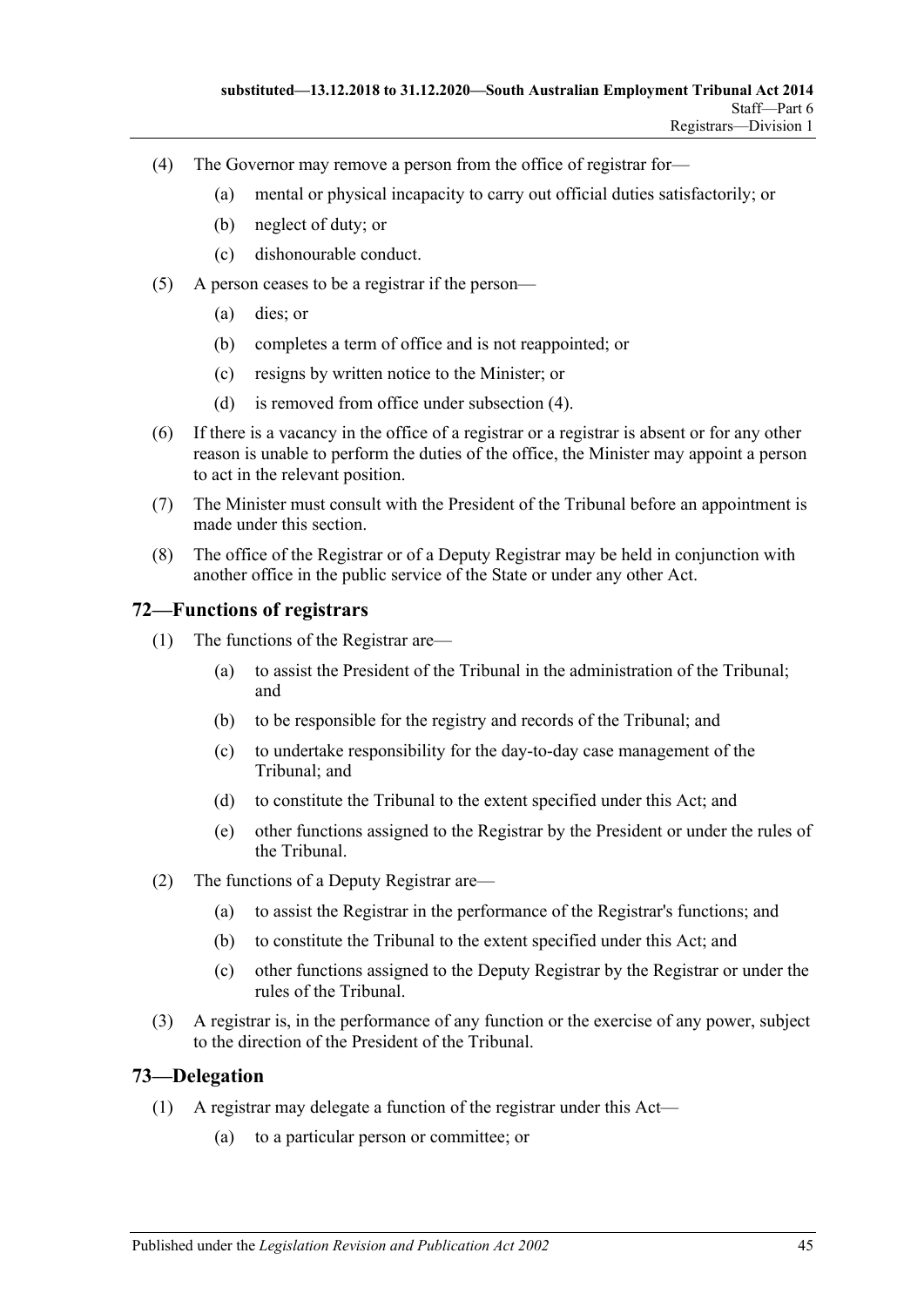- (b) to the person for the time being performing particular duties or holding or acting in a particular position.
- (2) A delegation under [subsection](#page-44-3) (1)—
	- (a) must be made by instrument in writing; and
	- (b) may be conditional; and
	- (c) does not derogate from the ability of the registrar to act in any matter; and
	- (d) is revocable at will by the registrar.

# <span id="page-45-0"></span>**Division 2—Other staff of Tribunal**

## <span id="page-45-1"></span>**74—Other staff of Tribunal**

There will be other staff of the Tribunal consisting of persons employed in a public sector agency and selected by the Registrar with the concurrence of the Chief Executive of the Department.

# <span id="page-45-2"></span>**Division 3—Use of services or staff**

#### <span id="page-45-3"></span>**75—Use of services or staff**

The Tribunal may, by arrangement with the relevant body, make use of the facilities, staff or equipment of—

- (a) an administrative unit in the Public Service; or
- (b) the State Courts Administration Council; or
- (c) another public agency or authority; or
- (d) another tribunal or court.

# <span id="page-45-4"></span>**Part 7—Miscellaneous**

## <span id="page-45-5"></span>**76—Immunities**

- (1) A member of the Tribunal, mediator, expert or special referee has the same protections, privileges and immunities from liability as a Judge of the Supreme Court.
- (2) A member of the staff of the Tribunal incurs no civil or criminal liability for an honest act or omission in carrying out or purportedly carrying out official functions.
- (3) A person representing a party to proceedings before the Tribunal has the same protection and immunity as a legal practitioner has in representing a party in proceedings in the Supreme Court.
- (4) A party to proceedings before the Tribunal has the same protection and immunity as a party to proceedings in the Supreme Court.
- (5) A person who appears as a witness before the Tribunal or produces books, papers or documents to the Tribunal has the same protection as a witness in proceedings before the Supreme Court.
- (6) A person taking evidence on behalf of the Tribunal has, in doing so, the same protections, privileges and immunities as a member of the Tribunal.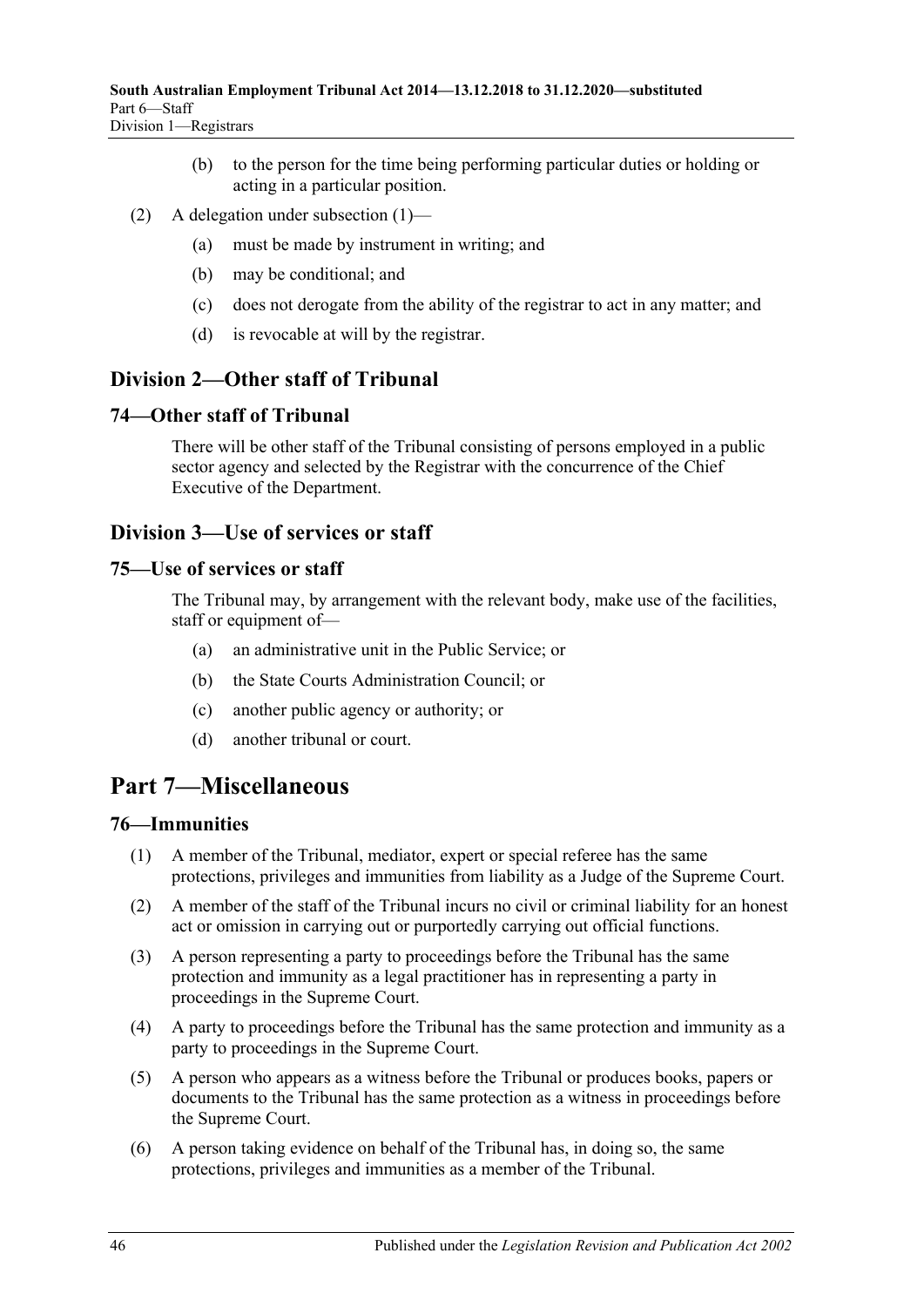## <span id="page-46-5"></span><span id="page-46-0"></span>**77—Protection from liability for torts**

- (1) An action in tort does not lie against a person for anything that the person has done, in good faith, in the performance or purported performance of a function under this Act or a relevant Act as a member of the Tribunal or as a member of staff or an officer of the Tribunal.
- (2) The Crown is also relieved of any liability that it might otherwise have had for a person having done anything as described in [subsection](#page-46-5) (1).
- (3) The protection given by this section applies even though the thing done as described in [subsection](#page-46-5) (1) may have been capable of being done whether or not this Act or a relevant Act had been enacted.
- (4) In this section, a reference to the doing of anything includes a reference to an omission to do anything.

## <span id="page-46-1"></span>**78—Protection for compliance with Act**

- (1) No civil or criminal liability attaches to a person for compliance, or purported compliance, in good faith, with a requirement of this Act.
- (2) In particular, if a person produced a document or other material as required under this Act, no civil liability attaches to the person for producing the document or material, whether the liability would arise under a contract or otherwise.

#### <span id="page-46-2"></span>**79—Alternative orders and relief**

Although a particular form of order or relief is sought by an applicant in proceedings before the Tribunal, the Tribunal may make any other form of order or grant any other form of relief that it considers more appropriate in the circumstances of the case.

## <span id="page-46-3"></span>**80—Power to cure irregularities**

- (1) Where in proceedings before the Tribunal or a court on appeal it appears to the Tribunal or the court—
	- (a) that some irregularity has occurred affecting the proceedings or any matter to which the proceedings relate; and
	- (b) that it would be conducive to the expeditious resolution of the questions of substance at issue between the parties if the powers conferred by this section were exercised,

the Tribunal or court may cure the irregularity by ordering that, subject to the fulfilment of such conditions as may be stipulated by the Tribunal or the court, a requirement of this Act, or of any other Act or law, be dispensed with to the extent necessary for the purpose.

(2) An order under this section does not affect the rights or liabilities of persons who are not parties to the proceedings.

## <span id="page-46-4"></span>**81—Correcting mistakes**

- (1) The Tribunal may correct a decision it gives or a statement of the reasons it has given for its decision to the extent necessary to rectify—
	- (a) a clerical mistake; or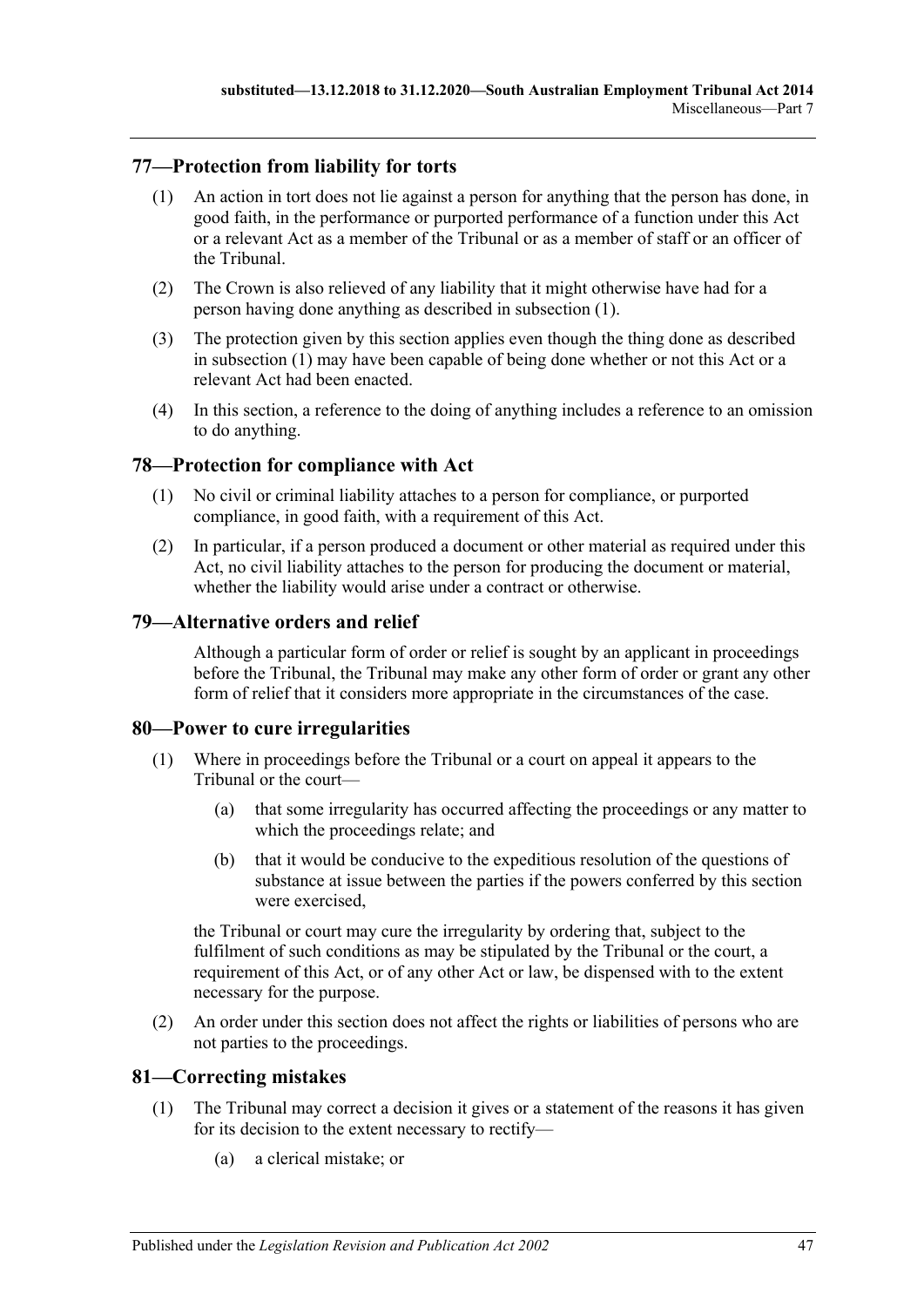- (b) an error arising from an accidental slip or omission; or
- (c) a material miscalculation of figures or a material mistake in the description of any person, thing or matter referred to in the decision; or
- (d) a defect of form.
- (2) The correction may be made—
	- (a) on a party's application made in accordance with the rules; or
	- (b) on the Tribunal's own initiative.

#### <span id="page-47-0"></span>**82—Tribunal may review its decision if person was absent**

(1) In this section—

*relevant hearing*, in relation to a decision of the Tribunal, means a hearing at which the decision was made or which preceded the making of the decision but does not include a compulsory conciliation conference, a pre-hearing conference or mediation.

- (2) A person in respect of whom the Tribunal makes a decision may apply to the Tribunal for a review of the decision if the person did not appear and was not represented at a relevant hearing.
- (3) The application has to be made within the time limits specified by, and otherwise in accordance with, the rules.
- (4) The rules may limit the number of applications that can be made under this section in respect of the same matter without leave of the Tribunal.
- (5) If on hearing the application the Tribunal is satisfied that the applicant had a reasonable excuse for not attending or being represented at the relevant hearing, the Tribunal is to review the decision and may revoke or vary it if the Tribunal considers it appropriate to do so.
- (6) For the hearing of the application, the Tribunal is to be constituted by the members by whom it was constituted when it made the decision, if that is practicable.
- (7) A review under this section is part of the original proceedings.

#### <span id="page-47-2"></span><span id="page-47-1"></span>**83—Tribunal may authorise person to take evidence**

- (1) The Tribunal may authorise, in writing, a person (whether or not a member of the Tribunal) to take evidence on behalf of the Tribunal for the purposes of any proceedings.
- (2) The Tribunal's power under [subsection](#page-47-2) (1) to authorise the taking of evidence is exercisable only by a Presidential member.
- (3) The Tribunal may authorise evidence to be taken under this section outside South Australia.
- (4) The Tribunal may give directions as to the taking of evidence under this section.
- (5) If a person other than a member of the Tribunal is authorised to take evidence, the person has all the powers of a member of the Tribunal in relation to the taking of evidence.
- (6) Evidence taken under this section—
	- (a) is to be regarded as having been given to the Tribunal; and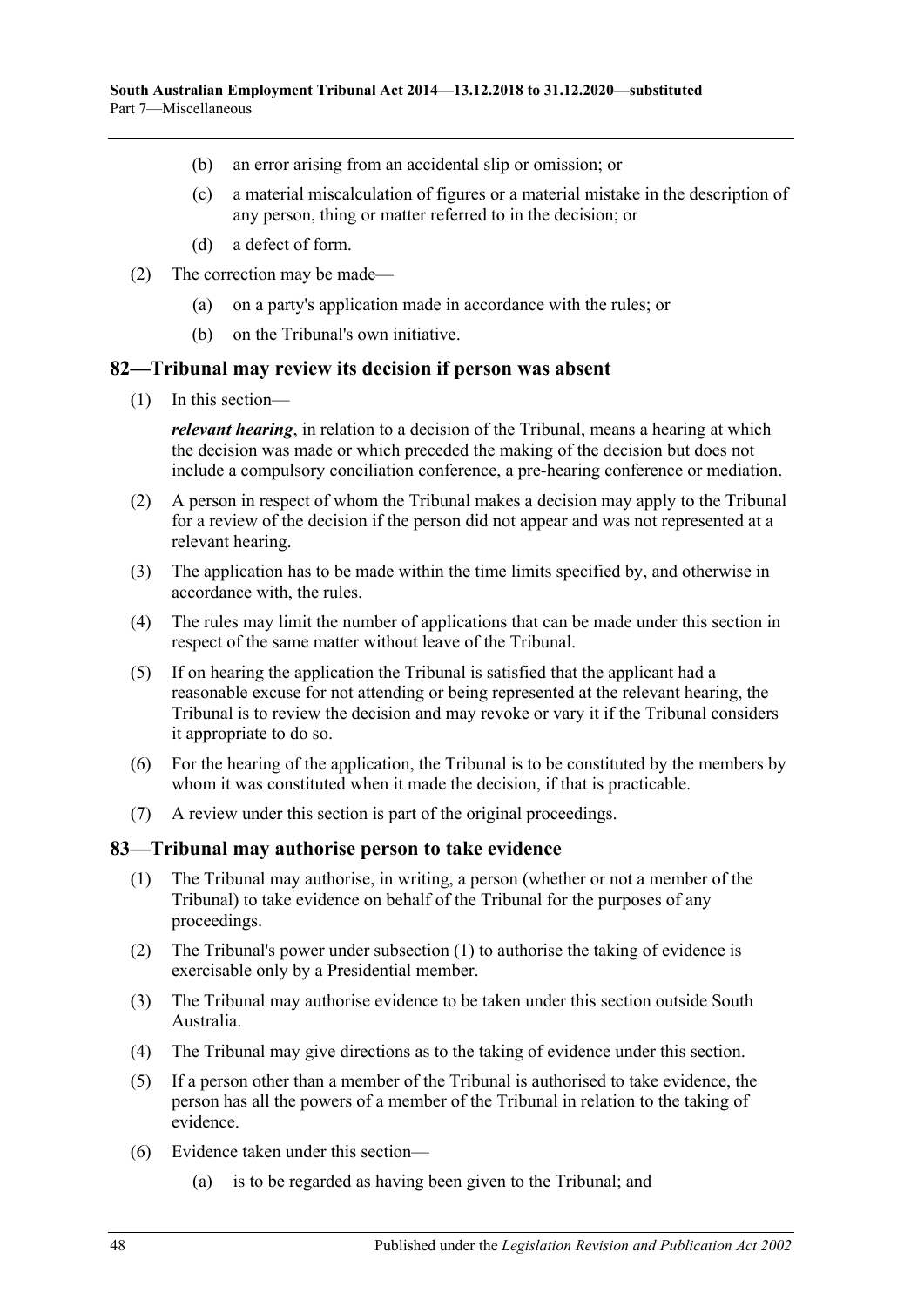(b) if taken outside South Australia, is to be regarded as having been given in South Australia.

# <span id="page-48-1"></span><span id="page-48-0"></span>**83A—Transfer of proceedings**

- (1) The Tribunal may transfer proceedings before the Tribunal to another tribunal or court (being a tribunal or court that also has jurisdiction with respect to the matter) if a member constituting the Tribunal is satisfied or considers that it would be more appropriate or expeditious for the matter to be dealt with by that tribunal or court.
- <span id="page-48-2"></span>(2) The Supreme Court or a Judge or Master of the Supreme Court may—
	- (a) order that civil proceedings before the Tribunal be transferred to the Supreme Court; or
	- (b) transfer civil proceedings in the Supreme Court that lie within the jurisdiction of the Tribunal to the Tribunal.
- <span id="page-48-4"></span><span id="page-48-3"></span>(3) The District Court or a Judge or Master of the District Court may transfer civil proceedings in the District Court that lie within the jurisdiction of the Tribunal to the Tribunal.
- (4) If proceedings are transferred to another tribunal or court under [subsection](#page-48-1) (1) or  $(2)(a)$ —
	- (a) a registrar or other member of the staff of the Tribunal must forward to the other tribunal or court—
		- (i) a file containing all documents filed in the Tribunal in the proceedings; and
		- (ii) a transcript of any evidence taken before the Tribunal in the proceedings; and
		- (iii) copies of any order made by the Tribunal in relation to the proceedings; and
	- (b) the tribunal or court may—
		- (i) receive in evidence any transcript of any evidence taken before the Tribunal in the proceedings and draw any conclusions of fact from that evidence that appear proper; and
		- (ii) adopt any findings or decision of the Tribunal that may be relevant to proceedings before the tribunal or court; and
		- (iii) adopt or make any decision, direction, determination or order in relation to the proceedings; and
		- (iv) continue any proceedings as if they had been commenced before or in the tribunal or court; and
		- (v) take other steps to promote or ensure the smoothest possible transition from 1 jurisdiction to another in connection with the operation of this section.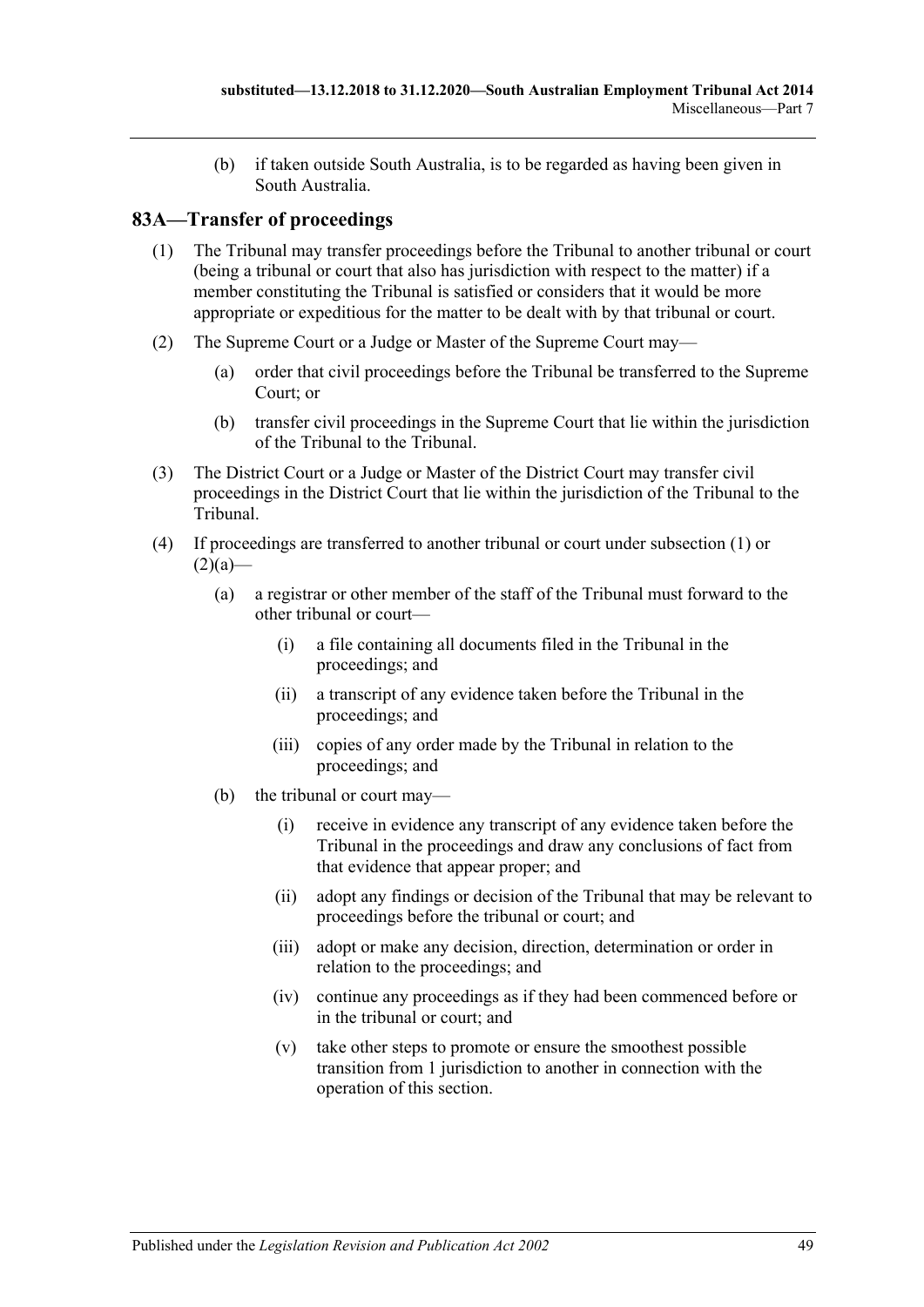- (5) If proceedings are transferred to the Tribunal under [subsection](#page-48-3) (2)(b) or [\(3\),](#page-48-4) the Tribunal may—
	- (a) receive in evidence any transcript of any evidence taken before the relevant court in the proceedings and draw any conclusions of fact from that evidence that appear proper; and
	- (b) adopt any findings or decision of the relevant court that may be relevant to the proceedings before the Tribunal; and
	- (c) adopt or make any decision, direction, determination or order in relation to the proceedings; and
	- (d) continue any proceedings as if they had been commenced before the Tribunal; and
	- (e) take other steps to promote or ensure the smoothest possible transition from 1 jurisdiction to another in connection with the operation of this section.

## <span id="page-49-0"></span>**84—Miscellaneous provisions relating to legal process and service**

- (1) Any process of the Tribunal may be issued, served or executed on a Sunday as well as any other day.
- (2) The validity of process is not affected by the fact that the person who issued it dies or ceases to hold office.
- <span id="page-49-3"></span>(3) If it is not practicable to serve any process, notice or other document relating to any proceedings in the manner otherwise prescribed or contemplated by law, the Tribunal may, by order—
	- (a) provide for service by post, or in any other way (including by substituted service) authorised by the regulations; or
	- (b) make any other provision that may be necessary or desirable for service.
- (4) Any process, notice or other document served in accordance with an order under [subsection](#page-49-3) (3) will, despite any other law, be taken to have been duly served.
- (5) A registrar is expressly authorised to make an order under [subsection](#page-49-3) (3).

## <span id="page-49-1"></span>**85—Proof of decisions and orders of Tribunal**

An apparently genuine document purporting to be a copy of a decision or order of the Tribunal and to be certified as such by a registrar will be accepted in any legal proceedings, in the absence of proof to the contrary, as a true copy of a decision or order of the Tribunal.

## <span id="page-49-2"></span>**86—Enforcement of decisions and orders of Tribunal**

- (1) If the Tribunal makes a monetary order, the amount specified in the order may be recovered in the appropriate court, by a person recognised by the regulations for the purposes of this subsection, as if it were a debt.
- (2) A person who contravenes or fails to comply with an order of the Tribunal (other than a monetary order) is guilty of an offence.

Maximum penalty: \$50 000 or imprisonment for 2 years.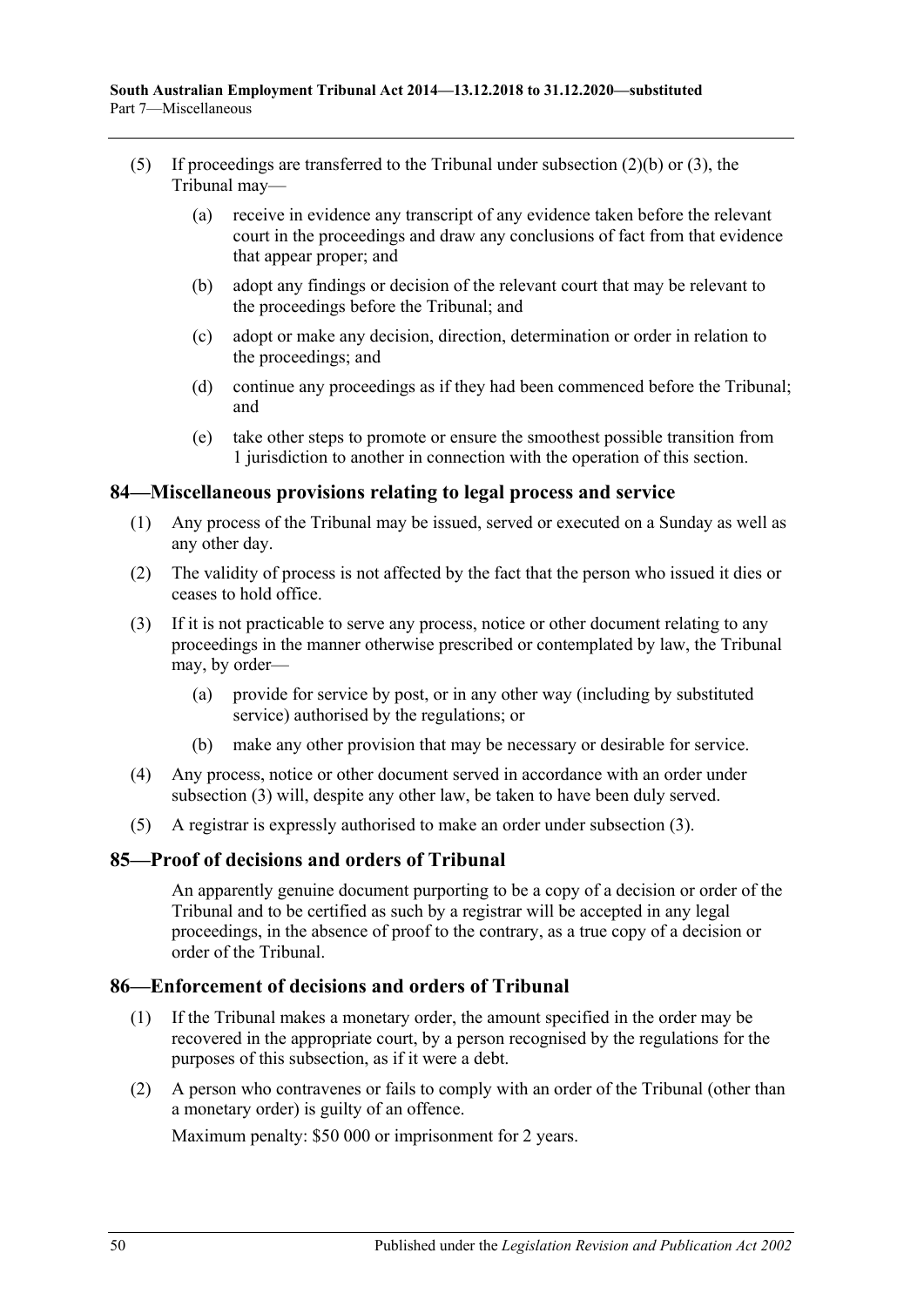(3) In this section—

*appropriate court* means—

- (a) in relation to an order of the Tribunal that is a monetary order for an amount that does not exceed the amount that represents the jurisdictional limit of the Magistrates Court for a monetary claim founded on contract—the Magistrates Court;
- (b) in any other case—the District Court;

*monetary order* includes a judgment that provides for the payment of an amount of money.

# <span id="page-50-2"></span><span id="page-50-0"></span>**87—Accessibility of evidence**

- (1) Subject to this section, the Tribunal may, on application by any member of the public, allow the applicant to inspect or obtain a copy of—
	- (a) any process relating to proceedings and forming part of the Tribunal's records;
	- (b) a transcript of evidence taken by the Tribunal in any proceedings;
	- (c) any documentary material admitted into evidence in any proceedings;
	- (d) any decision or order given or made by the Tribunal;
	- (e) any other material of a prescribed kind.
- <span id="page-50-3"></span>(2) A member of the public may inspect or obtain a copy of the following material only with the permission of the Tribunal:
	- (a) material that was not taken or received in open court;
	- (b) material the disclosure of which would be contrary to a direction or order of the Tribunal given under another provision of this or any other Act;
	- (c) a photograph, slide, film, video tape, audio tape or other form of recording from which a visual image or sound can be produced;
	- (d) material of a class prescribed by the regulations.
- (3) The Tribunal may permit inspection or copying of material referred to in [subsection](#page-50-2) (1) or [\(2\)](#page-50-3) subject to any condition it considers appropriate, including a condition limiting the publication or use of the material.
- (4) A decision by the Tribunal on an application under this section is administrative and is final and not subject to any form of review.
- (5) The Tribunal may charge a fee, fixed by regulation, for inspection or copying of material under this section.

## <span id="page-50-1"></span>**88—Costs of proceedings**

(1) In this section—

*costs of proceedings* means costs of, or incidental to, any proceedings of the Tribunal, other than the costs of a party.

(2) The Tribunal may order that all or any of the costs of proceedings be paid by a party.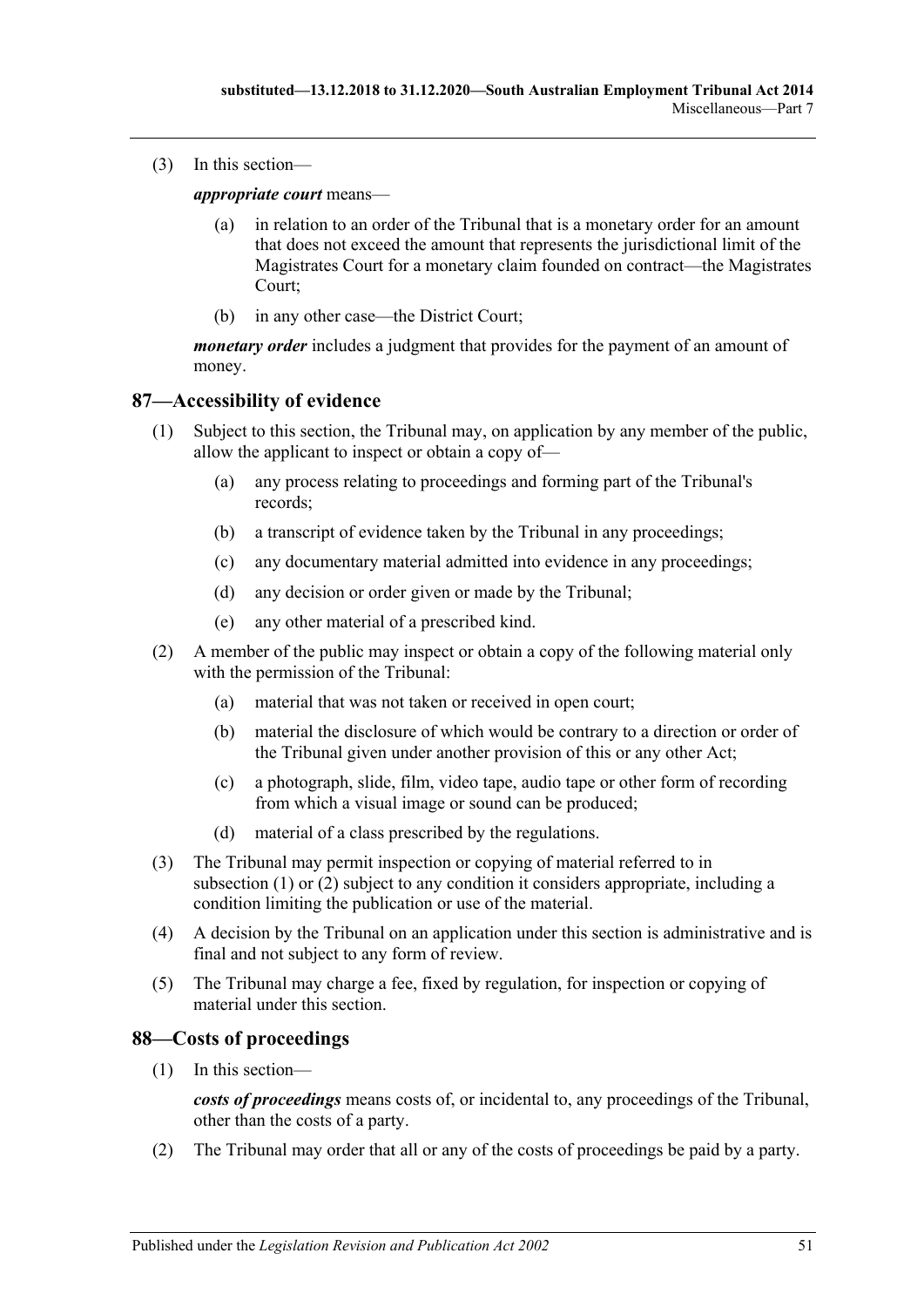- (3) If the matter that is the subject of the proceeding comes within the Tribunal's review jurisdiction, the Tribunal cannot make an order under this section against a party unless—
	- (a) the party brought or conducted the proceedings frivolously or vexatiously; or
	- (b) the Tribunal is acting in prescribed circumstances.

#### <span id="page-51-0"></span>**88A—Production of persons held in custody**

If the Tribunal requires the attendance before it of any person who is held in custody in the State, the Tribunal may—

- (a) issue a summons or a notice requiring the custodian to produce that person before the Tribunal at a nominated time and place; or
- (b) issue a warrant authorising the sheriff, or a member of the police force, to take the person from the custodian and bring the person before the Tribunal.

#### <span id="page-51-1"></span>**89—Annual report**

- (1) The President of the Tribunal must on or before 31 October in each year make a report to the Minister on the administration and operation of the Tribunal during the previous financial year.
- (2) The Minister must within 12 sitting days after receiving a report under this section cause copies of the report to be laid before both Houses of Parliament.
- (3) The report must include any information prescribed by the regulations.

## <span id="page-51-2"></span>**90—Additional reports**

The President of the Tribunal must, at the request of the Minister, report to the Minister on any matter relevant to the administration or operation of the Tribunal.

## <span id="page-51-3"></span>**91—Disrupting proceedings of Tribunal**

- (1) A person who—
	- (a) wilfully insults a member or officer of the Tribunal, during a sitting of the Tribunal or in going to or returning from the Tribunal; or
	- (b) wilfully disturbs or interrupts proceedings of the Tribunal; or
	- (c) misbehaves in any other way before the Tribunal; or
	- (d) wilfully disobeys an order or direction of the Tribunal,

commits a contempt of the Tribunal.

- <span id="page-51-4"></span>(2) If a party to proceedings before the Tribunal—
	- (a) contravenes or fails to comply with an order in the nature of an interlocutory order or an order (other than an order for payment of money) to do, or refrain from, a particular act; and
	- (b) makes no reasonable and adequate excuse to the Tribunal for the contravention or non-compliance,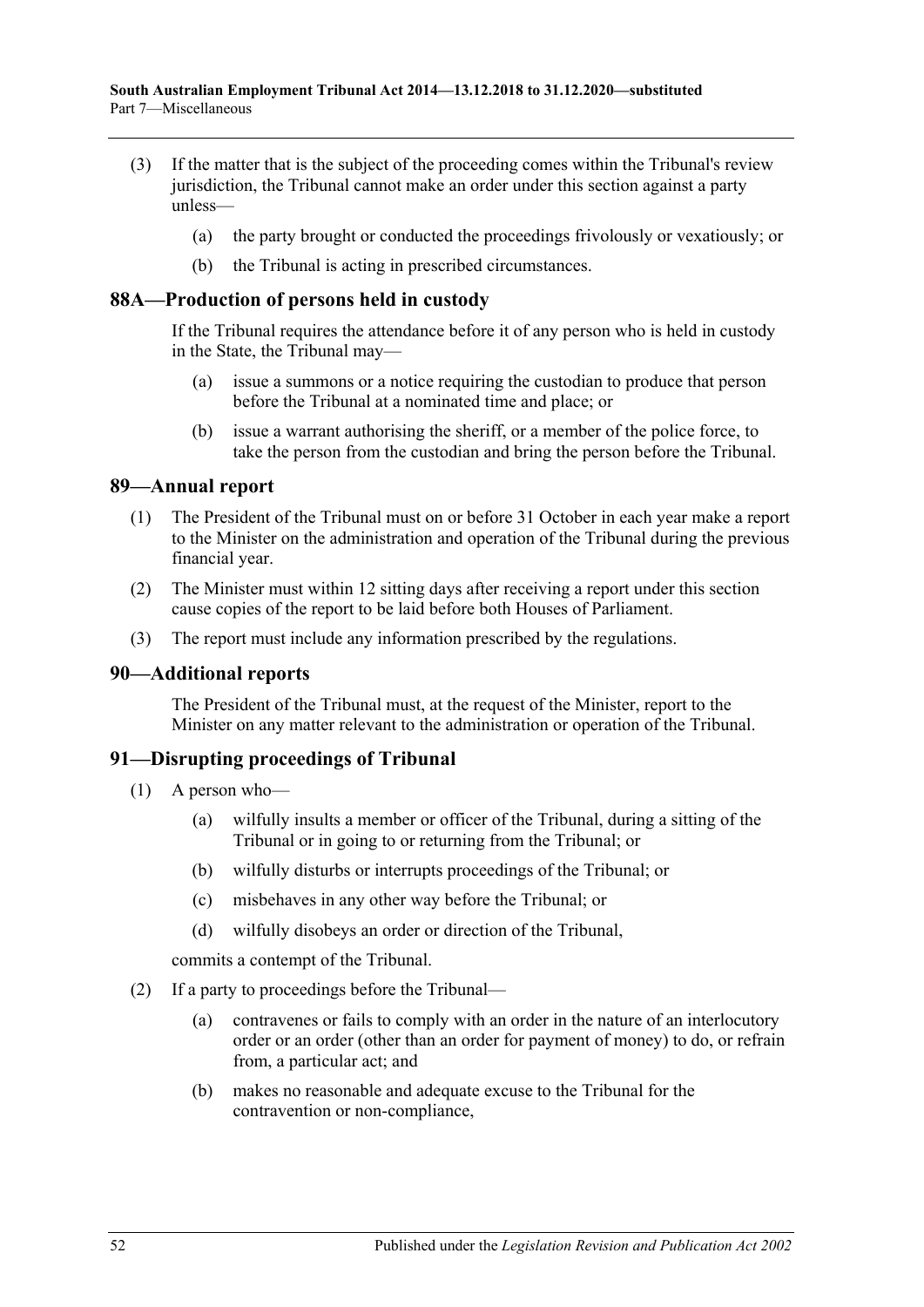the Tribunal may (without limiting its powers to deal with the matter in any other way) order that the party be not heard, or further heard, in the proceedings, or impose another procedural disability or civil penalty the Tribunal considers appropriate to the circumstances of the case.

(3) Before acting under [subsection](#page-51-4) (2), the Tribunal must give the relevant party an opportunity to be heard on the question.

# <span id="page-52-3"></span><span id="page-52-0"></span>**91A—Punishment of contempts**

- (1) A contempt of the Tribunal is a summary offence punishable by a maximum fine of \$10 000 or imprisonment for a maximum term of 6 months.
- (2) The jurisdiction to deal with an offence against [subsection](#page-52-3) (1) is vested in the South Australian Employment Court.
- (3) If a contempt is committed in the face of the Tribunal, the matter may be dealt with immediately (without the necessity of laying a charge or other formality) and the South Australian Employment Court may proceed to convict and fine the offender as it thinks fit.

# <span id="page-52-1"></span>**91B—Offences**

An offence against a provision of this Act lies within the criminal jurisdiction of the South Australian Employment Court.

#### <span id="page-52-2"></span>**92—Rules**

- (1) Rules of the Tribunal may be made—
	- (a) regulating the business of the Tribunal and the duties of the various members and staff of the Tribunal; and
	- (b) authorising the registrars and other staff of the Tribunal to exercise powers with respect to proceedings before the Tribunal and providing for the internal review of specified classes of decisions in specified circumstances; and
	- (c) regulating the practice and procedure of the Tribunal; and
	- (d) imposing obligations on persons seeking to commence proceedings before the Tribunal to take any step, including to give a notification to another person or to provide any specified information; and
	- (e) providing for the service of applications and documents; and
	- (f) imposing obligations on parties to proceedings before the Tribunal to disclose to each other the contents of expert reports or other material of relevance to the proceedings before or in connection with the hearing of the proceedings; and
	- (g) regulating the referral of a matter to mediation, the conduct of mediations or the referral of questions for investigation and report by an expert or referee; and
	- (h) regulating the form in which evidence may be taken; and
	- (i) restricting or prohibiting certain classes of persons from appearing as representatives in proceedings before the Tribunal; and
	- (j) providing for the Tribunal to waive any procedural requirement; and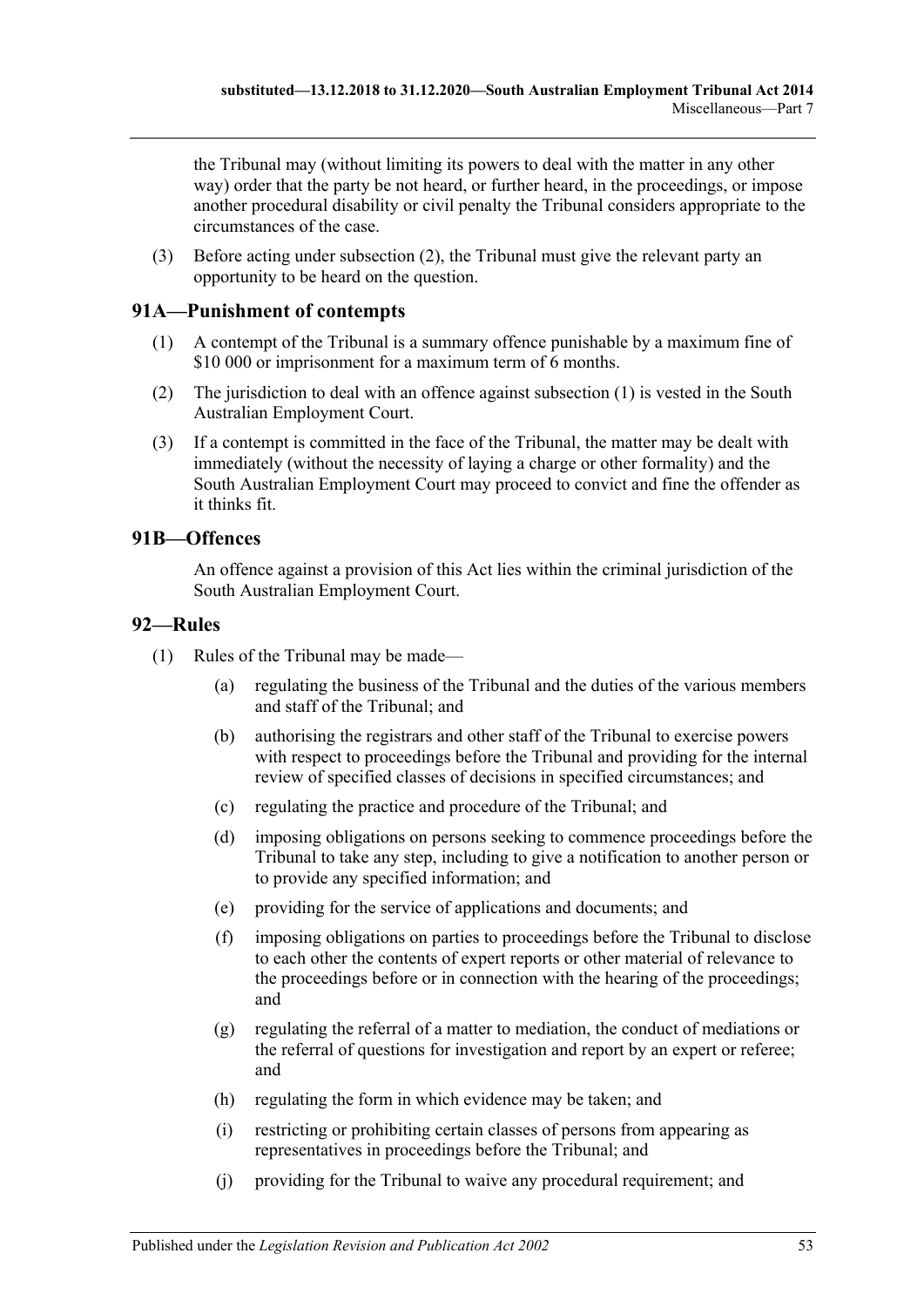- <span id="page-53-2"></span>(k) regulating costs and providing for the assessment and settling of costs; and
- <span id="page-53-1"></span>(ka) providing that a rule made pursuant to [paragraph](#page-53-2) (k) is to prevail over an inconsistent provision of a relevant Act; and
- (l) providing for witness fees; and
- (m) providing for other matters relating to the management, conduct or settlement of proceedings before the Tribunal; and
- (n) dealing with any other matters necessary or expedient for the effective and efficient operation of the Tribunal.
- (2) The power to make rules under this section includes the power to make rules in respect of any jurisdiction conferred on the Tribunal by a relevant Act.
- (3) Rules of the Tribunal may be made by the President and a Deputy President of the Tribunal after consultation with the Minister.
- (4) The rules take effect from the date of publication in the Gazette or a later date specified in the rules.
- (5) Except to the extent specified in [subsection](#page-53-1)  $(1)(ka)$ , the rules must be consistent with the regulations, and with any relevant Act.

#### <span id="page-53-3"></span><span id="page-53-0"></span>**93—Regulations**

- (1) The Governor may make such regulations as are contemplated by this Act or a relevant Act, or as are necessary or expedient for the purposes of this Act or a relevant Act.
- (2) Without limiting the generality of [subsection](#page-53-3) (1), the regulations may—
	- (a) provide information to be included in registers to be kept for the purposes of this Act; and
	- (b) prescribe matters relevant to the practice or procedures of the Tribunal; and
	- (c) prescribe and provide for the payment of fees in relation to proceedings before the Tribunal; and
	- (d) prescribe penalties not exceeding \$5 000 for contravention of, or non-compliance with, any regulation; and
	- (e) make provisions of a saving or transitional nature consequent on the vesting of jurisdiction on the Tribunal under this or another Act.
- <span id="page-53-4"></span>(3) The regulations may provide that any matter or thing is to be determined, dispensed with, regulated or prohibited according to the discretion of the President of the Tribunal or another prescribed person.
- (4) A regulation under [subsection](#page-53-4)  $(2)(e)$  may (without limiting that subsection)—
	- (a) operate in addition to any saving or transitional provision enacted under another Act in connection with the vesting of jurisdiction in the Tribunal; and
	- (b) operate so as to modify the operation or effect of another Act insofar as may be expedient in connection with the transfer of jurisdiction to the Tribunal from another entity; and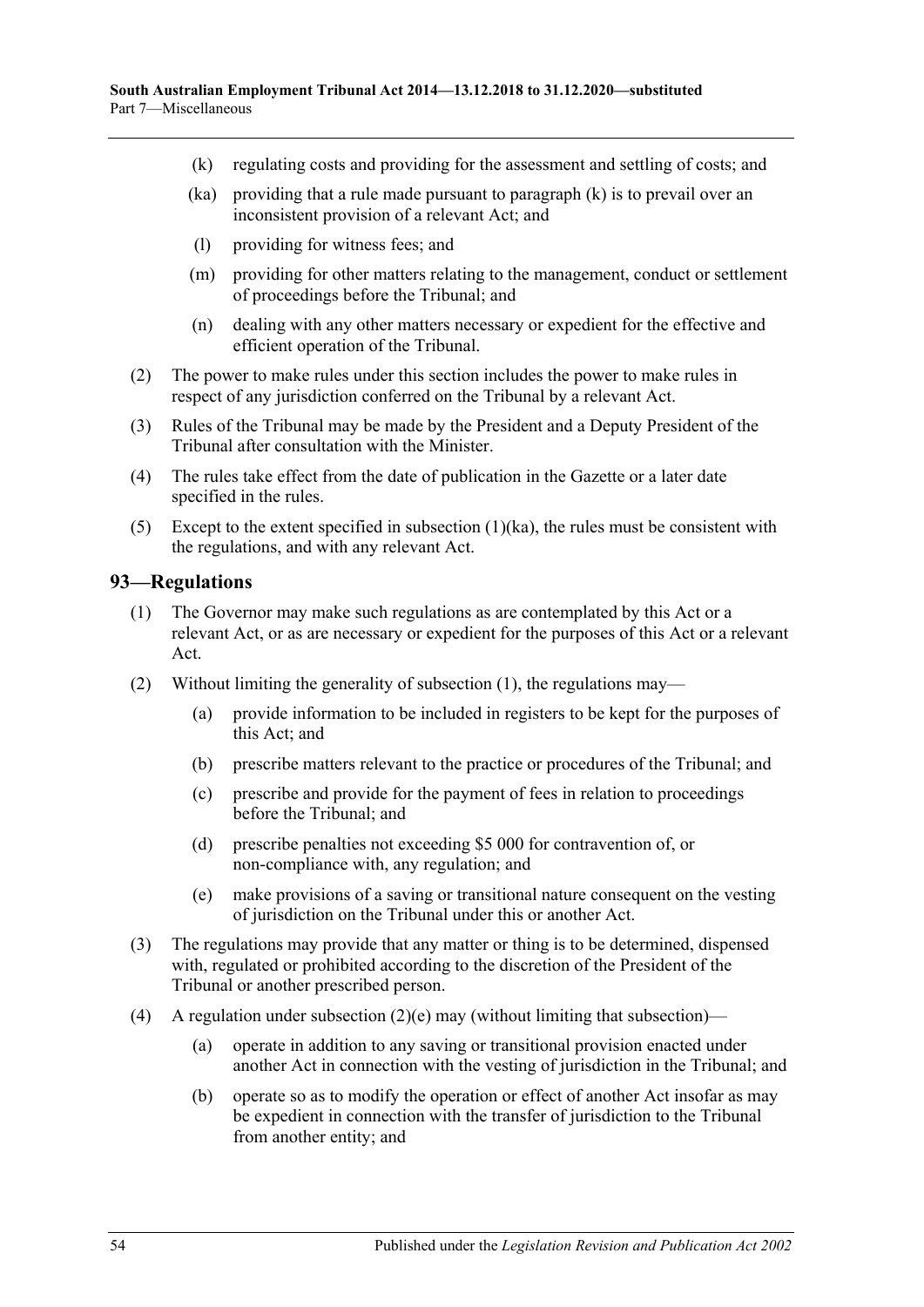(c) take effect from the day on which jurisdiction is vested in the Tribunal under another Act (including so as to provide for the retrospective operation of the regulations).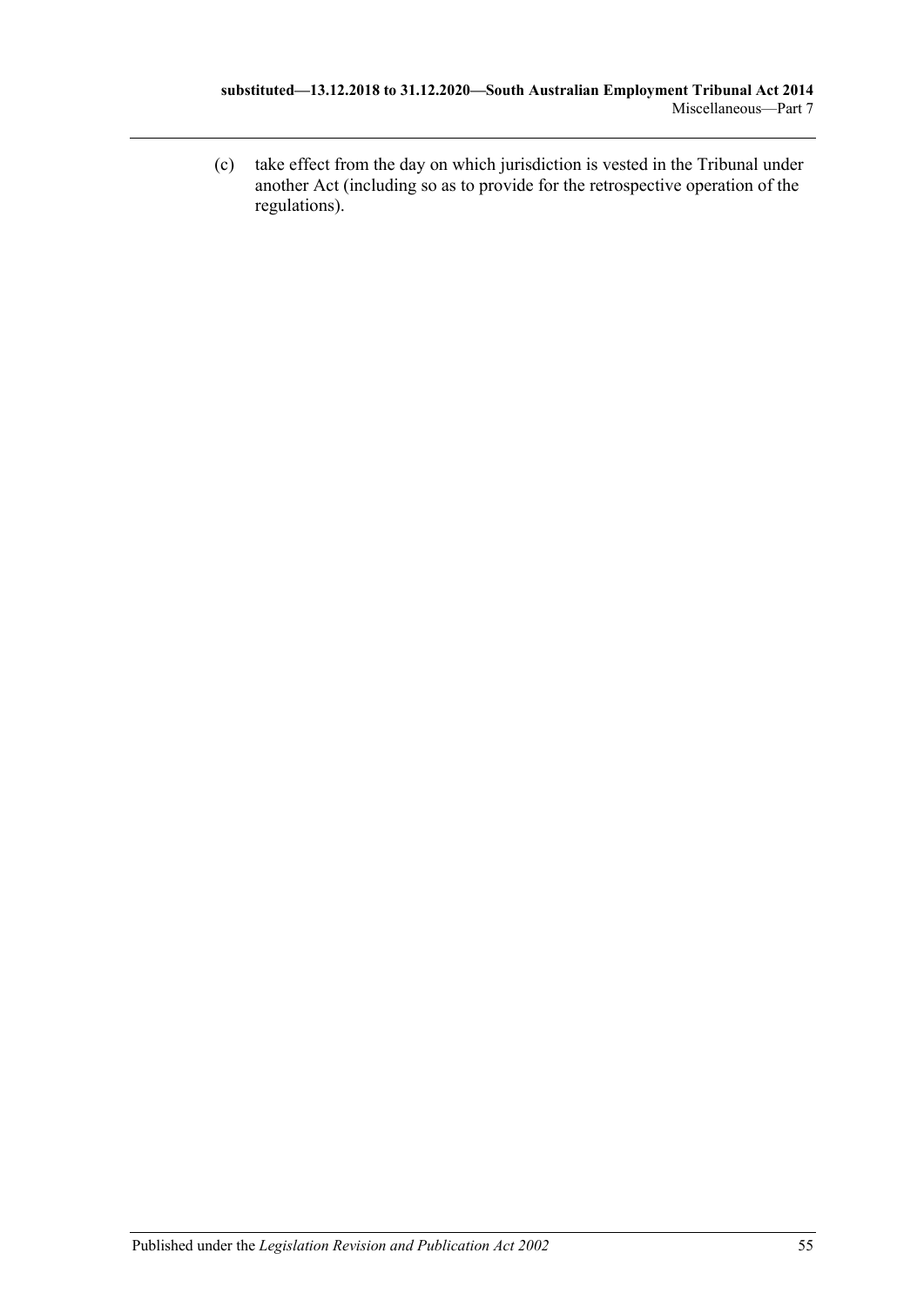# <span id="page-55-0"></span>**Legislative history**

# **Notes**

- Amendments of this version that are uncommenced are not incorporated into the text.
- Please note—References in the legislation to other legislation or instruments or to titles of bodies or offices are not automatically updated as part of the program for the revision and publication of legislation and therefore may be obsolete.
- Earlier versions of this Act (historical versions) are listed at the end of the legislative history.
- For further information relating to the Act and subordinate legislation made under the Act see the Index of South Australian Statutes or www.legislation.sa.gov.au.

# **Principal Act and amendments**

New entries appear in bold.

| Year    | N <sub>o</sub> | Title                                                                                              | Assent     | Commencement                                                                                                                          |
|---------|----------------|----------------------------------------------------------------------------------------------------|------------|---------------------------------------------------------------------------------------------------------------------------------------|
| 2014    | 17             | South Australian Employment<br>Tribunal Act 2014                                                   | 6.11.2014  | 1.1.2015 (Gazette 18.12.2014 p6869)<br>except ss $5-9$ , $18-23$ , Pts $3-5$ ,<br>ss 79-89 & 91-1.7.2015 (Gazette<br>25.6.2015 p3076) |
| 2016    | 63             | Statutes Amendment (South<br>Australian Employment Tribunal)<br>Act 2016                           | 8.12.2016  | Pt 2 (ss $4-41$ )-1.7.2017 (Gazette<br>$16.5.2017$ $p1221$ )                                                                          |
| 2017    | 16             | South Australian Employment<br>Tribunal (Miscellaneous)<br>Amendment Act 2017                      | 23.5.2017  | Pt 2 $(s 4)$ —1.7.2017 immediately after<br>Pts 8 & 20 of 63/2016 (Gazette<br>27.6.2017 p2620)                                        |
| 2017    | 70             | <i>Statutes Amendment</i><br>(Attorney-General's Portfolio No 3)<br><i>Act 2017</i>                | 12.12.2017 | Pt 11 (ss 22, 24, 26 & 27)-1.7.2017;<br>$(s\ s\ 23 \& 25)$ —12.12.2017: s 2(1), (2)                                                   |
| 2018    | 42             | <b>South Australian Employment</b><br><b>Tribunal (Miscellaneous)</b><br><b>Amendment Act 2018</b> | 13.12.2018 | 13.12.2018                                                                                                                            |
| 2019 45 |                | Supreme Court (Court of Appeal)<br>Amendment Act 2019                                              | 19.12.2019 | Sch 1 (cll 83 to 85)-1.1.2021 (Gazette<br>10.12.2020 p5638                                                                            |
| 2021    | $\mathbf{2}$   | <b>South Australian Employment</b><br><b>Tribunal (Costs) Amendment</b><br>Act 2021                | 11.2.2021  | 1.7.2017                                                                                                                              |

# **Provisions amended**

New entries appear in bold.

Entries that relate to provisions that have been deleted appear in italics.

| Provision       | How varied                                                     | Commencement |
|-----------------|----------------------------------------------------------------|--------------|
| Pt <sub>1</sub> |                                                                |              |
| s 2             | omitted under Legislation Revision and<br>Publication Act 2002 | 1.7.2017     |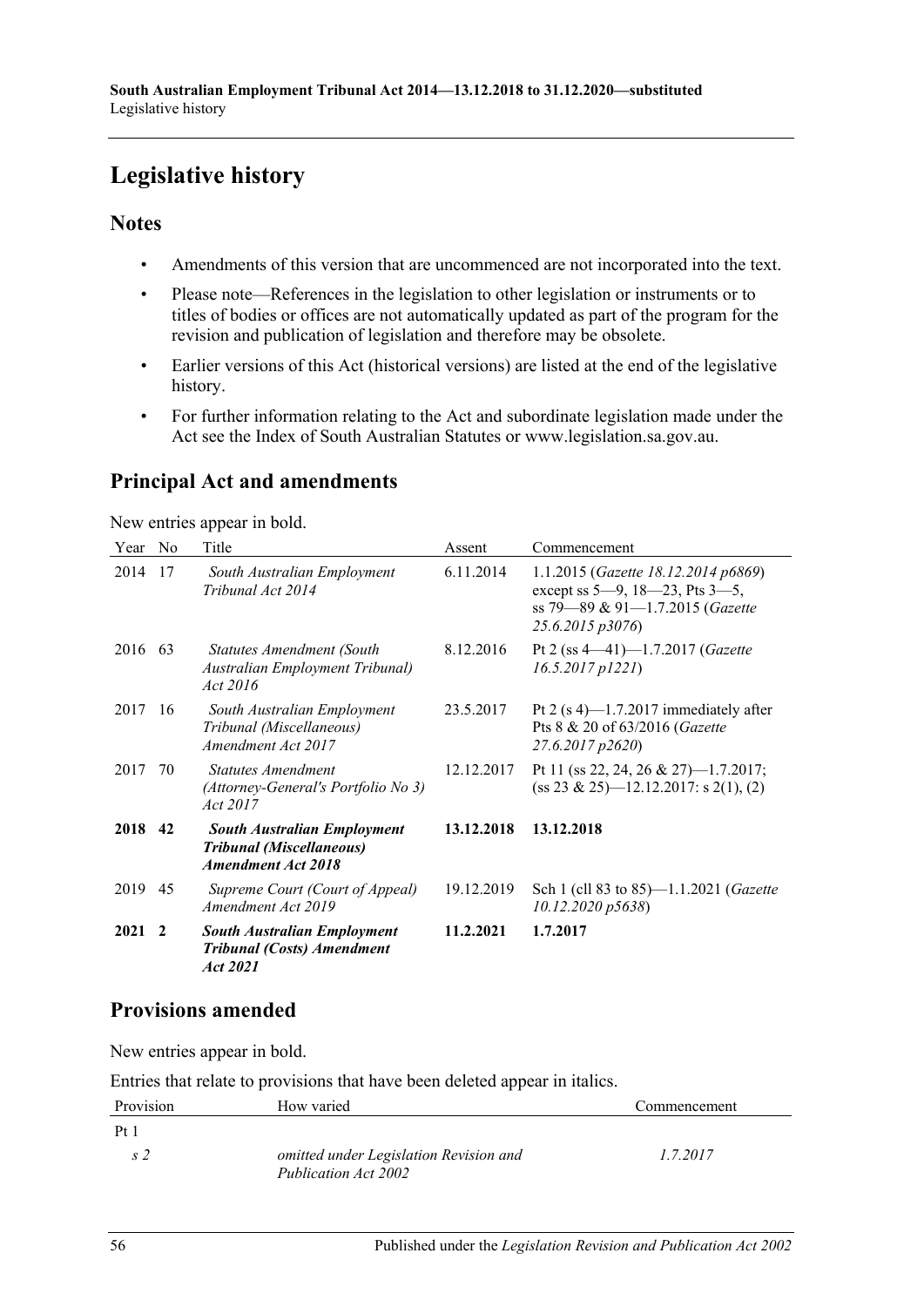| s <sub>3</sub>                       |                                               |            |
|--------------------------------------|-----------------------------------------------|------------|
| $s \; 3(1)$                          |                                               |            |
| conciliation<br>officer              | deleted by $63/2016$ s $4(1)$                 | 1.7.2017   |
| Commissioner                         | inserted by $63/2016$ s 4(1)                  | 1.7.2017   |
| decision                             | inserted by $63/2016$ s 4(1)                  | 1.7.2017   |
| Department                           | substituted by $63/2016$ s $4(2)$             | 1.7.2017   |
| Industrial<br><b>Relations Court</b> | deleted by $63/2016$ s $4(3)$                 | 1.7.2017   |
| relevant Act                         | amended by 70/2017 s 22                       | 1.7.2017   |
| Tribunal                             | amended by $63/2016$ s 4(4)                   | 1.7.2017   |
| s <sub>4</sub>                       |                                               |            |
| s(4(1))                              | s 4 redesignated as $s$ 4(1) by 70/2017 s 23  | 12.12.2017 |
|                                      | amended by 42/2018 s 3                        | 13.12.2018 |
| s(4(2)                               | inserted by 70/2017 s 23                      | 12.12.2017 |
| Pt 2                                 |                                               |            |
| Pt 2 Div 1                           |                                               |            |
| s <sub>5</sub>                       |                                               |            |
| s 5(1)                               | s 5 redesignated as s $5(1)$ by $63/2016$ s 5 | 1.7.2017   |
| $s\ 5(2)$ (4)                        | inserted by 63/2016 s 5                       | 1.7.2017   |
| s <sub>6</sub>                       | substituted by 63/2016 s 6                    | 1.7.2017   |
| s <sub>6A</sub>                      | inserted by 63/2016 s 6                       | 1.7.2017   |
| s 6A(4)                              | amended by 2/2021 s 4                         | 1.7.2017   |
| $s$ 6AB                              | inserted by 42/2018 s 4                       | 13.12.2018 |
| s 6B                                 | inserted by 63/2016 s 6                       | 1.7.2017   |
| s 7A                                 | inserted by 63/2016 s 7                       | 1.7.2017   |
| Pt 2 Div 3                           |                                               |            |
| Pt 2 Div 3 Subdiv 1                  |                                               |            |
| s 9                                  | amended by $63/2016$ s $8(1)$ , (2)           | 1.7.2017   |
| Pt 2 Div 3 Subdiv 2                  |                                               |            |
| s 10                                 | substituted by 63/2016 s 9                    | 1.7.2017   |
| s 12                                 |                                               |            |
| s 12(1)                              | amended by 63/2016 s 10(1)                    | 1.7.2017   |
| $s 12(2)$ and (3)                    | substituted by $63/2016$ s $10(2)$            | 1.7.2017   |
| s $12(4)$ - (6)                      | inserted by $63/2016$ s $10(2)$               | 1.7.2017   |
| Pt 2 Div 3 Subdiv3                   |                                               |            |
| s 12A                                | inserted by 63/2016 s 11                      | 1.7.2017   |
| s 13                                 | substituted by 63/2016 s 12                   | 1.7.2017   |
| Pt 2 Div 3 Subdiv 5                  |                                               |            |
| heading                              | substituted by 63/2016 s 13                   | 1.7.2017   |
| s 16                                 |                                               |            |
| s 16(1)                              | amended by 63/2016 s 14(1)                    | 1.7.2017   |
| s 16(2)                              | amended by 63/2016 s 14(1), (2)               | 1.7.2017   |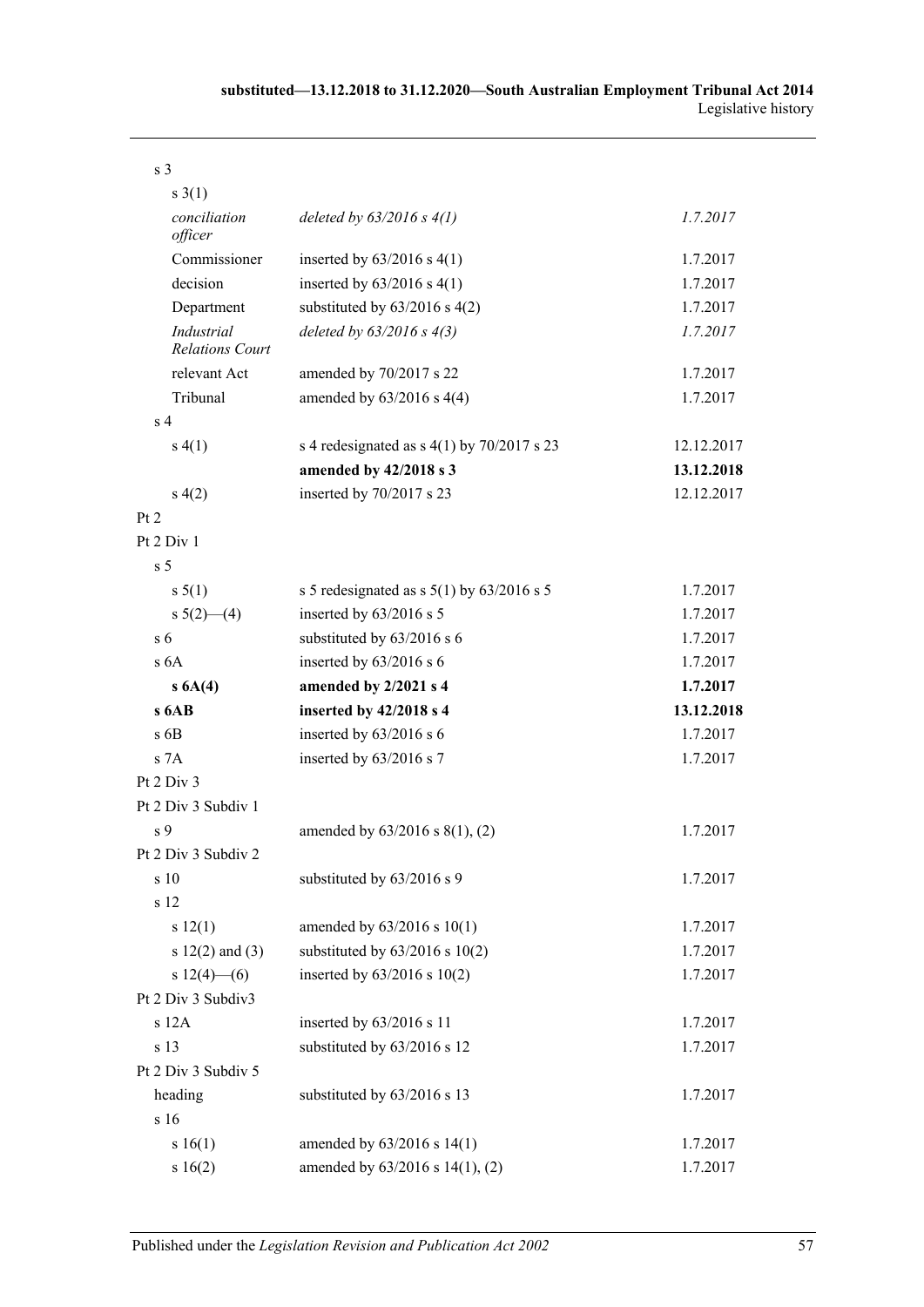#### **South Australian Employment Tribunal Act 2014—13.12.2018 to 31.12.2020—substituted** Legislative history

| s 16(3)               | amended by 63/2016 s 14(1)                        | 1.7.2017 |
|-----------------------|---------------------------------------------------|----------|
| s 16(4)               | amended by $63/2016$ s $14(2)$                    | 1.7.2017 |
| s $16(6)$ (10)        | amended by 63/2016 s 14(1)                        | 1.7.2017 |
| s 17                  |                                                   |          |
| s $17(1)$ and $(2)$   | amended by $63/2016$ s $15(1)$                    | 1.7.2017 |
| s $17(4)$ and $(5)$   | amended by $63/2016$ s $15(1)$ —(3)               | 1.7.2017 |
| s 18                  |                                                   |          |
|                       | s $18(1)$ , (2) and (4) amended by $63/2016$ s 16 | 1.7.2017 |
| Pt 2 Div 3A           | inserted by 63/2016 s 17                          | 1.7.2017 |
| Pt 2 Div 4            |                                                   |          |
| s 19                  |                                                   |          |
| s 19(1a)              | inserted by $63/2016$ s $18(1)$                   | 1.7.2017 |
| s 19(3)               | amended by 63/2016 s 18(2)                        | 1.7.2017 |
| s 19(5a)              | inserted by 63/2016 s 18(3)                       | 1.7.2017 |
| s 20                  |                                                   |          |
| $s\ 20(3)$            | amended by 63/2016 s 19                           | 1.7.2017 |
| s 22                  |                                                   |          |
| $s\,22(1)$            | amended by $63/2016$ s $20(1)$                    | 1.7.2017 |
| s 22(2)               | amended by 63/2016 s 20(2)                        | 1.7.2017 |
| $s\,22(3)$            | amended by $63/2016$ s $20(3)$                    | 1.7.2017 |
| Pt 2 Div 5            |                                                   |          |
| s23                   | deleted by 63/2016 s 21                           | 1.7.2017 |
| Pt 2 Div 6            | inserted by 63/2016 s 22                          | 1.7.2017 |
| Pt 2 Div 7            | inserted by 63/2016 s 22                          | 1.7.2017 |
| Pt 2 Div 8            | inserted by 70/2017 s 24                          | 1.7.2017 |
| Pt 3                  |                                                   |          |
| Pt 3 Div 1            |                                                   |          |
| heading               | inserted by 63/2016 s 23                          | 1.7.2017 |
| s 26J                 | inserted by 63/2016 s 24                          | 1.7.2017 |
| s 27                  |                                                   |          |
| s 27(1)               | substituted by $63/2016$ s $25(1)$                | 1.7.2017 |
| s $27(6)$ and $(7)$   | substituted by $63/2016$ s $25(2)$                | 1.7.2017 |
| Pt 3 Div 2            | inserted by 63/2016 s 26                          | 1.7.2017 |
| Pt 4                  |                                                   |          |
| s 32                  |                                                   |          |
| $s \frac{32}{1a}$     | inserted by 63/2016 s 27                          | 1.7.2017 |
| s 34                  |                                                   |          |
| $s \, 34(1)$          | amended by 63/2016 s 28(1)                        | 1.7.2017 |
| $s \; 34(2)$          | substituted by $63/2016$ s $28(2)$                | 1.7.2017 |
| s 45                  |                                                   |          |
| $s\,45(3)$            | inserted by 16/2017 s 4                           | 1.7.2017 |
| s 49                  |                                                   |          |
| s $49(1a)$ and $(1b)$ | inserted by 63/2016 s 29                          | 1.7.2017 |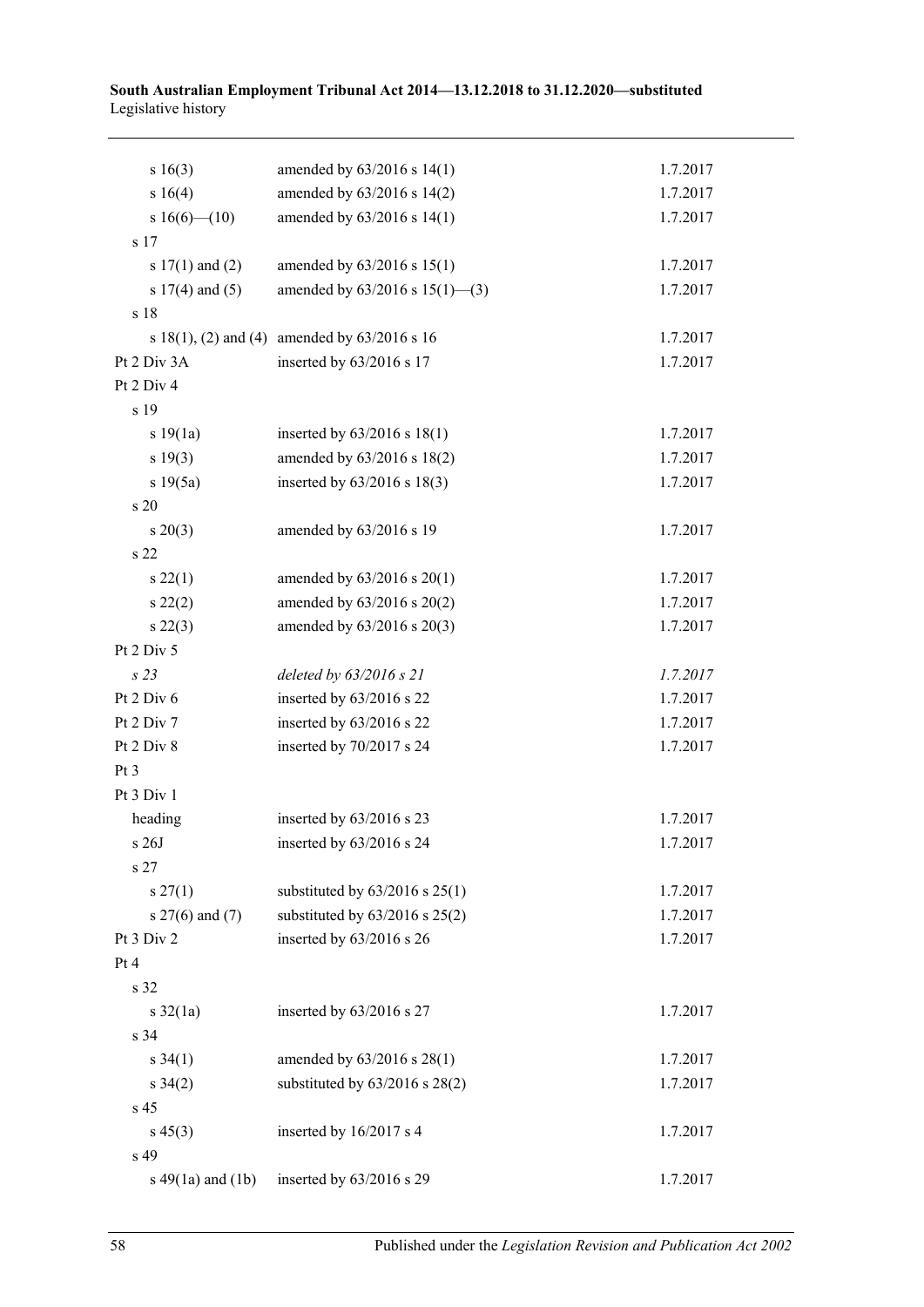| s 52            | substituted by 63/2016 s 30        | 1.7.2017   |
|-----------------|------------------------------------|------------|
| s 53            |                                    |            |
| s 53(1)         | amended by 63/2016 s 31            | 1.7.2017   |
| Pt 5            |                                    |            |
| s 66            |                                    |            |
| s 66(1)         | substituted by $63/2016$ s $32(1)$ | 1.7.2017   |
| s $66(1a)$ (1e) | inserted by 63/2016 s 32(1)        | 1.7.2017   |
| s66(2)          | amended by 63/2016 s 32(2), (3)    | 1.7.2017   |
| s 67            | substituted by 63/2016 s 33        | 1.7.2017   |
| s 68            |                                    |            |
| s 68(1)         | amended by 63/2016 s 34(1)         | 1.7.2017   |
| s68(3)          | amended by 63/2016 s 34(2)         | 1.7.2017   |
| s 69            |                                    |            |
| $s\,69(4)$      | amended by 63/2016 s 35            | 1.7.2017   |
| s 70            |                                    |            |
| $s \, 70(1)$    | amended by 63/2016 s 36            | 1.7.2017   |
| Pt 7            |                                    |            |
| s 83A           | inserted by 63/2016 s 37           | 1.7.2017   |
| s 86            |                                    |            |
| s 86(3)         |                                    |            |
| monetary order  | inserted by 63/2016 s 38           | 1.7.2017   |
| s 88A           | inserted by 63/2016 s 39           | 1.7.2017   |
| s 91            | substituted by 63/2016 s 40        | 1.7.2017   |
| ss 91A and 91B  | inserted by 63/2016 s 40           | 1.7.2017   |
| s 92            |                                    |            |
| $s\,92(1)$      | amended by 70/2017 s 25(1)         | 12.12.2017 |
| $s\,92(5)$      | amended by 70/2017 s 25(2)         | 12.12.2017 |
| s 93            |                                    |            |
| $s\,93(2)$      | amended by 70/2017 s 26            | 1.7.2017   |

#### **substituted—13.12.2018 to 31.12.2020—South Australian Employment Tribunal Act 2014** Legislative history

# **Transitional etc provisions associated with Act or amendments**

# *Statutes Amendment (South Australian Employment Tribunal) Act 2016*

## **41—Transitional provisions**

(1) In this section—

*principal Act* means the *[South Australian Employment Tribunal Act](http://www.legislation.sa.gov.au/index.aspx?action=legref&type=act&legtitle=South%20Australian%20Employment%20Tribunal%20Act%202014) 2014*; *relevant day* means the day on which this section comes into operation; *Tribunal* means the South Australian Employment Tribunal.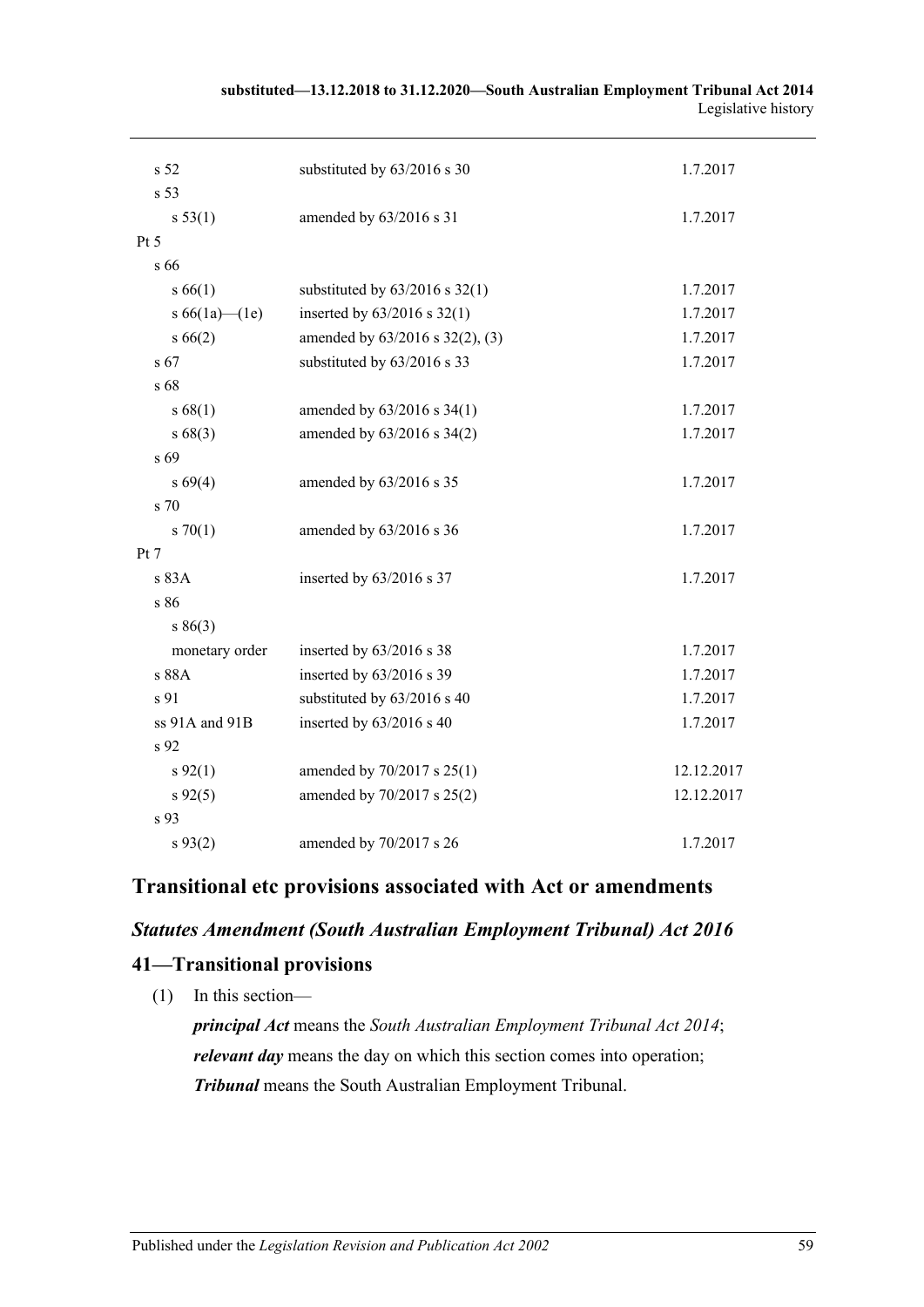- (2) The person holding office as President of the Tribunal (other than on an acting basis) immediately before the relevant day—
	- (a) will continue to hold that office and will, if not already a judge of the District Court, be appointed as a judge of the District Court by force of this subsection; and
	- (b) will hold office taking into account the operation of section 10(2) of the principal Act, and subject to the operation of section 10(8) of the principal Act, as enacted by this Act.
- (3) A person holding office as a Deputy President of the Tribunal immediately before the relevant day—
	- (a) will continue to hold that office; and
	- (b) will hold that office subject to the operation of section  $13(11)$  of the principal Act as enacted by this Act—
		- (i) in the case of a judge of the District Court (including as a result of an appointment under [subsection](#page-59-0) (4))—as if the person had been appointed under section  $13(1)(a)$  of the principal Act as enacted by this Act; and
		- (ii) in the case of a magistrate—as if the person had been appointed under section 13(1)(b) of the principal Act as enacted by this Act.
- <span id="page-59-0"></span>(4) A Deputy President of the Tribunal who, immediately before the relevant day—
	- (a) was not a judge of the District Court; and
	- (b) was not a magistrate,

will be appointed as a judge of the District Court by force of this subsection.

(5) A person who was, immediately before the relevant day, a conciliation officer of the Tribunal will continue in office as a Commissioner of the Tribunal on the same terms and conditions as applied to the person immediately before the relevant day.

## *Statutes Amendment (Attorney-General's Portfolio No 3) Act 2017*

#### **27—Transitional provisions**

(1) In this section—

*decision*, of the Industrial Relations Court includes a direction, determination or order of the Industrial Relations Court;

*decision*, of the Tribunal, has the same meaning as in the principal Act;

*Industrial Relations Court* means the Industrial Relations Court as in existence immediately before the commencement of section 69 of the *[Statutes Amendment](http://www.legislation.sa.gov.au/index.aspx?action=legref&type=act&legtitle=Statutes%20Amendment%20(South%20Australian%20Employment%20Tribunal)%20Act%202016)  [\(South Australian Employment Tribunal\) Act](http://www.legislation.sa.gov.au/index.aspx?action=legref&type=act&legtitle=Statutes%20Amendment%20(South%20Australian%20Employment%20Tribunal)%20Act%202016) 2016*;

*principal Act* means the *[South Australian Employment Tribunal Act](http://www.legislation.sa.gov.au/index.aspx?action=legref&type=act&legtitle=South%20Australian%20Employment%20Tribunal%20Act%202014) 2014*;

*relevant day* means the day on which this section comes into operation;

*Tribunal* means the South Australian Employment Tribunal.